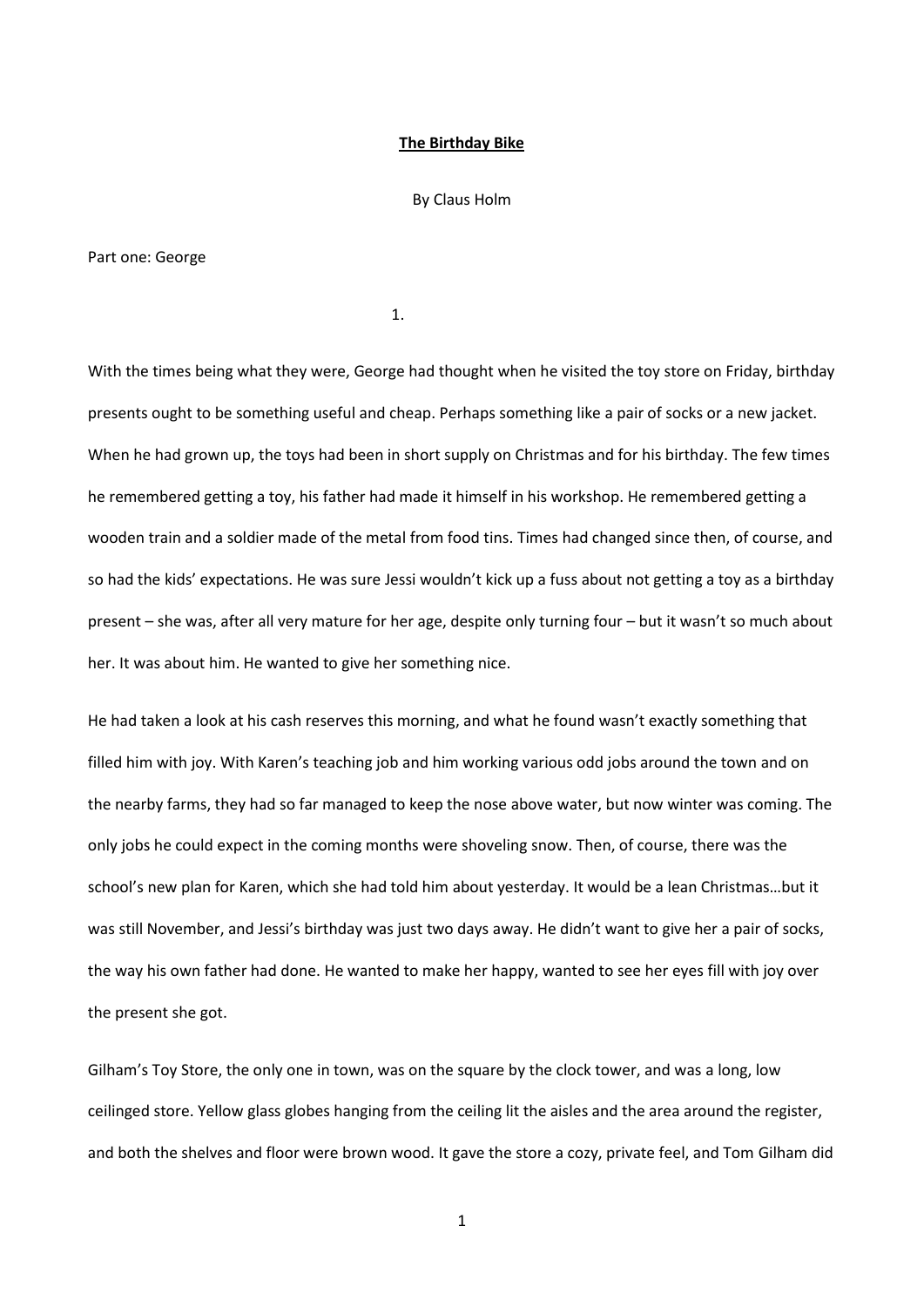his best to make his customers feel at home. He was in his sixties, and since his hair had gone white, he bore a striking resemblance to Santa Claus, if only Santa had been off the milk and cookies for a while. Gilham was skinny as a rail.

Wandering down the girls' aisle, George tried to get an idea of the price level. Even the new dolls called *Barbie* which had come on the market last year were expensive, it seemed, or perhaps 'expensive' wasn't so much a matter of dollars and cents but of how the amount seemed to change in his head. His mind insisted on comparing the price of the toys with the price of food items they needed. A doll with a pink dress cost the same as four pounds of beef and two heads of cabbage. Food they needed held up in the unfair competition with a toy they didn't. He shook his head, irritated with himself. *This is no way to buy a present*, he thought to himself. *Buying presents is supposed to feel good. Not like a chore.*

He rounded the doll aisle and came to the boy's section. LEGO's. *Commander Cody* figures. Toy cars. He passed them without a second glance. Jessi was a girl, and even though it seemed to be increasingly normal for girls to play with boy toys and boys to play with dolls, he didn't figure his daughter for the type to enjoy playing with Erector sets*.*

He tried to think back to some of the conversations Jessi had had with them – or more precisely, her mother – in the last few weeks. He hadn't seen much of his daughter through the harvest season, having worked hard on various farms in the area. He had come home in the evenings with his back sore, his hands often bleeding from small cuts on the fingers and palms, and if he was lucky he was able to get a few minutes with his daughter before it was her bedtime. He hated not being able to spend more time with her, but it was the only way they would be able to put food on the table. Karen's salary paid the bills and the rent, and the rest was up to him.

Jessi would often sit with her mother at the stove in the kitchen, which was the warmest place in the house. She would keep her hands occupied in various ways, drawing on a sketchpad or trying to knit. Karen had taught her knitting when she was three, and even though she was enthusiastic, her efforts mostly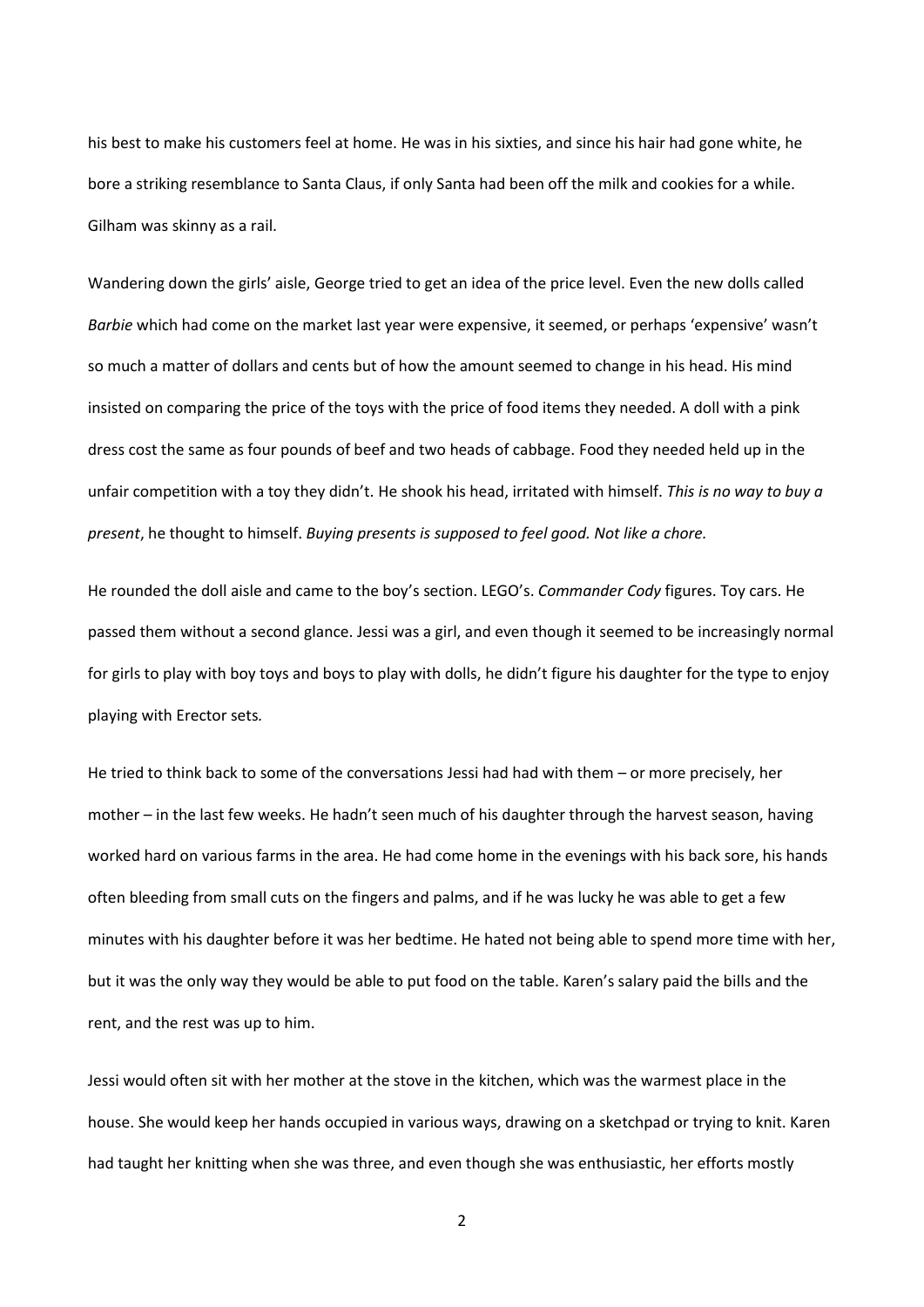looked like malformed baby stockings. Her ambition was to make him a scarf he could wear when he worked outside this winter, and she had asked him many times which color was his favorite. He had told her that blue was his favorite, and he was fairly sure she was working hard on finishing a scarf with Karen's help.

George tried hard to remember what they had spoken about when the topic of presents had been raised. Jessi wasn't a demanding girl, and usually never asked for things when she was out shopping with him or Karen, but there had to be something…

He bit his lip as he reached the end of the boy's aisle and got to the place where the bigger things were stored. Doll strollers, Pogo sticks and…

George stopped and put a hand to his face, as he watched the item at the end of the line. It was a shining red bicycle, a lady's model but sized just right for a girl turning four years old. The chrome on the handlebars seemed to gleam, and the red color on the rest of the bike seemed as rich as freshly picked strawberries. George let his fingers trace the handlebar, closing his hand around the rubber grip.

A powerful memory filled his mind, and he closed his eyes to allow it to run its course. Jessi on her old, beaten tricycle, going back and forth in front of the house on the flat piece of ground where a more wealthy family would have parked their car. Her eyes had been shining like stars and her voice lifted up in a laugh he almost never heard her produce. God, how she had loved that tricycle! But she was too big for it now, even if she would have wanted to ride it.

"Do you like it?" a voice asked. George opened his eyes and saw Tom Gilham, the owner of Gilham's toys, approach him with a smile.

George smiled. It was an oddly innocent expression on his large weathered face. Although he didn't know it, it was that smile that had won over Karen when he had been fixing the school's jungle gym.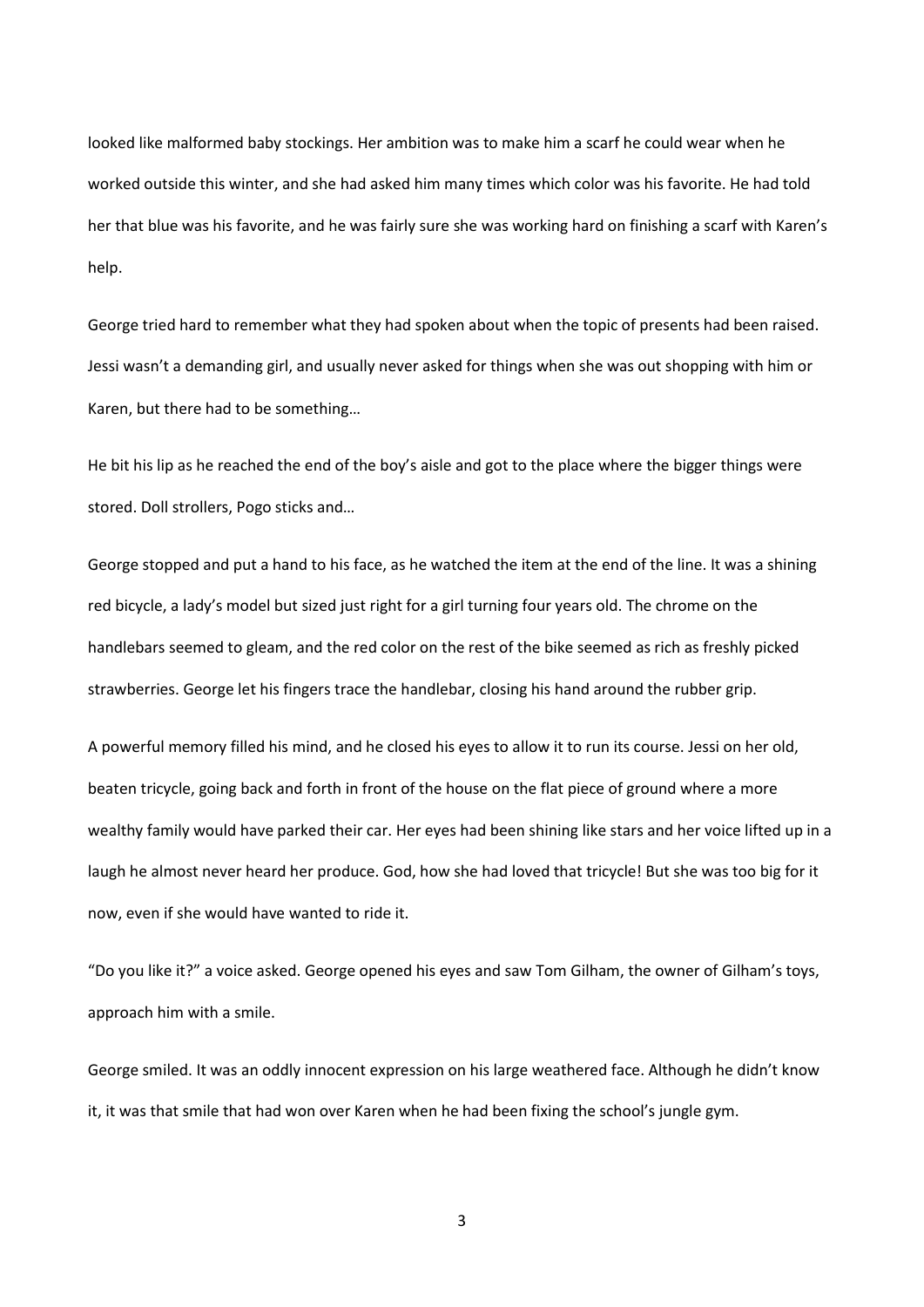"I do. I love it. But it's probably too expensive."

Gilham came a little closer, taking his half-moon glasses off and polishing them with his handkerchief. His hair stood around his head in a white cloud.

"Is that so? Well, expensive is all relative. I'm assuming this is for your own little girl? What is she now, five?"

"She turns four the day after tomorrow."

"Well, this bike is actually a bike for five year olds, but if I remember little Jessica right, she's a pretty tall girl, isn't she?"

"She's tall for her age, yes."

"Well, this bike here has a sale price of thirty dollars, George. For you, I guess I could knock a fiver off of that price."

George breathed deeply. "That's mighty generous of you, Mr. Gilham..."

"Tom, please."

"All right, Tom, then. But even twenty-five dollars…with Christmas coming up and all, it's just too much. You know how it is."

Gilham nodded slowly, as if he considered the answer.

"Say, George…you don't mind if I call you George, do you? ...What are you going to do in the Christmas season? Have you found work yet?"

George shook his head. "No. I've got one more day on the Miller's farm, tomorrow, and that's the last of it so far. Until snow comes, at least."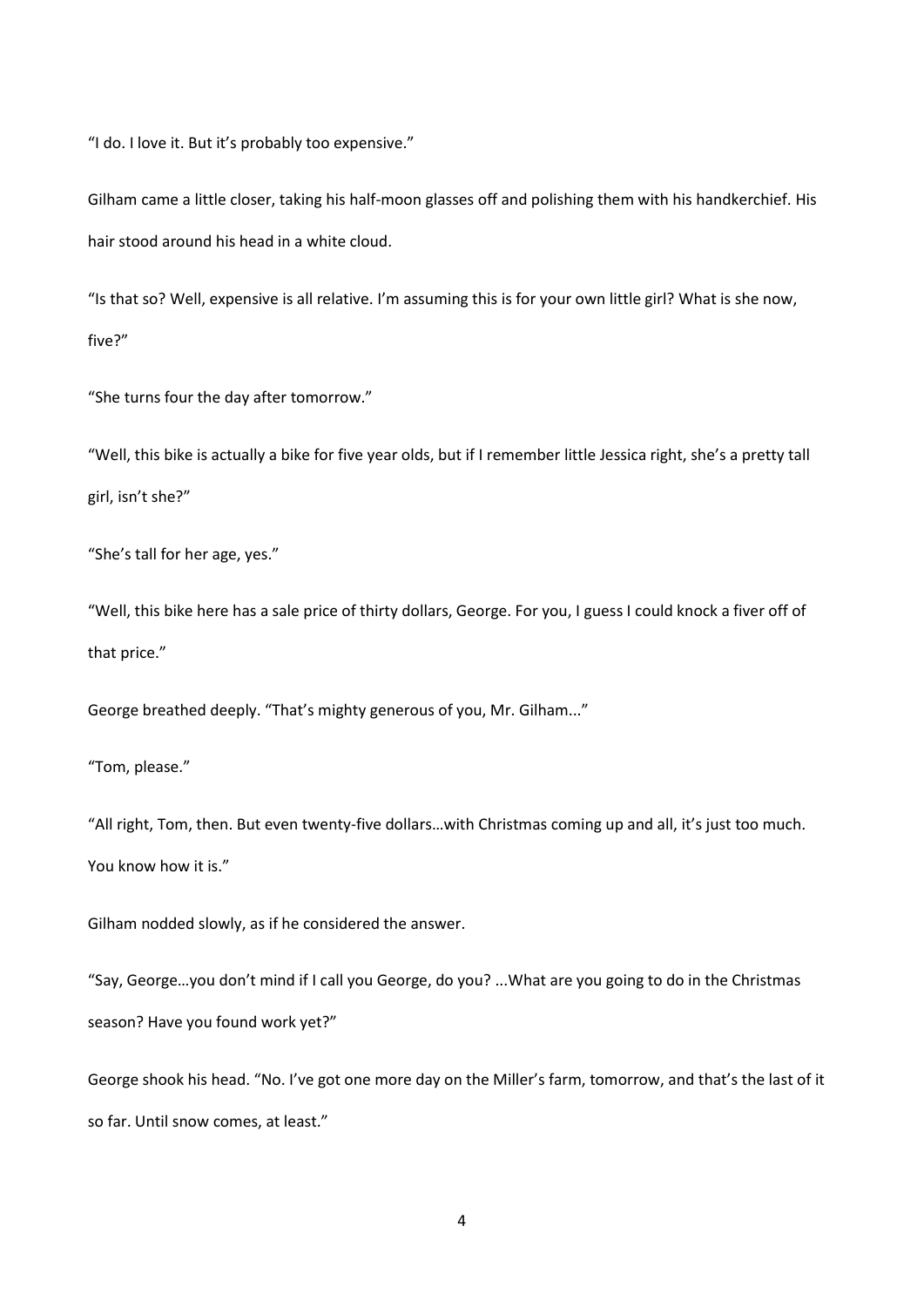"Oh, the snow will come soon enough. We'll probably be hip-deep in snow come December." Gilham put his glasses back on, his eyes blinking a few times. "But I was thinking more along the lines of the next week or two. You're not busy?"

"Not in the least. Why?"

"Well," Gilham said, resting one hand on a shelf while the other went into the pocket of his grey cardigan and pulled out an old yellow pipe. He stuck it in his mouth. "I've got to get my winter shipment in, you know. Christmas stuff, as well as all the new things the kids will want for Christmas. Right now, there's a mess of crates up in Chicago in some big warehouse. I need someone to go up there in my old truck, load them and bring them home. It's pretty hard work, seeing as those crates are heavy and unhandy. Not to mention, of course, that the warehouse isn't exactly in the best neighborhood. Do you know anyone who would be able to help me out with that?"

George felt his face light up. "Well, Tom, I'd love to help you. But, like I said, the day after tomorrow's Jessi's birthday, and I really want to be home with her. Maybe I could do it next week?"

"Oh, sure you could wait until after the birthday to leave." Gilham roamed around in his pockets for his matches, produced them and lit his pipe. The tobacco had a sweet, cherry-like smell, and the smoke seemed to curl around the yellow lamp globes, dimming the lights even more. "You could leave on Monday. How'd that suit you? You'd be back next Friday at the latest."

"I'd say you got yourself a deal, Tom." George put out his hand and Gilham shook it. Both men smiled at each other, both feeling the sort of good, friendly trust you sometimes find with someone you don't know very well.

"Of course, George, seeing as you now work for me, you can of course buy anything in the store at employee discount." Gilham puffed on his pipe, pointing to the bike. "How does ten dollars sound to ya'? Closer to the price you were hoping for?"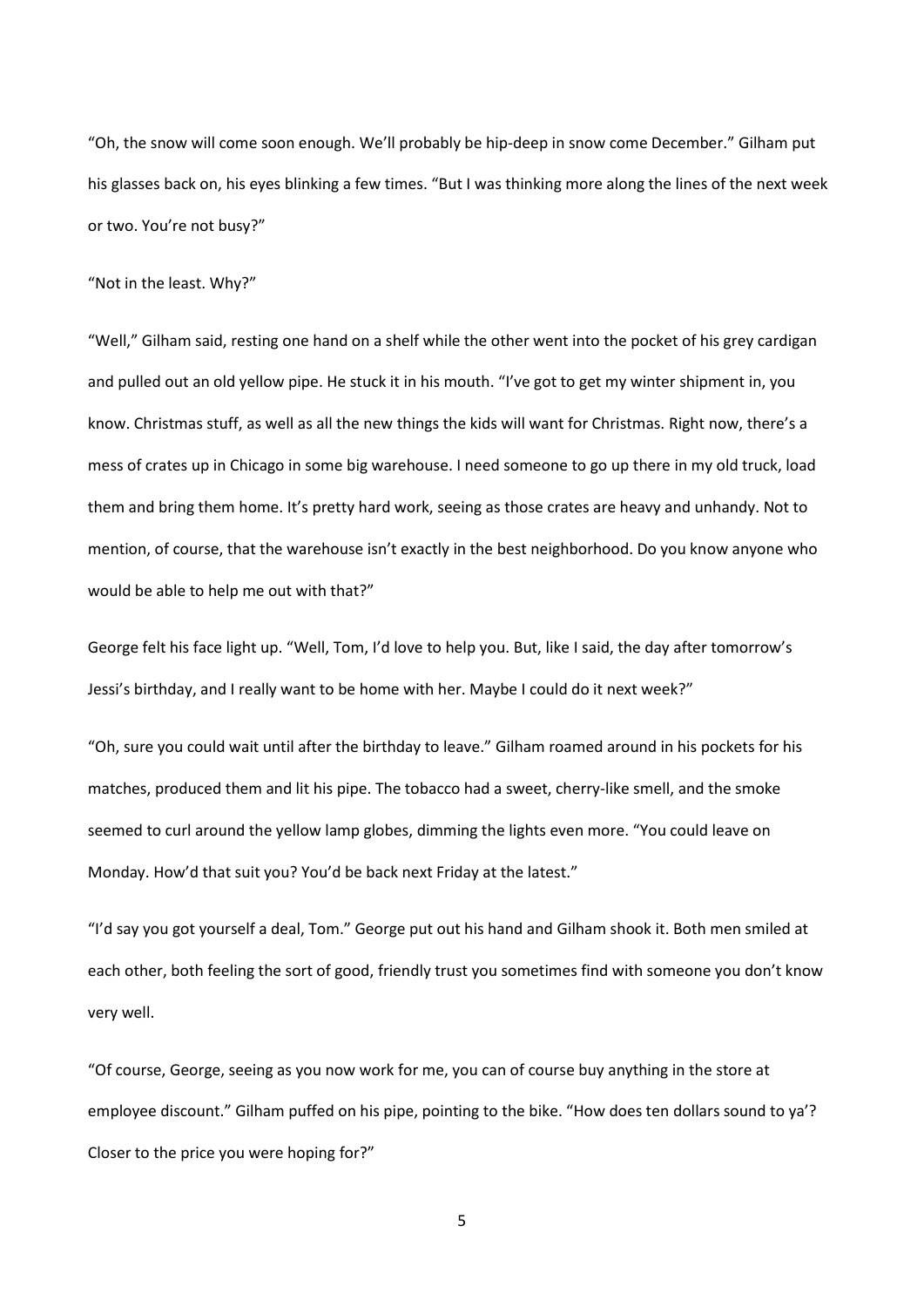"Ten dollars? Mr. Gilham…I mean Tom…that's too much! You can't…"

"Oh, pish posh!" Gilham waved his hand in a dismissive gesture that made the pipe smoke twirl around him. "I see the rich kids from town come in here with their parents and point to the stuff they want. They pull on their daddy's sleeve, crying out in whiney voices that they can't *live* without this doll or that coonskin cap. Do you know what Jessica did when she was in here this summer?"

### George shook his head.

"I'll tell you, then. She stood up there by the counter, still as a statue, while your wife picked out a board game as a present to someone. Jessica didn't go around the store. She didn't cry or scream or beg. She stood right up there…" Gilham pointed with his thumb to a spot next to the register, "…just waiting like the best-behaved child I have ever seen. It would make me sick to my stomach to see such a sweet child not get a present while some brat from the town nagged her daddy enough to get it for her. It's not all about business, when you've been in the game as long as I have. Sometimes, it's about seeing who will have the most joy from owning something." Gilham hesitated, and then fixed George with his eyes above the glasses. "I'm not blind to what goes on in this town, George. I'm in the business association, and people talk. This town's small enough that it doesn't take very long for a rumor to go from one end to the other, and that rumor is that your family is almost up shit creak without a paddle, if you'll pard'n my language. Please, tell me I'm wrong."

"You're not. I'm not even sure how we're going to make it through the winter. The house is…well, our roof is leaking and it's so drafty it's a wonder none of us have caught a cold yet. Firewood's gotten so expensive, and…well, did you hear about the plan the school has?"

Gilham nodded his head slowly. "It came up in the last business association meeting. They're planning to fire her between semesters, so they don't have to pay her for the Christmas break." He clamped his teeth down on the pipe, as if grinding them. "There was applause when it was brought up. I didn't participate."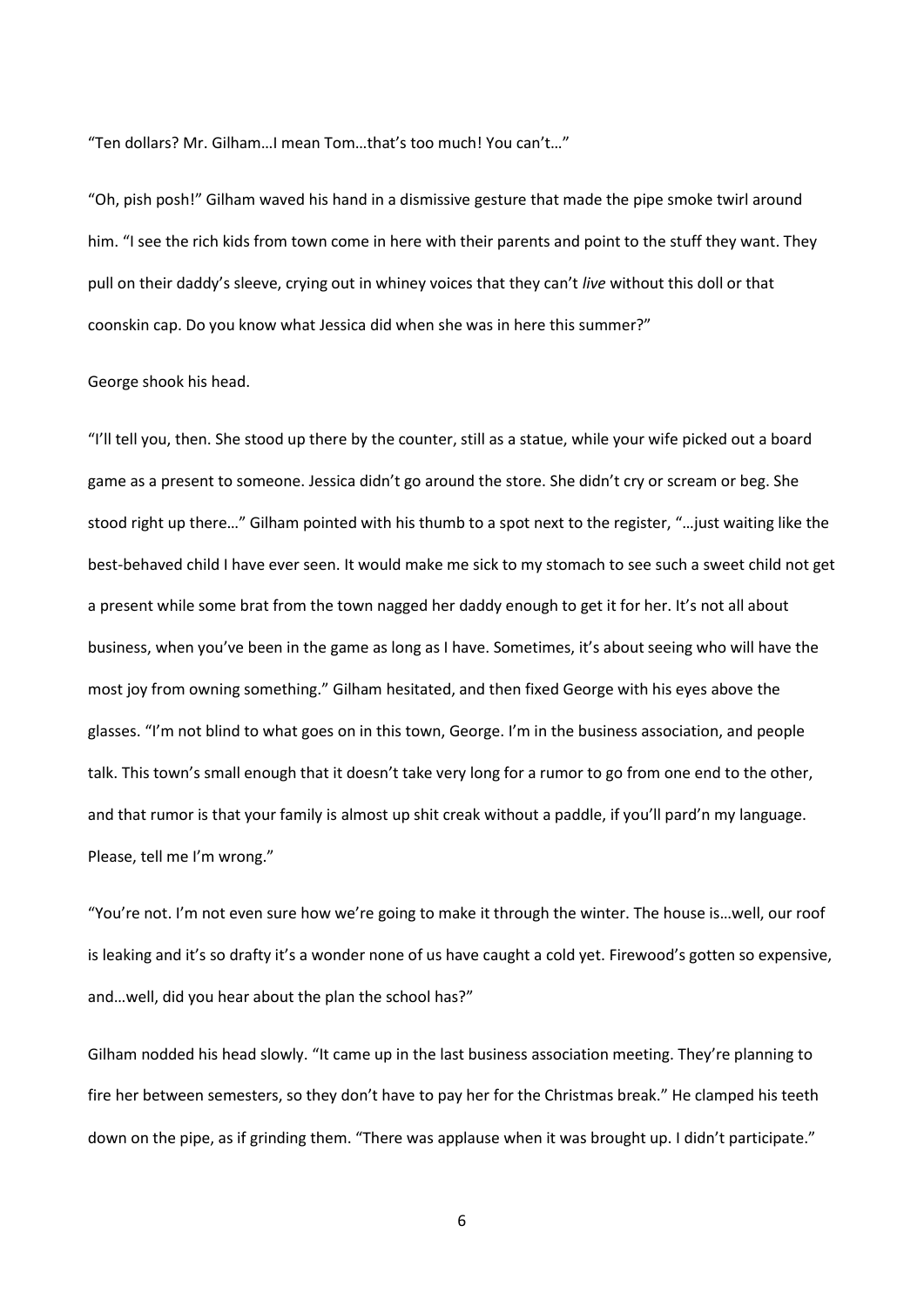"Without Karen's salary, we're down to what I can make by shoveling snow. That won't even pay for firewood." George licked his lips. He hadn't meant to burst out with all his concerns to this man, but it felt good to finally say it out loud.

Gilham drew on the pipe. His eyes behind the glasses looked concerned.

"George, how are your people skills?"

"What do you mean?"

"I mean, can you sell merchandise? Can you service a costumer, even though you're a little annoyed with him or her?"

George made a short, snorting laugh. "I've worked in farming and repair work most of my life. I've never serviced anybody."

"Would you care to try it?" Gilham's eyes were resting on him with a calm gaze. "Would you care to work as my assistant over the winter? I can't pay you any more than the minimum wage, but it will most assuredly be more than you can make shoveling snow, and it has the added advantage of you being warm while you work."

"Your assistant?" George almost felt his jaw hit his chest, but closed his mouth quickly. "You mean, work here? In the store?"

"The store, the truck, whatever I'll need. To be honest, I can feel the years begin to get to me. When I restock the shelves, I can barely lift the boxes anymore. Whenever some kid wants a pogo stick, it's all I can to do carry it to the register. I need a pair of long arms and a strong back. I could hire some kid from town, but I'd much rather have you. Let's say, thirty bucks a week. What d'ya say?"

George swallowed. Before he could stop himself, he had grabbed Gilham's hand again and shook it firmly. "I say yes, Mr. …I mean, Tom. I say yes!"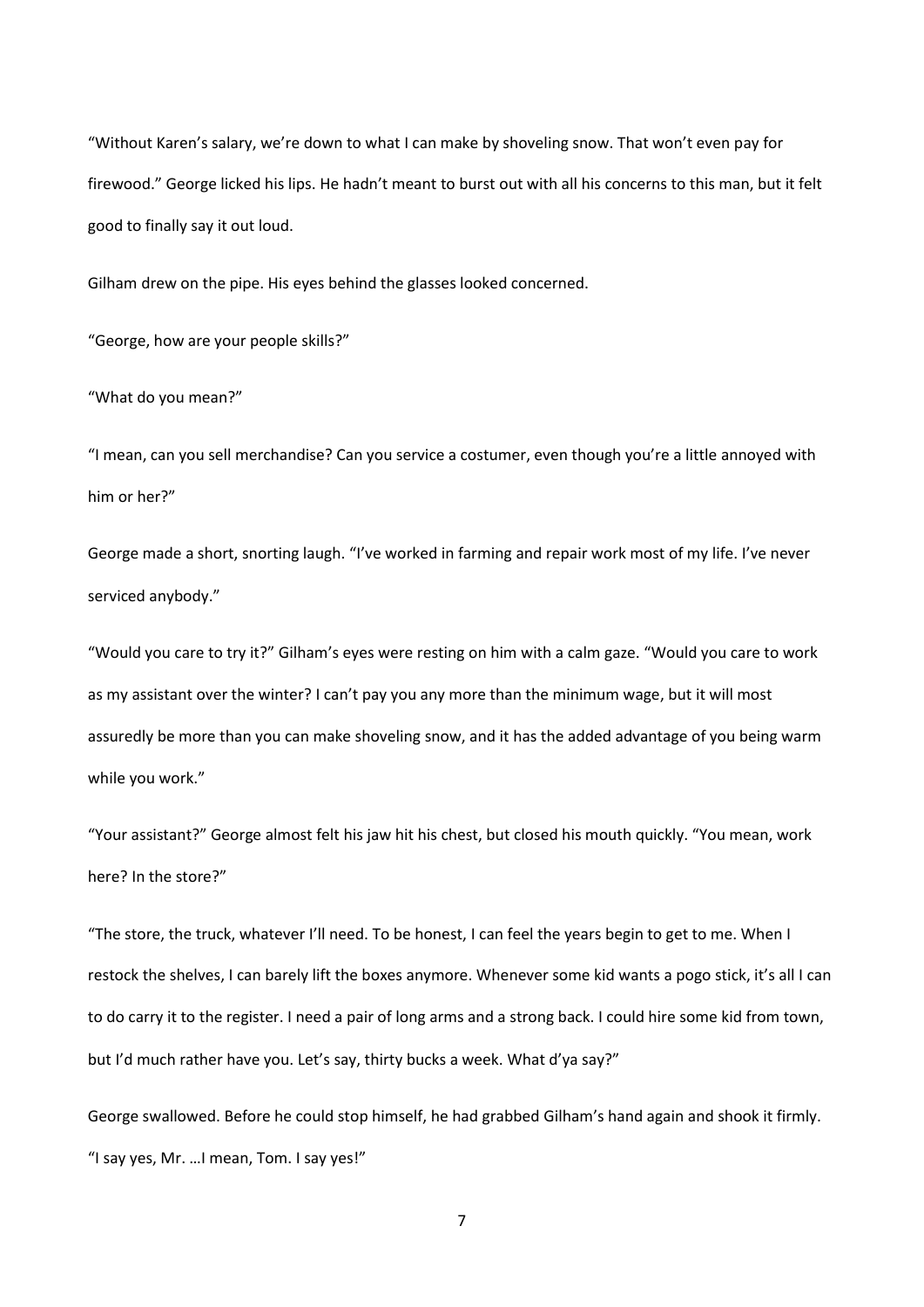Gilham's face split in a smile that seemed to reach both of his ears.

"Glad to hear it. It's a deal, then. You can start on Monday, as we agreed on, by going up and getting the Christmas shipment. When you come back, we'll start you here in the store."

George was almost speechless and could only nod his consent.

"Now…about the bike…" Gilham said, bending down and putting his hand on the handlebar, "do you want it in a box, or just the way it is?"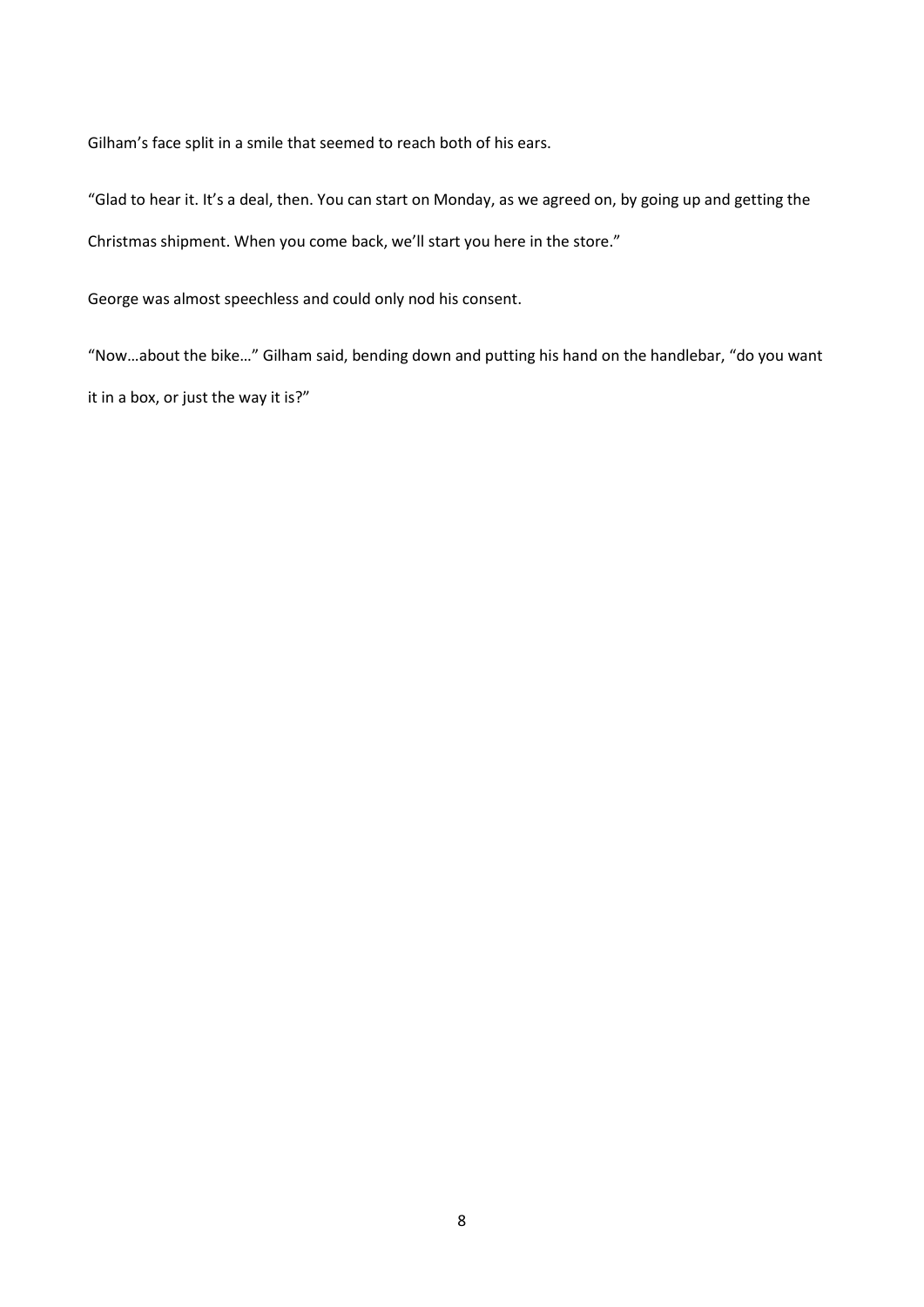Jessi could barely contain herself when she saw the box in the kitchen. Tom Gilham had driven him and the box home in his truck, calling it "employee benefits". He had considered hiding it somewhere, but realized that there was no way the box could be out of sight enough that Jessi wouldn't be able to spot it. The house only had three rooms, after all, including the kitchen. Instead he put it down right next to the table, in the corner furthest from the stove.

"What is it, Daddy? That's the biggest box I've ever seen!" Her eyes seemed filled with fire as she walked around the box, touching it with one outstretched hand. Gilham had even helped him wrap the thing in blue paper, so the drawing of a bike on the side of the box wouldn't be visible.

"Well, it's your birthday present, darling." George sat down on his knees next to his daughter and put his arm around her. Her body seemed to tremble from the excitement. "But it's not your birthday until two days from now. That means you've got a choice to make. You can open it tonight if you want, but then there'll be no present to unwrap on your birthday. Or, you can just leave it here to look at, and then open it on your birthday. It's your choice, and mom and I will be okay with it no matter what."

Jessi thought about it, and her face got a look of concentration as she obviously weighed the pros and cons in her head. Her fingers again caressed the blue paper, and gently tugged on the paper ribbon tied around the top. She bit her lip, and George waited, allowing her to make up her own mind.

"I think I'll wait," she said finally, her voice firm with conviction. "I want to look at it tomorrow and wonder what's in it. It's the most beautiful thing I have ever seen, and I want to look at it for a whole day. Is that okay?"

"It's perfectly okay, darling." George got to his feet again, and stepped over to Karen by the stove. His smile made her smile as well, as she gave him a kiss on the cheek. "I hope that box is mostly air", she whispered. "I'm pretty sure we can't afford anything that big."

2.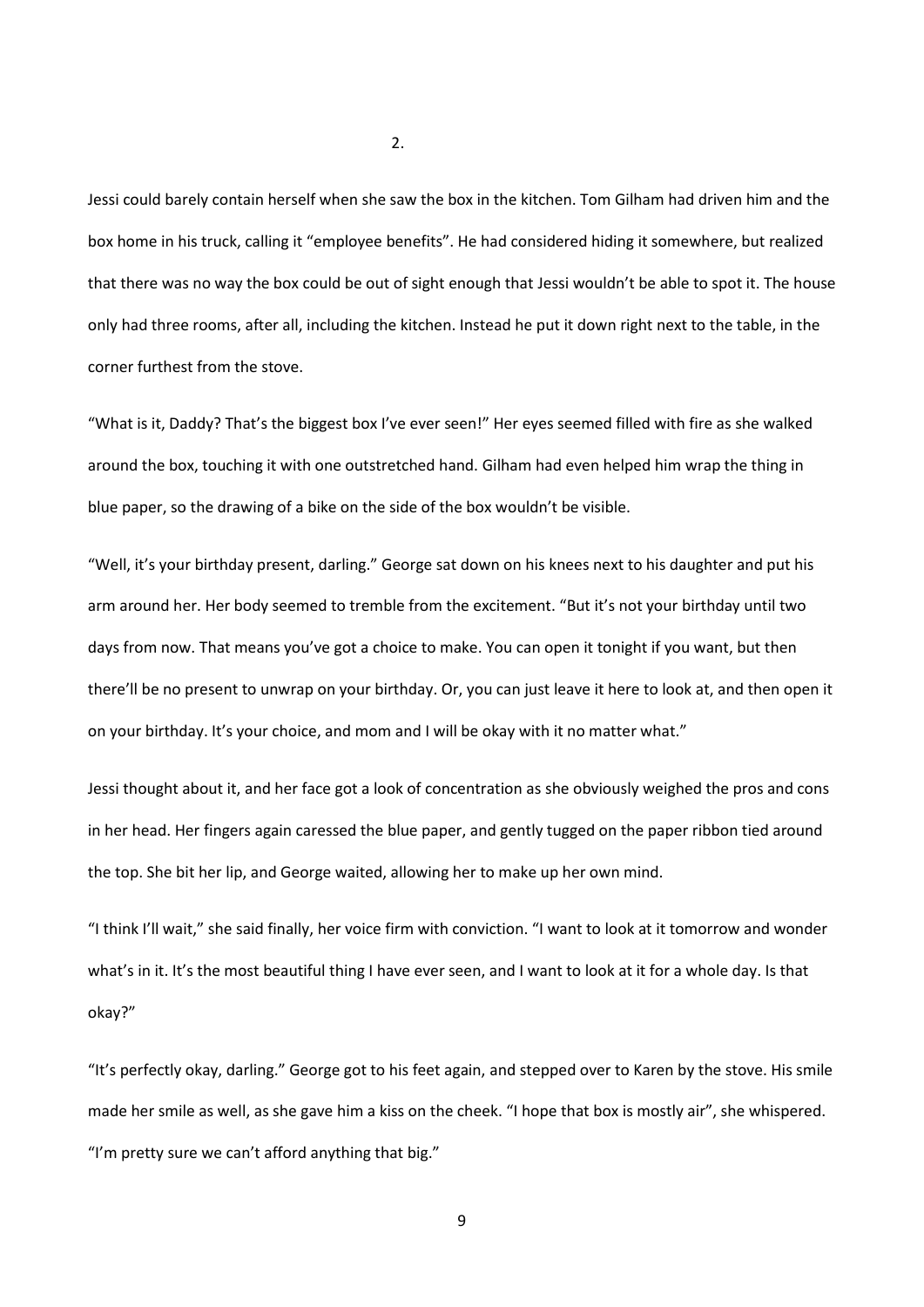"I'll tell you all about it later," George whispered. "For now, just enjoy it."

They ate dinner at the table, but it was incredibly hard for Jessi to keep her eyes off the present. She kept turning her head, letting her eyes caress the box and the wrapping. Several times she would stop speaking in mid-sentence, look at the box, shake her head a little as if clearing it, and then continue speaking as if nothing had happened. George had never seen his daughter act this way before, and he loved it.

Later, when Jessi had been tucked in and was fast asleep, he told Karen everything. The job, the salary and the bike discount. They were lying on the bed, which in the daytime doubled as a couch, and Karen's eyes were so wide he could see them reflecting the faint light from the stars outside the window.

"Work in a store? You? Why would he…I mean, not that I'm saying you couldn't do it, George! Far from it. But why would Gilham offer you such a deal?"

"I think…maybe he felt sorry for us. For Jessi, at least. He's a nice enough man, and the deal's better than anything I could hope to make this winter. Thirty dollars a week, Karen! It's as much as the people working in construction sites make! We could save some of it, have a bit of money next spring, maybe fix the house up…"

Karen put her arms around him. Her lips brushed his, cutting him off.

"I don't care about next year. All that matters is that we'll be able to afford having a decent Christmas. We'll be able to have a good meal and be warm. Most of all, that's what matters. We'll be warm this winter."

He let his hands slide up under her nightdress, caressing her skin.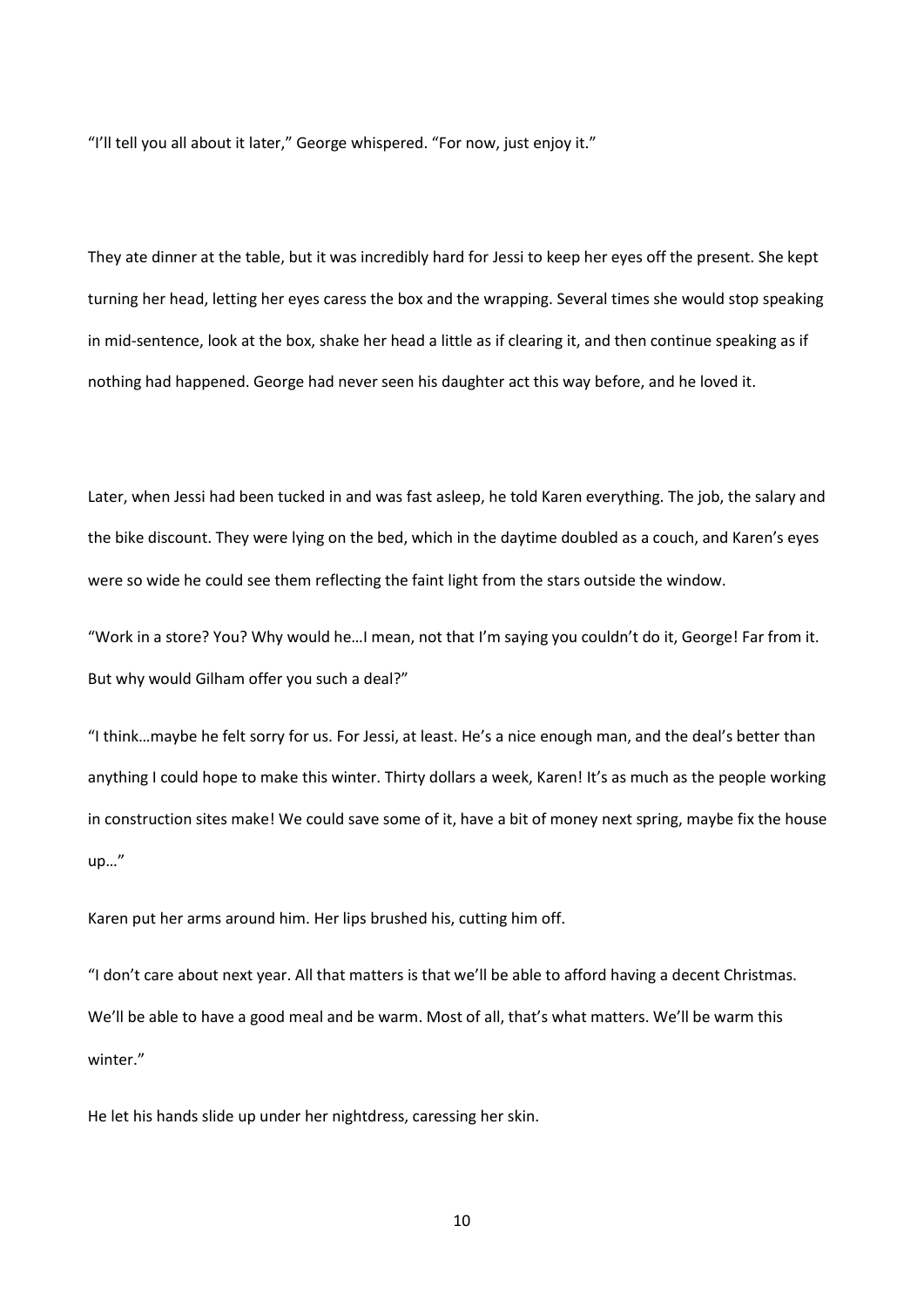"Good. Because if we weren't warm, I couldn't very well take this off you, could I?"

She giggled against his cheek.

"Thank God for Tom Gilham, then!"

The next day, George had to go out to the farm one last time, but he finished around lunch time, picked up his last payment and went home. In his bag was a bonus of sorts – three homemade sausages and a pie that Mrs. Miller had insisted he took. Her sausages were known throughout the town, but her pie was legendary. Rumor had it that when the governor passed through town, all he wanted to eat was one of Mrs. Miller's pies. It would serve as Jessi's birthday cake, since they would only be the three of them. George's own parents had been dead for years, and as for Karen's…He shook that thought away. He didn't want to think about his father-in-law on a day like this.

He walked fast along the road, feeling the chill in the air and smiling to himself. It felt wonderful to know that his future didn't involve digging himself through the snowdrifts with a shovel, but instead standing in Tom Gilham's warm and cozy store, helping parents pick out the present that would make their kids happy on Christmas Eve. He would still have to walk to the store in the morning, of course, and home at night. But perhaps, he might persuade Tom to let him use the truck on occasion. Tom lived no more than forty steps from his store, in one of the small houses behind the church, and didn't need his truck to get home.

The landscape was already winter-grey and brown. The empty dirt in the harvested fields stretched out on both sides of him, and the road ran between them like a cement river. Even the edges of the fields, where there were usually long green grass, now seemed empty and brown. George swung his bag from hand to hand as he walked. He kept to the shoulder of the road, keeping his eyes out for traffic. The road didn't have many twists or turns, and there were only a few hills. He whistled as he walked, as he practiced how he would greet the customers when they came through the door to the store.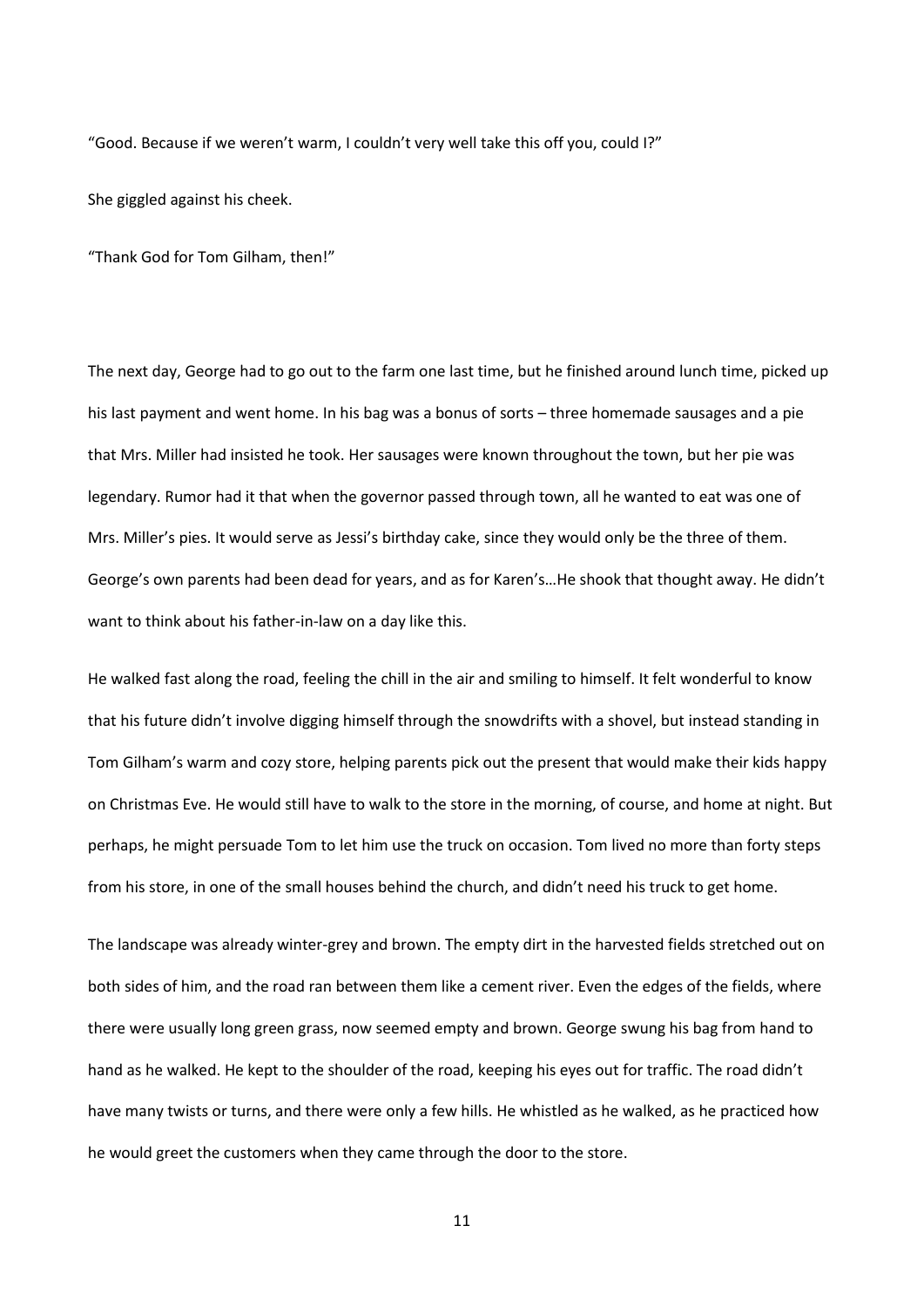"Hello, Sir. Hello, Madam. What a wonderful day today. What can I do for you?" That sounded good. "What can I help you find?" Even better. "If you need anything, please let me know." He pictured himself wearing the same sort of clothes as Tom Gilham – a grey cardigan and a brown suit – behind the counter. He had only worn a suit once in his life, during his wedding to Karen. He didn't smoke a pipe like Tom, but he was sure he could learn to, if it came to that. He remembered when Tom had exhaled the smoke and it had enveloped the glass lamps, giving the store a mystical glow. He imagined that the kids liked that as much as he did.

Perhaps he could convince Tom to let him dress as Santa Claus on the days leading up to Christmas. He had always enjoyed seeing Santa in the department store, sitting with the kids on his knee and getting his picture taken. Asking them what they wanted for Christmas, and if they had been good this year. He realized he didn't look much like Santa himself – he was too tall, for one, and his hair was black – but a wig would take care of the hair…

In his inner eye he saw himself in a Santa suit, sitting in a chair next to the register. Tom was behind the counter, ringing up the sale as he had a little boy on his lap, talking to him about…

The car going up the hill was going fast. At least sixty miles, maybe seventy. It wouldn't be a problem if the driver had kept to the lane like he was supposed to, but he was driving in big, loopy curves, sometimes pulling in over the shoulder. Had it been warm, the car would have trailed a cloud of dust after it when it veered onto the shoulder, but with the cold ground it only produced a loud crunching sound.

George heard the crunching sound a moment before the car came up over the hill in front of him. It was a red truck, the cab dented and scratched. It was a farm truck, the sort of car that would never pass an inspection if an officer of the law happened to pull it over, but that same officer would also know never to do it. The back of the truck bed had wooden boards attached to make it higher, and the tires were worn almost smooth. George had only a fraction of a second to react, and chose the wrong thing to do – he pulled his bag around his back, as if to protect the pie inside with his body.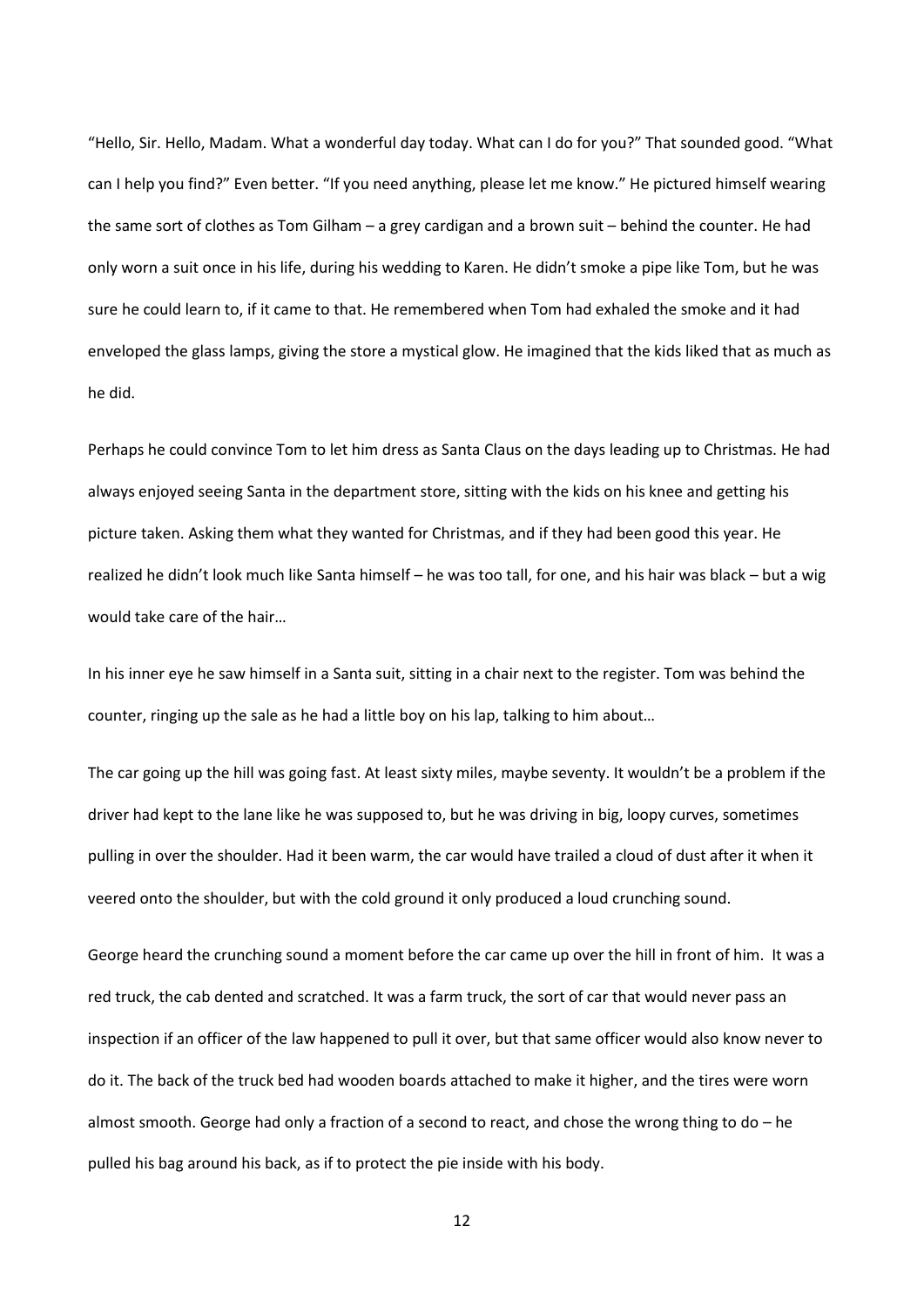The truck moving on the shoulder didn't slow down. He was positive that the driver inside had not only taken his eyes off the road, but was actually bent down to look in the glove compartment. Going sixty-three miles an hour, the red truck struck George around the middle of the metal grill covering the engine. George felt the impact, but not really any pain – only a sensation of flying, of being suspended in the air, and had just enough time to think –

## *-like being in Santa's sleigh… -*

- before hitting the Richardson's field, picked clean and brown now. The impact broke his back, his shoulder blade and his left leg, adding to the fractured ribs and skull he had received when the truck struck him. He still felt no pain, but the world seemed to go black, like someone hitting a light switch. His last thought before the darkness claimed him was of the bike, and how Jessi's eyes would look when she saw it.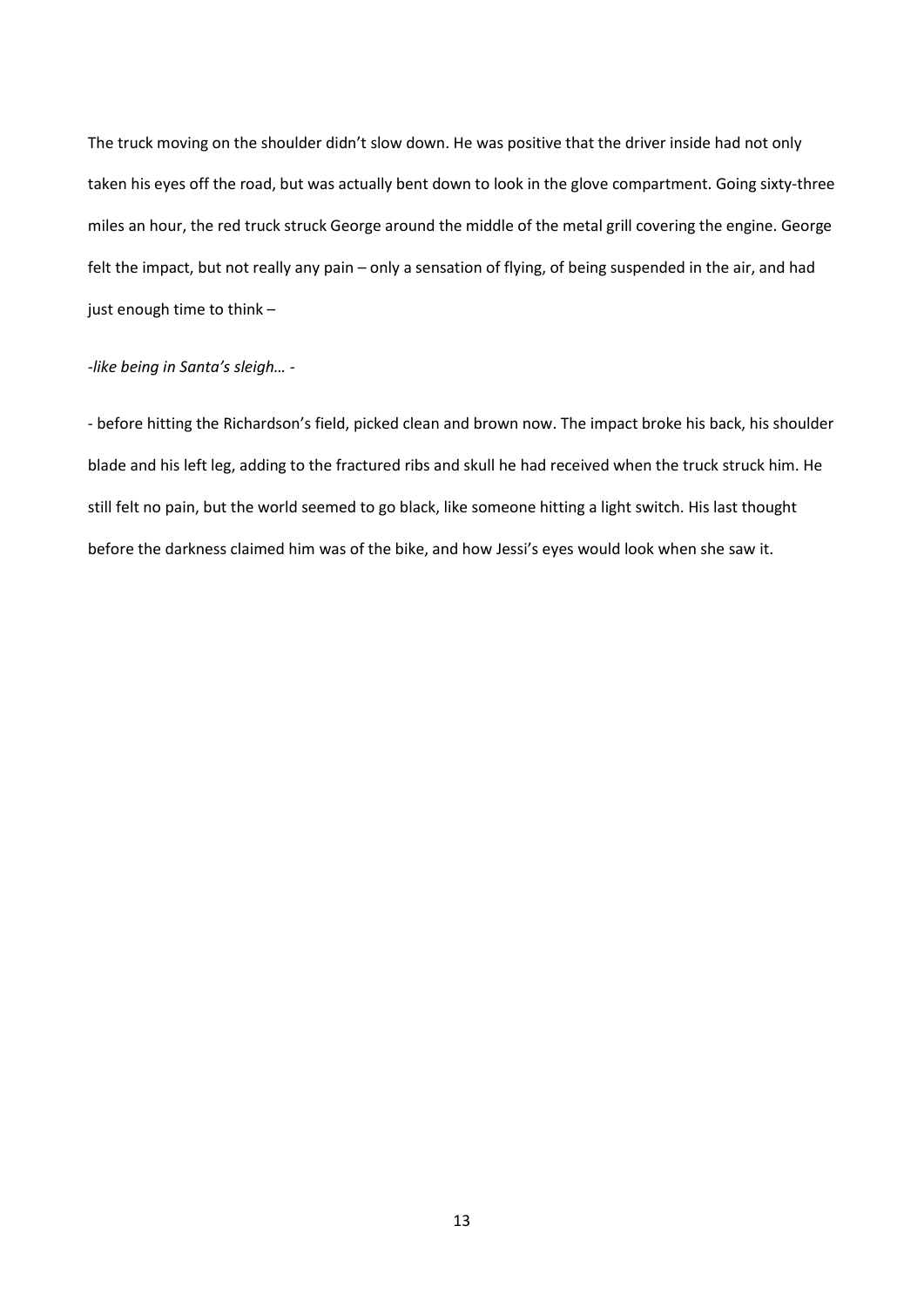3.

Karen had just put the students to work on the math test when there was a knock at the classroom door. She could have yelled for the person outside to come in, but she always felt such a thing was rude. Instead, she walked between the desks and opened the door herself. She could feel the chill from the corridor against her legs when she did, but the expression in the face of Principal Figg made her colder still.

"What…?" she began, but Figg interrupted her. "Mrs. Thorpe, I've…we have to talk. Something terrible has happened. I've just received a call for you." He cleared his throat and looked out at her class. He raised his voice and spoke to them:

"Everyone, I will expect you to sit quietly in class. I'm going to come back shortly, and if there is any noise and mucking around in here, I will be very displeased." He lowered his voice again and put his hand on her shoulder. Karen felt his fingers trembling. "Come with me, please."

Karen walked after him out of the classroom, surprised and terrified. It was not school politic to pull teachers out of class unless it was an emergency. "What's wrong, Sir?" she asked as they walked quickly down the hall.

"There's been…an accident I guess you could call it. I've got a call from Sheriff Daniels in my office for you. I think it's probably best if he explain it to you."

*But he already explained it to you, apparently!* Karen thought, feeling an unpleasant sting of indignation mixed in with the terror that was slowly spreading through her body. "Is it... is Jessica all right?"

"She's fine, as far as I know. She…it's not your daughter, it's your husband." He paused, apparently considering if he should still keep to his decision and let the Sheriff deliver the bad news, then apparently changed his mind. "He's dead, Mrs. Thorpe. Your husband's dead."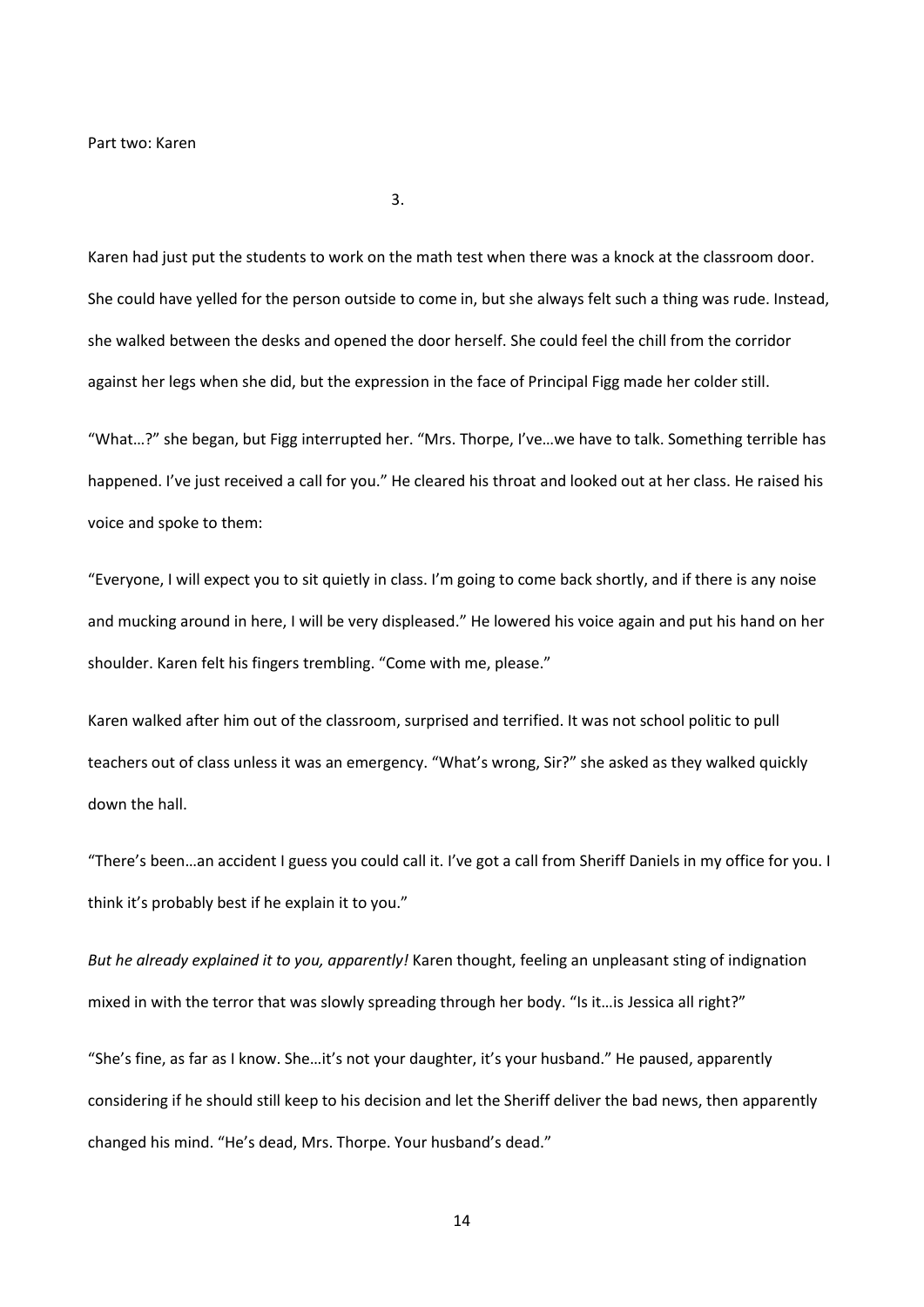Karen opened her mouth, but the words she wanted to say wouldn't come out. She was only able to produce a small, whimpering sound. Figg kept walking, obviously wanting to get her to his office as quickly as possible. Karen kept walking too – her legs moving like they were separate from her body, and she had no control over them.

When they reached Figg's office, he opened the door for her and ushered her through the secretary's little nook in the front office. Miss Twist looked up from her typewriter, and the look of pity she sent her made Karen cold to her bones.

The inner office was darker, paneled in brown wood and with a thick carpet the color of desert sand. Figg led her to his own desk and sat her down in the one of the two chairs in front of it. He went around to his own chair, picked up the phone lying on the desk and spoke into it.

"Hello, Sheriff? Are you still there?"

A muffled reply came from the phone.

"Yes, she's right here. One moment, please."

Figg held out the receiver in one hand towards her. Karen, feeling as if she was moving under water, reached her hand out and took it. She pressed it to her ear. The voice sounded metallic and echo-y, as if the Sheriff had used the radio in cruiser to call the school.

*"Mrs. Thorpe?"* the voice in the phone said. *"This is Sheriff Daniels. I'm afraid I've got some bad…"*

"What happened?" Karen asked. Her lips felt cold and stiff, but the words came out clearly enough. The Sheriff paused a moment, unsure of how to continue.

*"…well… I'm sorry to be the one to… uh, tell you this, Mrs. Thorpe, but there's… been an accident. Your husband was walking along the road when he was hit by a car. Roger Dalton's car, to be precise. The big old red truck, you know what…"*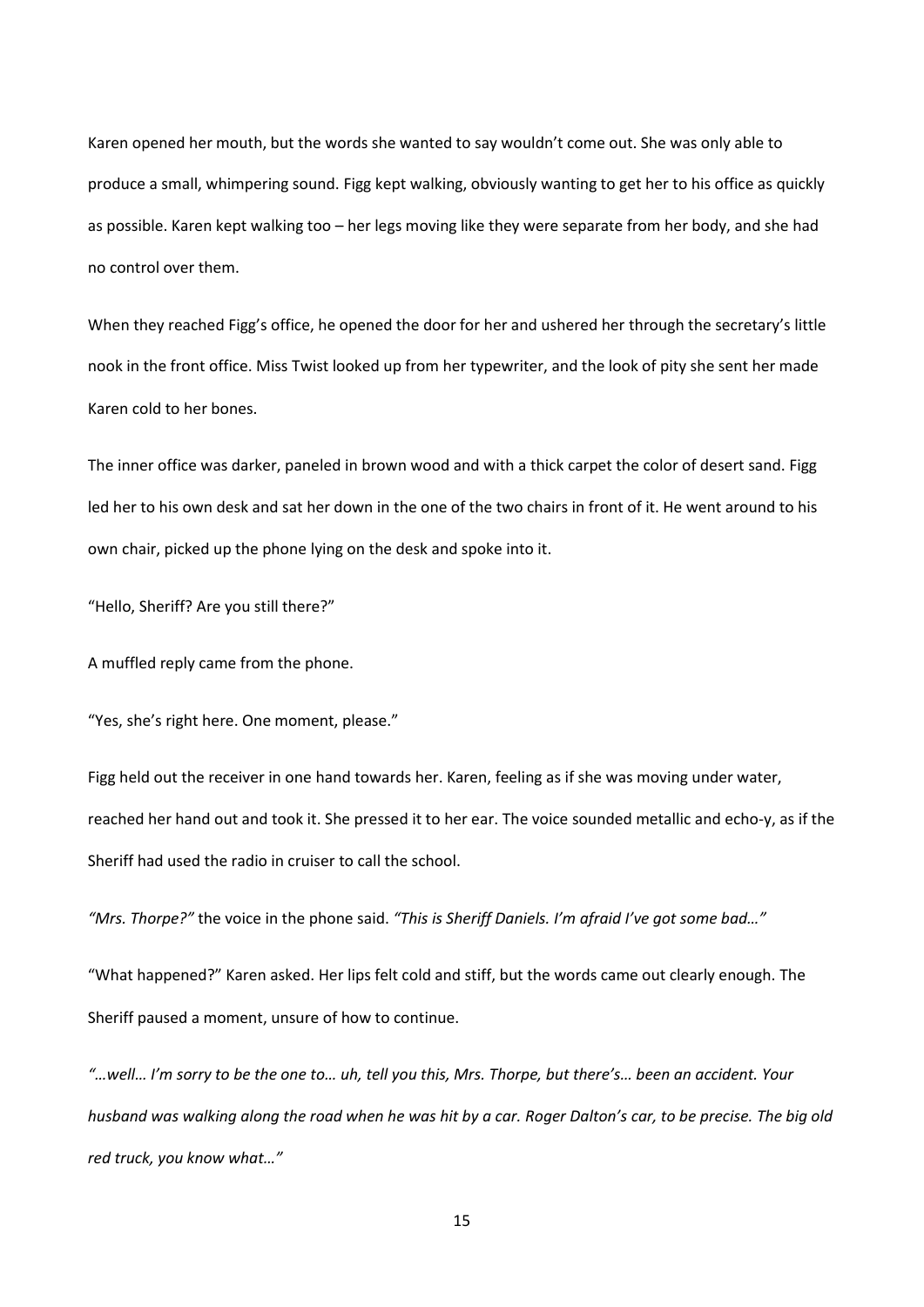"Is he dead? Mr. Figg said he was dead. Is he?"

*"I'm afraid so, Mrs. Thorpe. Roger turned back and drove back to town to call Doc Fitzgerald but…it was too late to do anything. He was…"* the Sheriff paused again, as if unsure how much to say. *"…he didn't look good. Too much damage from…well, he was dead. I have to ask for you to come down and identify him, but…then again, I understand if you don't want to. It's not pretty."*

"How do you know it was…" Karen swallowed, "how do you know it was him?"

*"He had his wallet with him. Had his driver's license in it, and a picture of you and your little girl. Not to mention, who in this town doesn't know George?"* The Sheriff cleared his throat. *"I'm…I'd appreciate it if you could come down to the station tomorrow. There are some papers that need to be filled out. Whenever you're…when you feel ready."*

Karen lowered the hand holding the receiver. It made a slight *BONK* sound as it hit the table. Figg looked at her, his normally stern and cold face was deeply concerned.

"Mrs. Thorpe…Karen…are you…?"

Karen shook her head slowly. From the receiver came the sound of the Sheriff saying goodbye and hanging up. It was followed by the hum of an open line. Figg took the receiver and placed it gently in the cradle of the phone.

"I believe you could do with a cognac," Figg said, getting up. "I normally don't drink during school hours but, I think in this case, I'll make an exception."

He went to the brown cabinet in the corner, opened it and pulled out a bottle and two glasses. Pouring a fairly stiff drink in both of them, he passed one glass to Karen. She took it mechanically, opened her mouth and downed the contents. She wasn't used to drinking, and the strong liquor made her throat burn, drawing tears to her eyes. She was sure that was the reason tears were running down her cheeks.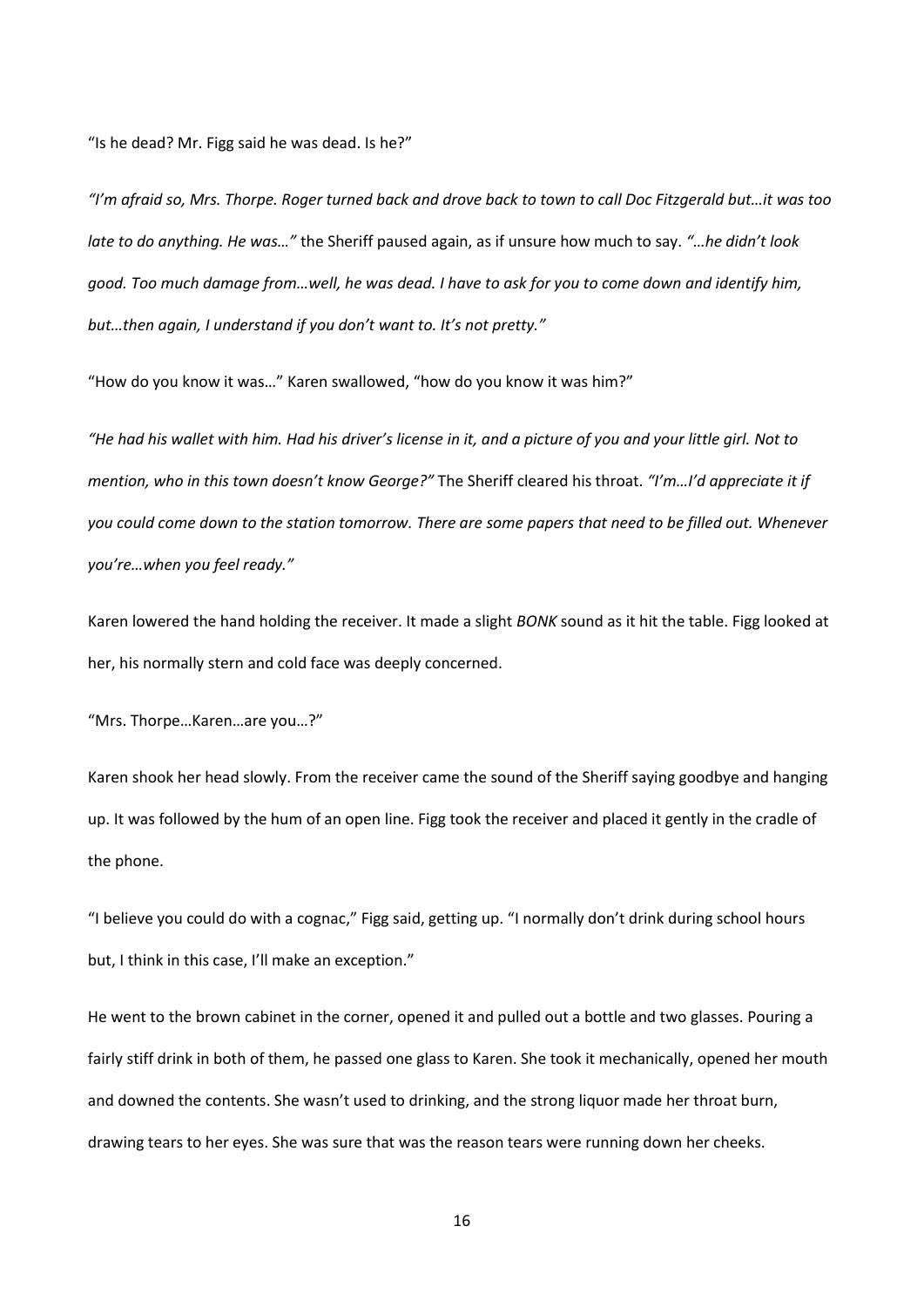"Mrs. Thorpe, I'll arrange for the janitor to take you home. Your daughter…where is she?"

"She's with my mother," Karen whispered. "She looks after her when I work."

"Then I'll have him drive you to your mother's house. You shouldn't be alone at a time like this." He sipped his own glass. "Don't worry about your class. I'll take care of them."

Her class was the furthest thing from her mind, but she nodded in acceptance. "He was supposed to start a new job," she whispered. "He was going home. Today was his last day."

Figg looked like he wanted to put a hand on her shoulder, but didn't.

"It's often…the most worthy that are taken first." He licked his lips. "George was a good man. I didn't know him very well, but he always struck me as someone you could count on."

Karen thought about the time she had met George. He had worked for the school then, taking care of the playground. He had fixed the swings and the jungle gym, put fresh sand in the sandbox and other light upkeep duties. It had been during the janitor's illness and she was sure Figg hadn't wanted to pay another man to do the job, but it had been necessary- the swings had been all but ready to collapse on top of the kids using them. She had just been hired as a teacher, and had monitor duty on the playground. She had stood by the swings and watched George work, talking to the kids, laughing with them. He had been working shirtless in the warm air and his shoulders and chest had glistened with sweat. But his eyes and his smile hadn't been those of a man working in the dirt. They had been wise eyes. She had fallen in love with him at that moment, hopelessly and completely. They had gotten married less than four months later, against her parent's wishes. They had argued that he couldn't provide for her, but she had known better. George would go without food if it meant she could eat. He was that kind of man.

*Had been* that kind of man.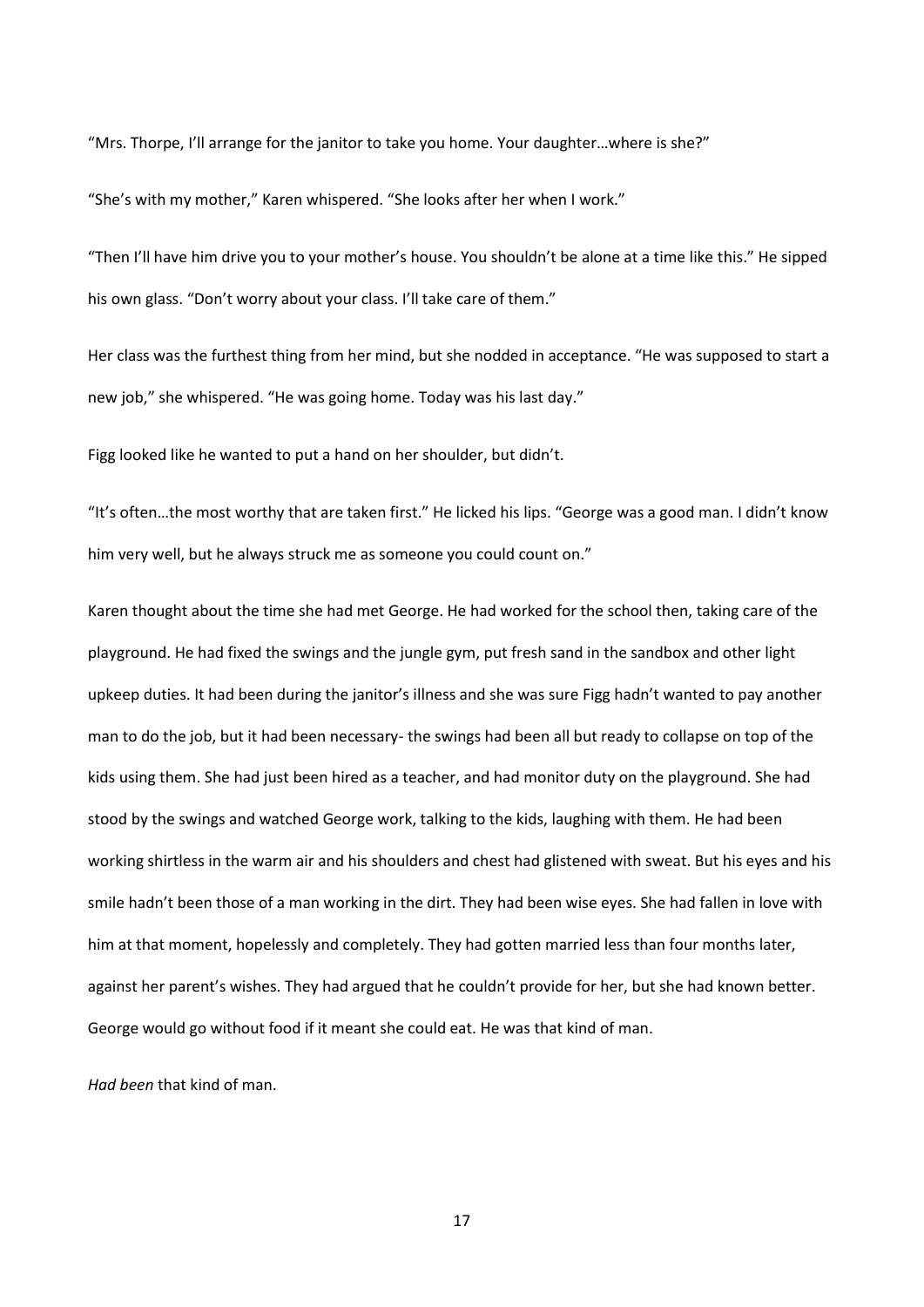Figg had been talking, but she hadn't been paying attention. He was speaking of comfort in the Lord, of finding meaning in sorrow. Karen, who had gone to church her entire life, suddenly felt like screaming. There was no meaning in this. Her husband, her George, was gone, and the Lord could, for all she cared, go hang himself. There was no comfort in faith for her.

"I'd…like to go now, Sir." Karen bit her tongue, not wanting to scream at Figg to stop talking. It might mean her job, and right now, she had Jessi to think about. Poor Jessi.

"Yes, of course. Please, sit here a moment while I find Mr. Andrews and have him take you home."

Figg left his half-emptied glass on the desk and left the office. Karen reached forward, grabbed the glass and emptied it. She did it without thinking.

When Figg returned, he took her by the arm, the way Old Miss Vegusian was helped in and out of the backseat of the car every Sunday at church. Gently, he guided her along the corridor to the teacher's lounge, helped her in her hat and coat and led her to the waiting car. Mr. Andrews was behind the wheel, and for once she was thankful that he almost never spoke. Figg closed the car door, looked at her through the glass and tried to smile.

"Now, I realize you might have…arrangements to make. I'll find another teacher to take your classes in the meantime. Don't you worry." He slapped his hand on the roof, and Mr. Andrews took that as a sign to start the car.

They pulled away from the curb, and Karen rested her head against the window. She closed her eyes, wishing this was a dream and she could wake up in her bed, with George beside her.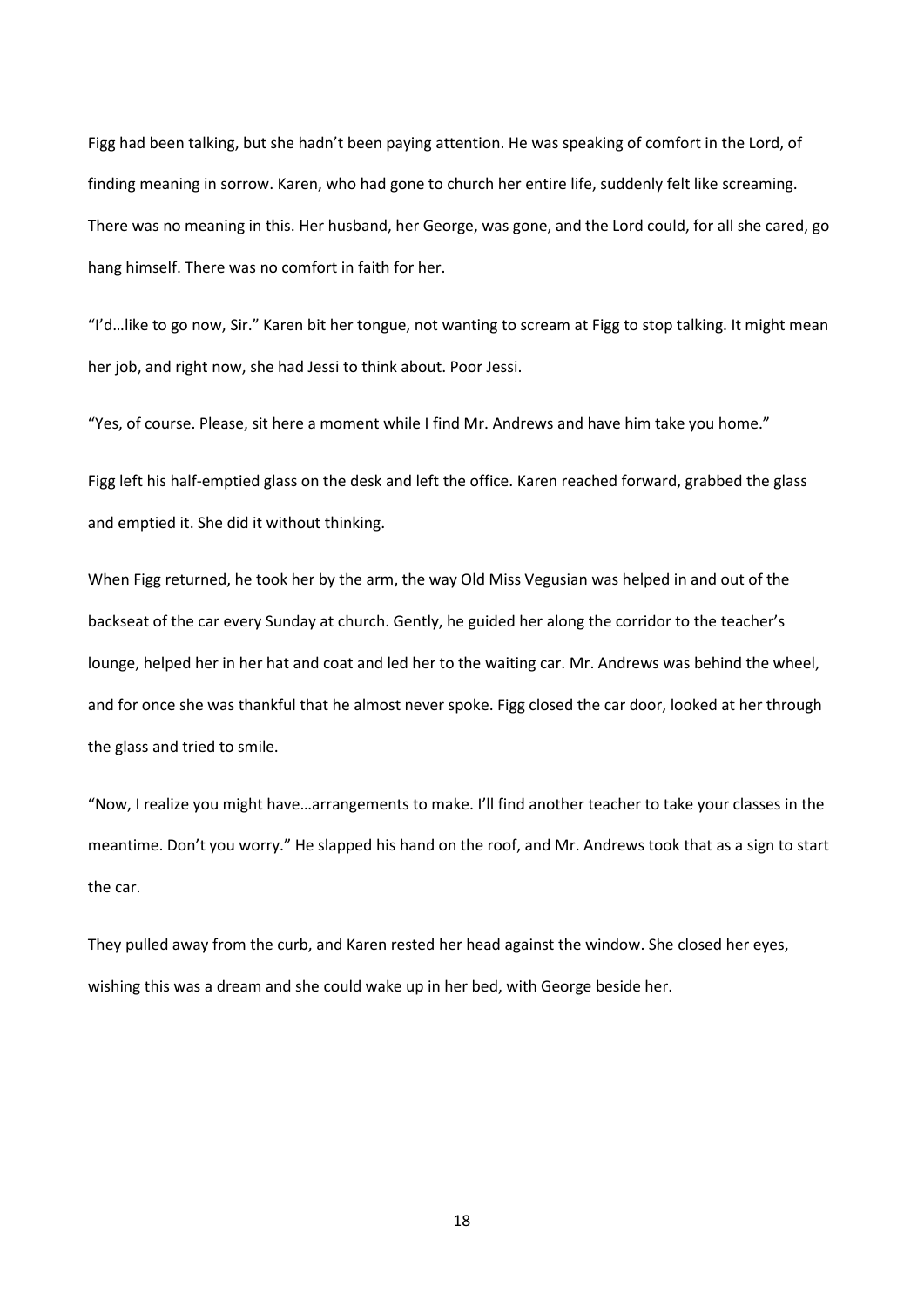Jessi celebrated her birthday in the house of her grandmother and grandfather. Karen's parents had thought it was a bad idea to return to the house, and had insisted Jessi and Karen should stay with them, at least until after the funeral. Karen's father had gone with her out there to get clothes for the both of them, and they had managed to put the big box in the back seat of the car. Karen wouldn't want Jessi to miss the last present her father had gotten her, even if her father complained about not being able to look in his rearview mirror.

The house was no different from when she left this morning, and yet there was something odd about it. She kept expecting George to come through the door, pulling off his green winter coat, kissing her and putting his arms around her. When she saw the pack of cigarettes on the kitchen table – they couldn't afford many, so George and she only smoked one after dinner each night, and sometimes he went without – she burst into tears, realizing he would never smoke another Lucky Strike again. She packed up the clothes into the old blue suitcase she had originally used when she moved out of her parent's house a few years earlier, and that memory was even more painful than the cigarettes. She remembered George standing by the garden gate – it had been three days after they had been married – waiting for her, respectful about coming up to the house before his father-in-law had waved him closer. That very same father-in-law was now sitting at her dinner table, smoking one of his own cigarettes and leafing through the catalog from Sears while she packed Jessi's underwear and dresses. When they were ready, she got in the car and let her father drive them back to town.

Jessi, who was uncharacteristically quiet all afternoon, didn't give the box much attention the way she had the night before. She didn't cry much, but sat close to Karen all afternoon and evening. Her eyes sometimes got blank and empty, but no actual tears came. Karen, who herself felt like she wanted to cry and couldn't, stroked her hair and tried to comfort her as best she could. Her parents, who had never been very emotional and who had never cared for George, kept mostly quiet. Sometimes, she thought she could see a

4.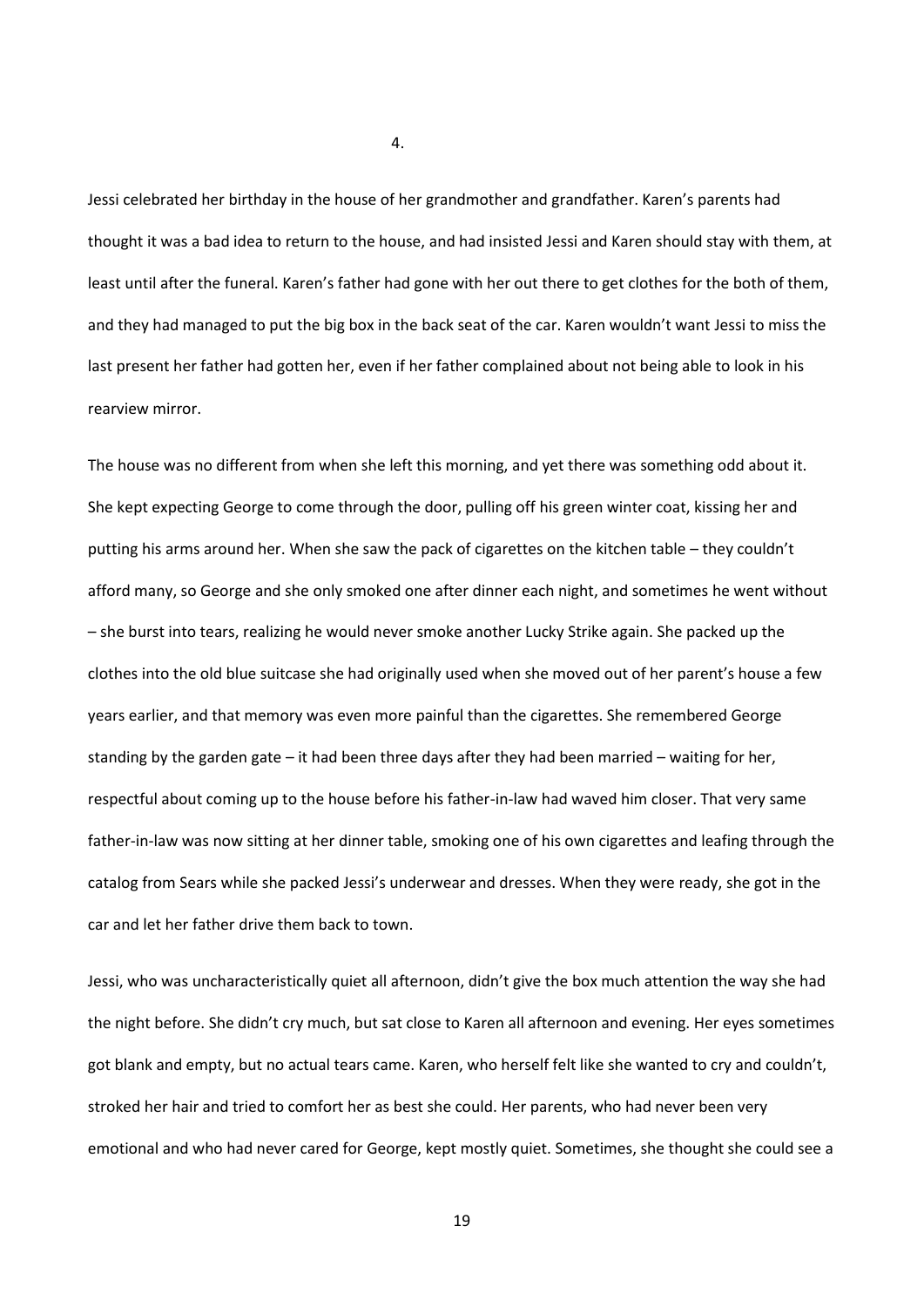bit of quiet triumph in her father's eyes, as if he was saying *See? I told you he would make you unhappy!* without actually having the guts to speak the words aloud.

In the evening, when Karen put Jessi to bed – she insisted on sleeping in the same bed as her mother, something Karen couldn't find it in her heart to refuse – Jessi looked up at her with her big bright eyes. They were her father's eyes, Karen had always thought, but never more so than tonight. Deep green with specks of gold in them.

"Mom, where's daddy? I mean, where is he right now?"

Karen stroked her hair. It was blond and soft.

"Well, daddy's in heaven, Jessi. He's with God now."

Jessi shook her head. "No, not…I mean where *is* he? Where did the Sheriff put him?"

Karen considered this. "I suppose he's at the police station, honey. Or maybe Doc Fitzgerald's house."

"Do you think they've given him a blanket? He always said it was cold at night to sleep without a blanket." Jessi's hand closed on her mother's. "Do you?"

Karen nodded. In her mind, she saw the white sheet that most likely covered George from head to toe at this moment.

"Yes, honey. I think they did. I'm sure they put a blanket over him. He won't be cold, ever again."

"What about when they bury him?" Jessi's hand squeezed.

"Well, you know what goes in the…" she swallowed, "…in the ground, is just daddy's body. Up in heaven, daddy won't be cold anymore, ever."

"Can we make sure, though?" Jessi sounded insistent. "Can we, mom? I want him to have a blanket."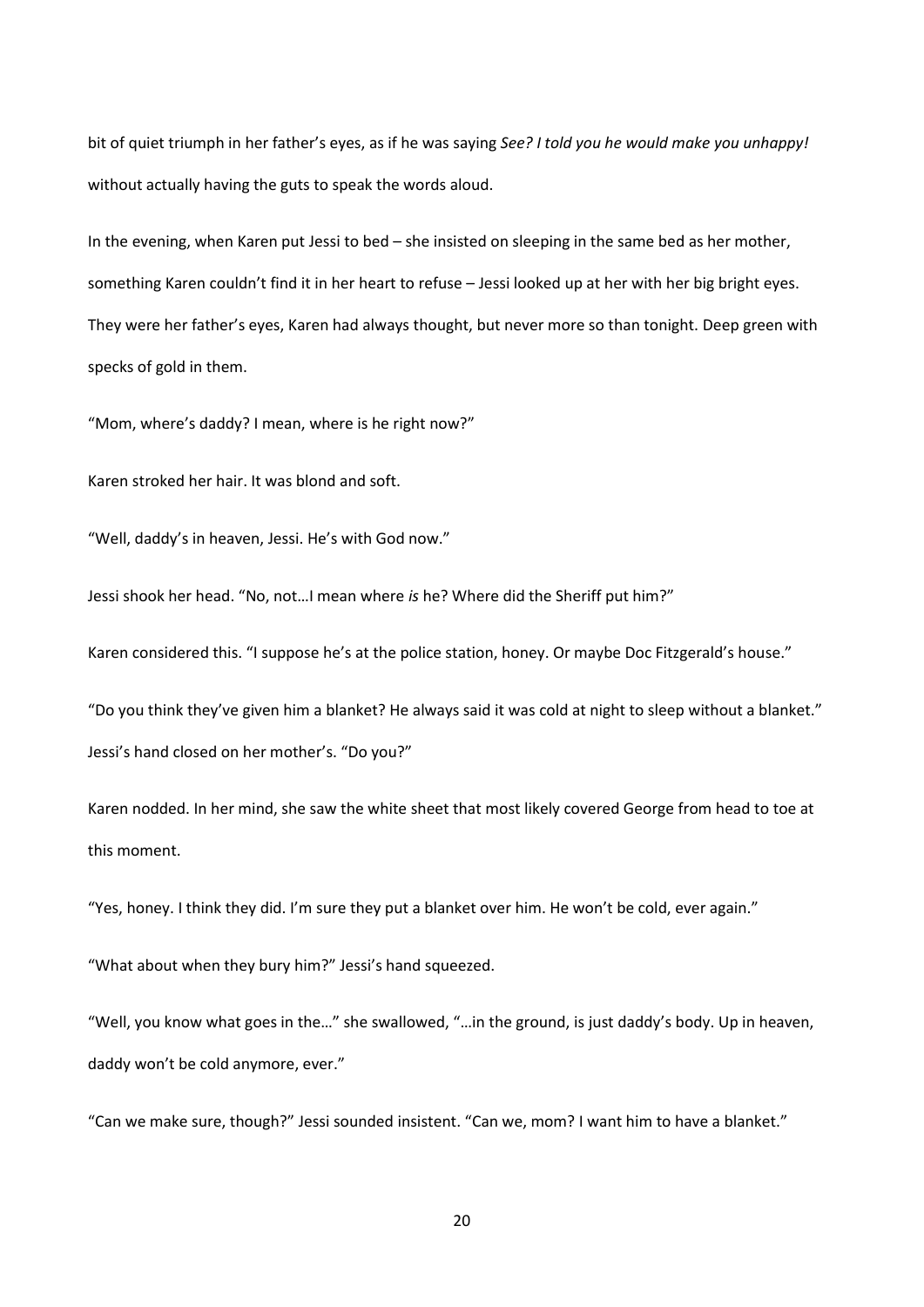Karen kissed her hair. "Jessi, I promise you that we'll make sure that daddy gets any blanket you want."

The next morning, Karen opened her eyes and looked at Jessi next to her. Her daughter wasn't sleeping but lay with open eyes and looked up into the ceiling.

"Good morning, birthday girl," Karen said, trying to sound a little more cheerful than she felt. She had barely slept all night, and every time she had dozed off, she had dreamed of the phone call in Figg's office. When the dream jerked her awake, she would just have time to think *oh God what a nightmare!* before realizing where she was and what had happened.

Jessi turned her head and looked at her mother.

"Good morning, mom," she said. Her voice was low and careful. "I wished all night for daddy to come back. Do you think that happens? Is there such a thing as a birthday Santa you can ask for something like that?" Karen stroked her hair and shook her head. "No honey, nobody can bring back the people who die. Not even God."

"That's not true!" Jessi said. Her eyes lit up. "God can do it. Reverend Martin said so, when he spoke about…" her face became distant as she searched her memory for the right word. Karen was impressed. The girl was turning four today, and she had been to church with her many times, but that her daughter could remember the things said there, she hadn't expected.

"Lazarus!" she said, finding the word she was looking for. "Jesus brought back Lazarus from the dead, mom! So maybe he could bring daddy back."

Karen took a deep breath. Jessi's words stirred something in her. She had been a Christian her whole life, said her prayers and read the bible when the fancy struck her. She was, however, a math and biology teacher and had seen too much science in her education to believe in the bible word for word. She wanted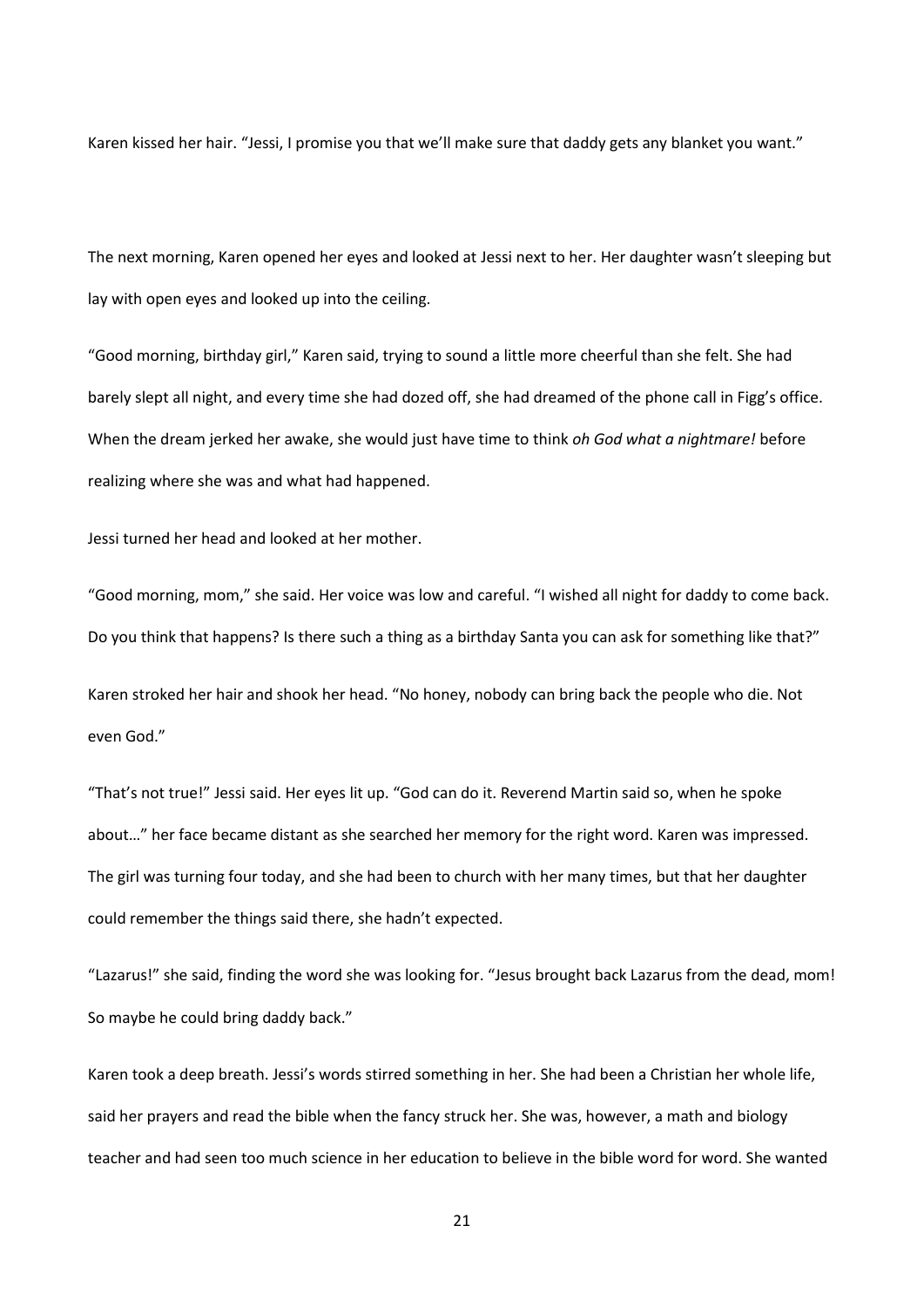to believe that a benevolent God could return George to her, but also knew in her heart that no such thing was possible.

"Honey, remember I said that daddy's with God now?" She put her arm around Jessi, pulling her close. The girl moved willingly enough into her arms.

"Uh huh."

"Well, if you're with God, you're happier than you've ever been on Earth. So…so asking for God to bring daddy back to life would actually be…" her voice trailed off, as she tried to find the words, "…it wouldn't be nice, Jessi. God knows that. It would be mean of him to send him back to Earth. Daddy will be there one day when we die; he'll be waiting for us in heaven. I'm sure of that. But we can't ask God to send him back. It won't happen. He won't let it."

She ran her hands up and down Jessi's back, and felt the child begin to shake, as the tears she had held back last night washed out of her. Karen began to cry too, and she held her daughter close under the covers while the sun slowly rose outside.

Jessi didn't look like she felt like opening presents when she finally came down to breakfast, but Karen insisted. "Daddy bought this for you, remember? He wanted it to be your best birthday present ever. I think you should open it."

Karen's father and mother sat on the other side of the breakfast table, both with their coffee, egg and piece of toast on the plate in exactly the same angle. If they had worn matching clothes, they could almost be a reflection of each other. Even their facial expressions were the same. One of the only things that could produce a smile on her parent's faces was their grandchild, although even that was a rarity. The fact that Karen's mother took care of Jessi every day while she was at school was something she was grateful for,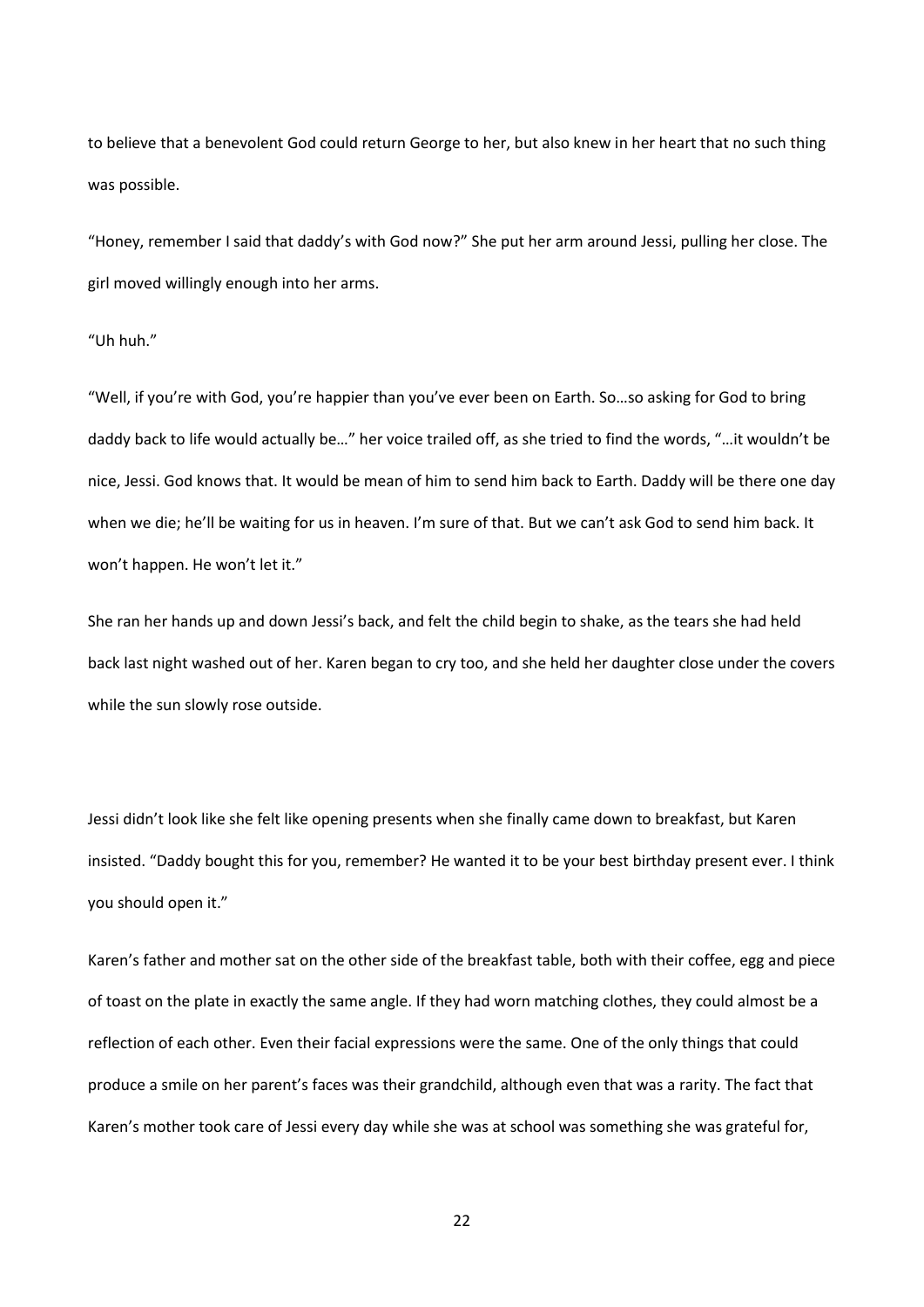but she also knew it was something her mother had only chosen to do so her daughter wouldn't have to pay for daycare and embarrass her to her bridge club. It was unusual enough that both she and George had work at the same time – but no one should say that Evelyn Manner's granddaughter was being looked after by a stranger.

Jessi crouched down in front of the wrapped box. She ran her hands over it again, the way she had done the first night. She had stopped crying, but her eyes still had a wet, un-focused look. She waited so long to begin unwrapping that Karen's father got impatient.

"Come on, sweetheart. Open the box. Some of us have work to do today."

Karen looked at him in surprise. "You're not going with me to see the Sheriff?"

He shook his head. "No, I've got to go in. I've got reports to finish. Your mother can go with you. Shouldn't be that difficult." He looked into his newspaper.

Jessi apparently decided she had waited long enough and tore the paper off the box. The box had a picture of a bike on it, but it didn't register with Jessi. She had seen boxes containing other things than the pictures on them showed many times.

Karen got to her feet and helped her pull the box open. When the red bike emerged, Jessi seemed to lose her breath. Karen felt warm again for the first time since the phone call, when she heard the exited gasp that came from Jessi's lips.

# "Mom, look, it's a *bike!*"

Jessi took hold of the handlebars, pulling the bike forward and out of the box. It rolled forward on its bright white tires, giving off an intoxicating smell of rubber.

Karen's mother's mouth seemed to close up like a string purse.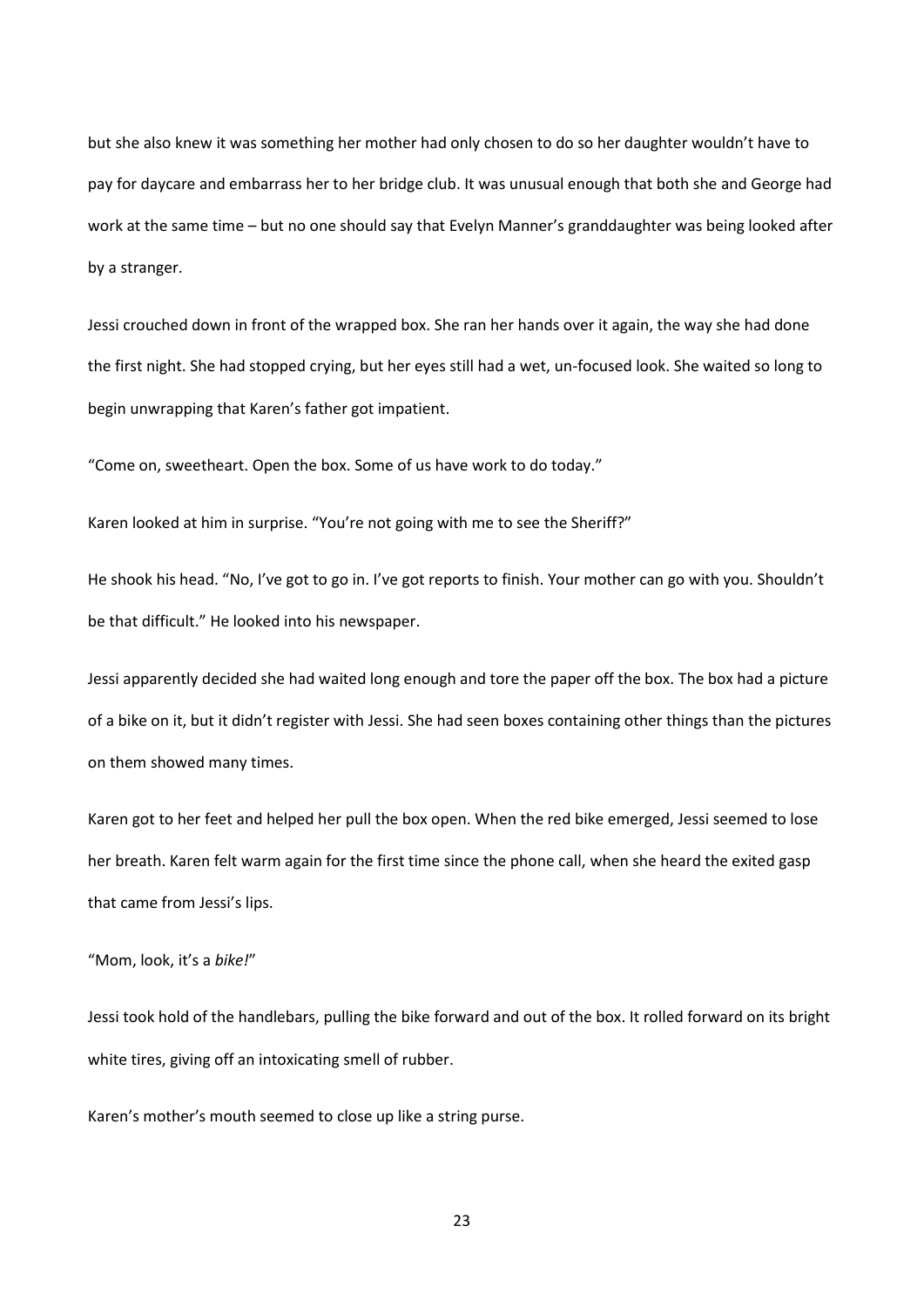"He bought her a bicycle? Whatever for?"

Karen turned her head towards her mother, feeling a tip of anger peak above the ocean of grief she had been swimming in the last eighteen hours.

"Jessi loves to ride a bike, mother. She was so good at using her tricycle, but she's outgrown it. George got a fantastic…" *deal*, she almost finished, but then realized that was wrong. It hadn't been a deal, it had been a business arrangement. George would no longer be able to drive to Chicago and get Tom Gilham's merchandise. He might even come looking for the rest of the money.

Jessi, in the meantime, had gotten the bike free of the box and wrapping paper, and mounted the bike in the dining room. Karen's father's eyes widened as she balanced on the pedals, and then put her butt on the saddle. Her face, for the moment, held a joy so big that it almost broke Karen's heart.

*It was the perfect gift, George*, she thought. *If only you had been here to see it.*

"Jessica! You can't be on the bike inside, you'll wreck the carpet! We'll need to take it outside. And you'll finish your milk first." Karen's mother's voice cut through the air like a silver knife, and Jessi stopped smiling right away. She quickly got off the bike, and went back to the table to empty her glass. Karen put her arms around the girl, lifting her up on her lap.

"Happy birthday, my darling. I hope you like it."

"I love it, mom." Jessi's voice was lower than before, but she smiled at her mother. "I just wish daddy could have taught me how to ride it."

Karen's father got to his feet and folded his paper. He brushed the crumbs from his toast off his pants, and put his hand on Karen's shoulder.

"Now, I'll be home tonight. You'll get this thing with the Sheriff taken care of discreetly, I trust? We don't want a lot of town gossip."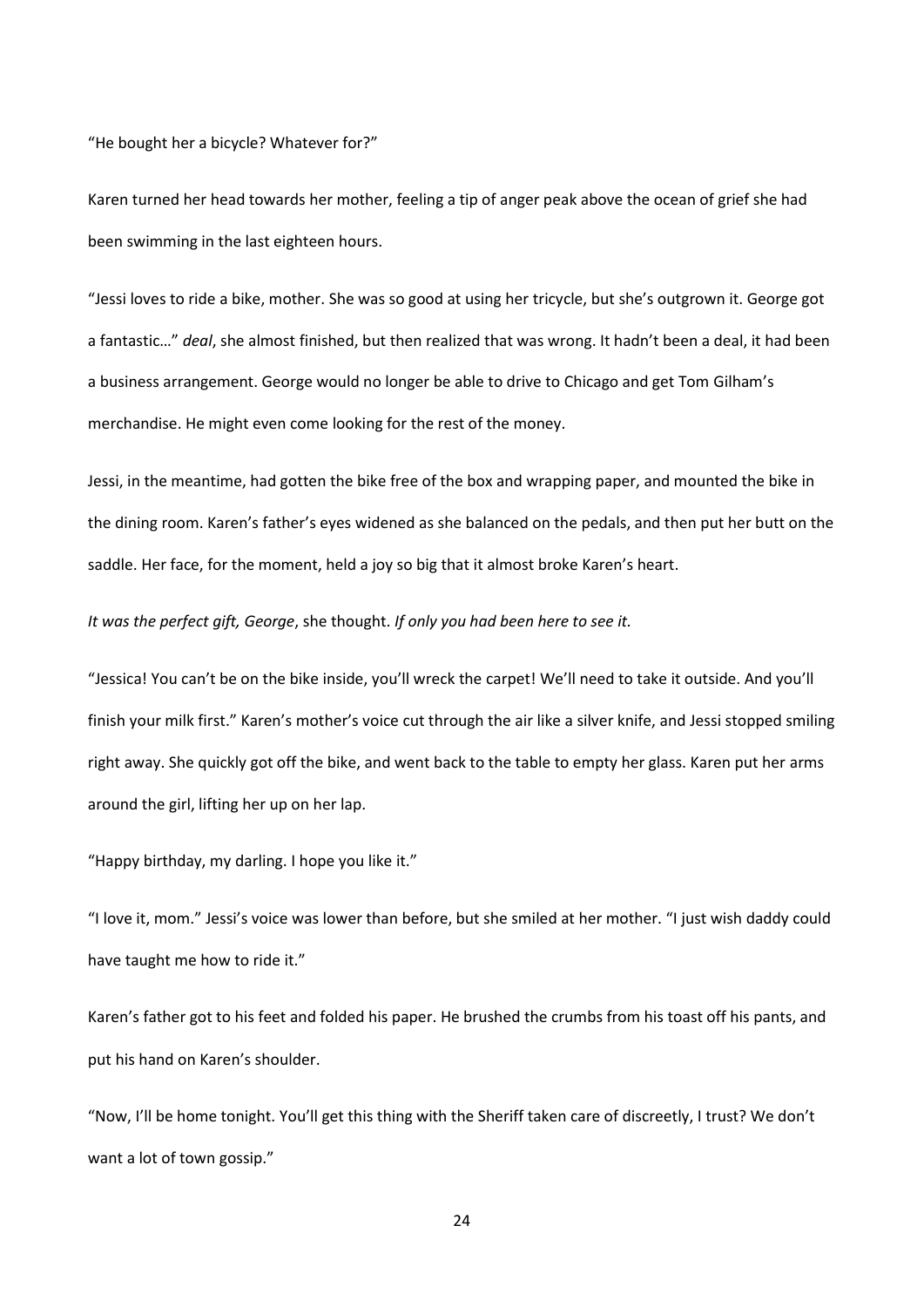"I…yes, dad." Karen felt like her father's words made little burning imprints inside her. He didn't care about George being gone, only about what other people might say. He didn't care that her husband, the love of her life and the father of his grandchild, was never going to play with Jessi again. He cared about discretion, so no one would gossip.

"Now, you be strong, Karen." Her father's hand patted her on the back in something that resembled affection. "I'm sure it looks bad now, but things will be fine again. For starters, you'll save a lot of money when you move back in with us."

"What?" Karen blinked.

"Well, I thought that's the most reasonable thing to do, don't you? You can't live out there in that…that shack…anymore. You need to come back to town, to cut costs so you can provide for Jessica. The best way to do that is to move in here with us."

Karen, who could think of few things she felt less like than move back into her old room, just nodded. She knew from experience that if she disagreed with her father and spoke up about it, the following discussion would be long and ugly. She didn't feel like having one now.

Her father gave her one last pat on the back, sent her mother a nod and went out of the room. A moment later, they saw him walking past the window. He always walked to the office, claiming it gave him a moment of quiet in the morning to gather his thoughts.

Karen's mother began collecting the plates.

"Why don't you and Jessica take that thing outside, Karen?" she asked. "Give her a chance to ride it a bit before we leave."

Karen got to her feet and pulled her robe together. She hadn't gotten dressed for breakfast.

"Come on, Jessi. Let's go get changed."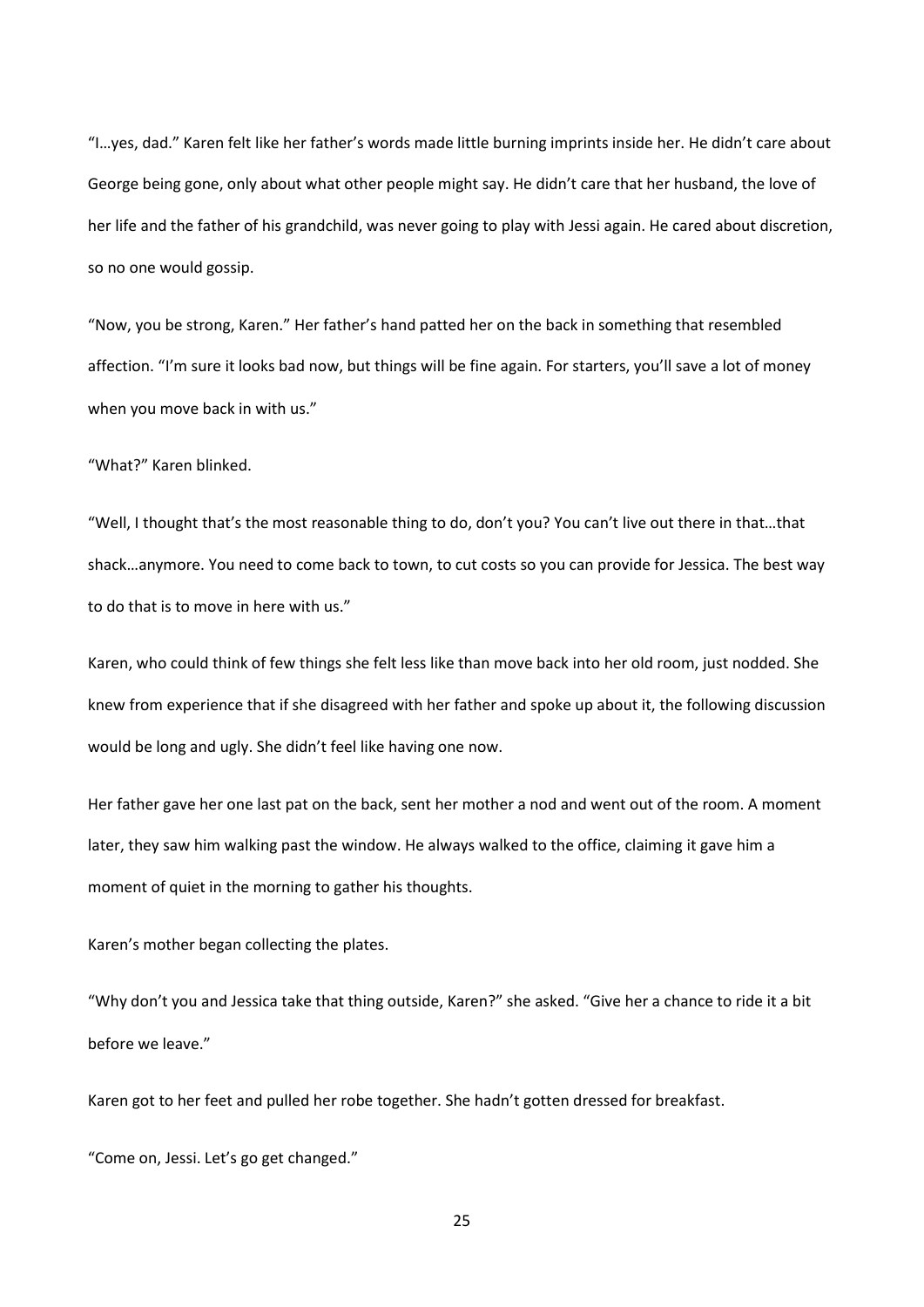Jessi had a little difficulty keeping her balance on the bike at first, and Karen had to hold on to the back of the bike to keep it from falling over. She drove slowly back and forth in the driveway of her grandparents' house, pushing the pedals down with determination with Karen running after her. Jessi's face was mostly happy, but sometimes a dark shadow would seem to fly over it. Karen understood, but tried to encourage her by telling her how well she was doing. The red bike slowly became steadier as Jessi learned to control it. Jessi's sweaty hair stuck to her head, even in the cold air, and her cheeks were red. They spent more than two hours going back and forth in the driveway, until Jessi insisted she wanted to try going out on the street.

Karen looked up and down the street, while rubbing her face with her gloved hand. Her parents lived on a closed street with a slight incline, which would make the bike go faster going down. She had ridden her bike on that street herself many times when she was a girl, but right now – with George's accident less than a day away – she felt reluctant to let Jessi try her luck.

"I don't think so, Jessi. I think it's better if we go inside now. We have…well; I have to…go into the Sheriff's office with grandma. And we have to go to…" *the morgue,* she thought, but said out loud: "…to go get that blanket we talked about yesterday. Remember?"

Jessi put her feet down and turned her face toward Karen.

"Can we go give it to daddy, then?"

"We can give it to the man who's going to put daddy in the coffin when he's buried. He'll make sure it's put over him, I'm sure."

"Okay." Jessi got off the bike, put the kickstand down and pushed the bike up against the hedge at the edge of the driveway. She looked very small in her winter jacket.

5.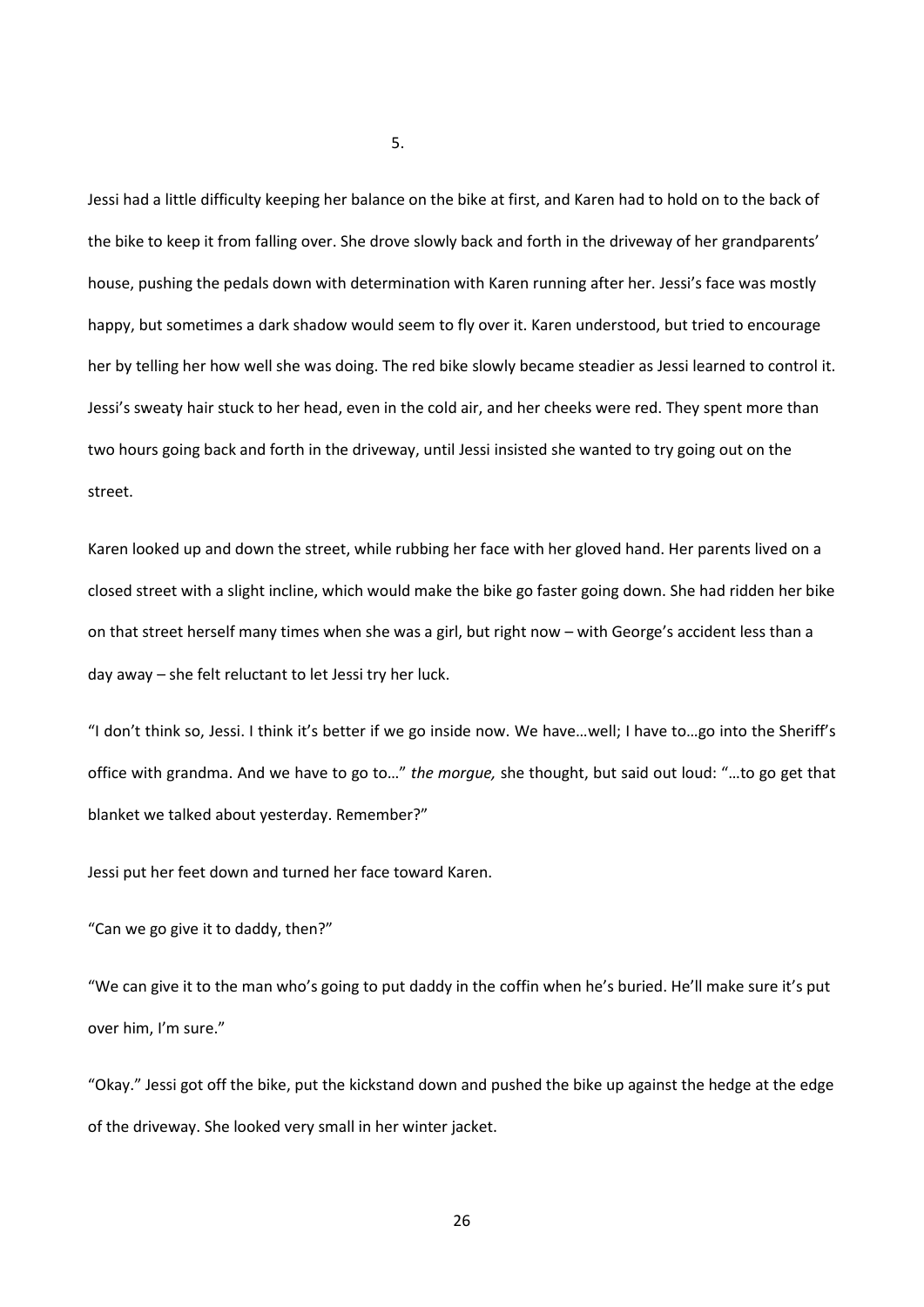"Does grandma have to come?" she asked as she put her hand in Karen's.

"Yes, she's going to drive the car, and help me talk to the Sheriff."

"What about me?" Jessi looked at her mother with a serious expression.

"You're going to stay in the reception. We'll bring some books for you to look at. It won't take long, I hope."

As they approached the house, Karen's mother emerged. She was wearing her long brown coat and fur hat, looking for all the world as if she was going shopping in the mid-town stores instead of helping to arrange burial for her son-in-law. She unlocked the car and got behind the wheel, waving them over.

"Just a minute, mother. I have to get some books for Jessi, so she'll have something to do while we-"

Her mother made an exasperated gesture with her hands and cut her off. She lit a cigarette and put one hand on the wheel. It was as if she couldn't wait to get going.

Karen gestured to Jessi to get in the car, while she quickly went inside to find a few of Jessi's picture books. She grabbed her own purse and went out the door to the car again. It struck her how, when she was looking at the way her mother and father handled the situation, her grief became a little more bearable. It seemed like being angry at them helped a little bit.

Getting into the car, she could smell her mother's cigarette smoke filling the cabin. Jessi sat on the back seat, the joy from her biking now almost gone from her face. Karen handed her the stack of books, and she took them, spreading them over the seat.

"Now, don't make a mess back there!" Karen's mother said. She started the engine and backed the car out of the driveway, barely missing the bike standing by the hedge.

"You ought to find a better place for that thing when we come home, Jessica," Karen's mother said. Jessi nodded but didn't speak.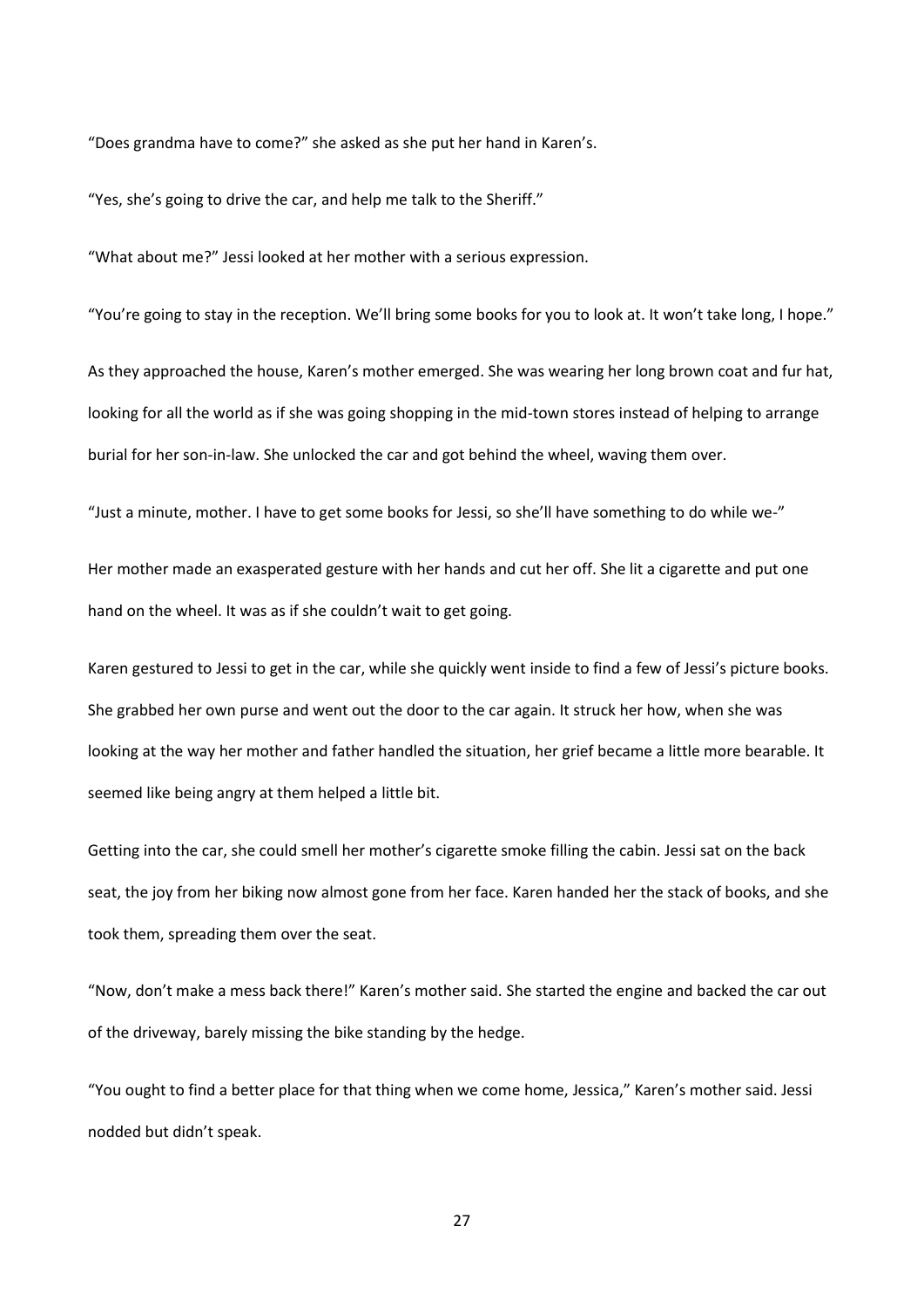Driving into the center of town in the grey November light, Karen looked out the window at the well-known streets and houses. She had grown up in the town and knew every street, every nook and cranny. Today, though, it felt like a foreign land with unknown geography and strange people. The naked trees stretching their branches out like little arms against the grey winter sky had always made her somewhat joyful knowing that Christmas and the end of the year was near. Now, when she looked up through the branches, they seemed to give her the impression of looking out through prison bars.

*I miss you, George*, she thought, and felt the tears in her eyes. *You've only been gone a day and I miss you terribly. How will I feel in a week, or a month? Jessi deserves better, and so do I. I wish you were here.*

Karen's mother parked in the town square, right outside the Sheriff's office. She put out her cigarette and looked at Karen. Her makeup was applied carefully, making her look both younger and gentler than she really was.

"All right. We'll go in and get this over with. I know it's hard, but it has to be done. Like taking bitter medicine."

"There's something Jessi and I need to do first, mother. We won't be long. We need to go to the linen store."

Her mother's eyes widened. "Whatever for? We have all the sheets we need at home."

"It's for George. I promised Jessi to buy a blanket for him, so he won't be cold."

Karen's mother scuffed. "Cold? What kind of-?" she began, but Karen's eyes shot sparks at her. She closed her mouth, unused to the kind of fierce energy coming from her daughter.

Karen reached a hand back and took Jessi's hand, giving it a quick squeeze. "Let's go, honey."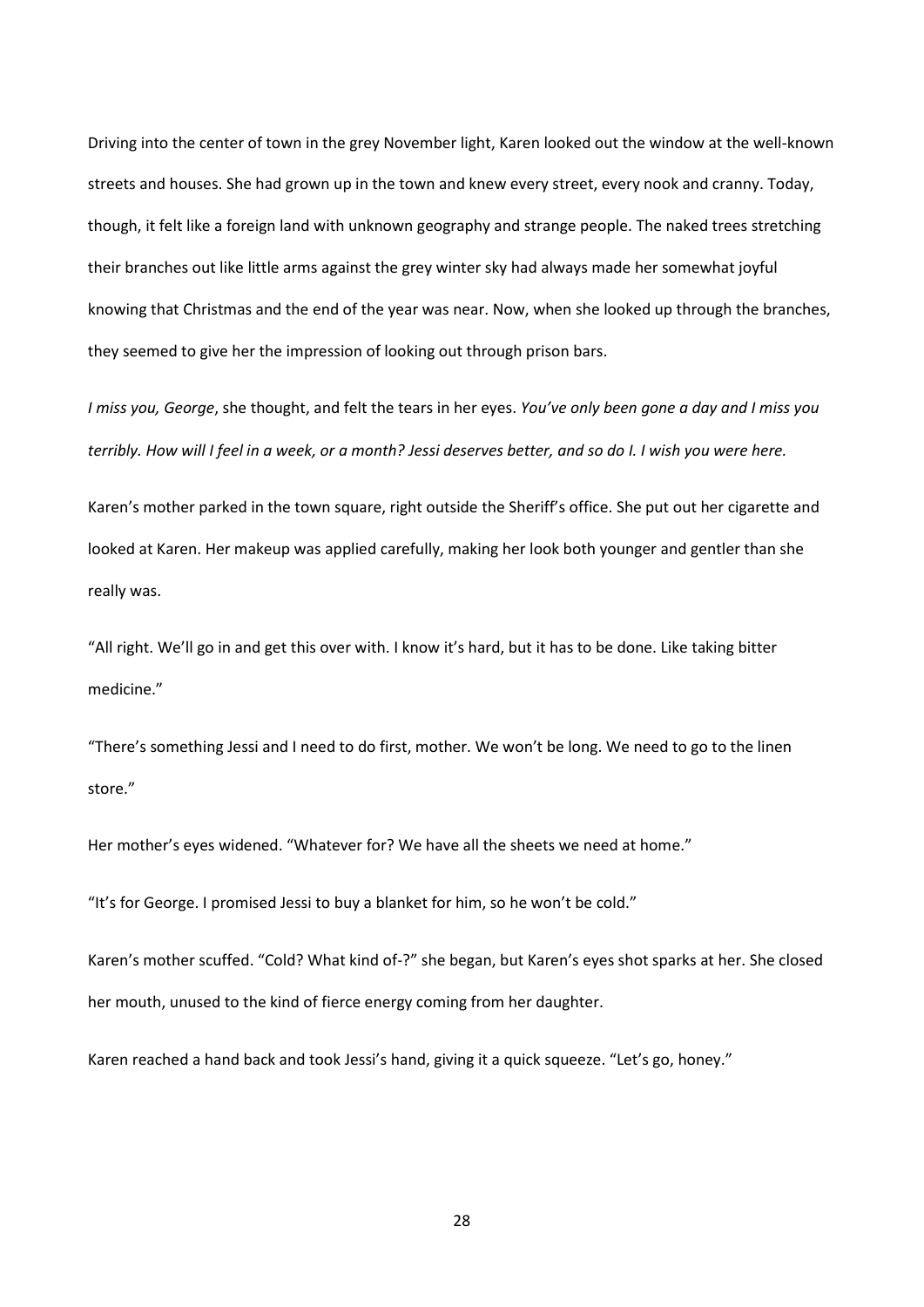Karen opened the side door and got out, followed by her mother. She adjusted her coat and skirt, before opening the door and letting Jessi out. She took Jessi's hand and crossed the square to the store on the corner where Mr. White sold sheets, linen, pillows and blankets. Karen's mother walked behind them.

The store was warm and smelled like fresh laundry. Jessi took a deep breath, enjoying the smell a moment. Mr. White was sitting on a chair behind the register, reading the paper and looked up when they entered. He was a slender, good looking man in his fifties and had friendly eyes under his dark hair.

"Mrs. Thorpe, Mrs. Manner – welcome." He rubbed his hands together, making a sound that for some reason made Karen think of a snake moving over a rock. She shivered a little, even though she usually liked Mr. White very much.

"Good day to you, Mr. White. We'd like to find a nice, warm blanket." Karen let go of Jessi's hand and looked down at her. "Now, you should find one you like."

"The blankets are on this side." Mr. White gestured to the right side of the store. "How large a blanket would you like?"

"It's for my daddy." Jessi's voice was quiet. "He's tall."

Mr. White blinked twice. *He's heard*, Karen thought. *He knows about George.*

"For your dad?" Mr. White said. "I see. Well, then if I was you, I'd look at one of these ones…"

He took a few steps out from behind the register, gesturing to a display of blankets hanging on the kind of racks Karen associated with drying towels on.

Jessi walked down the line, touching them one by one. The second to last seemed to be her favorite, and she looked back at Karen.

"This one. It's soft."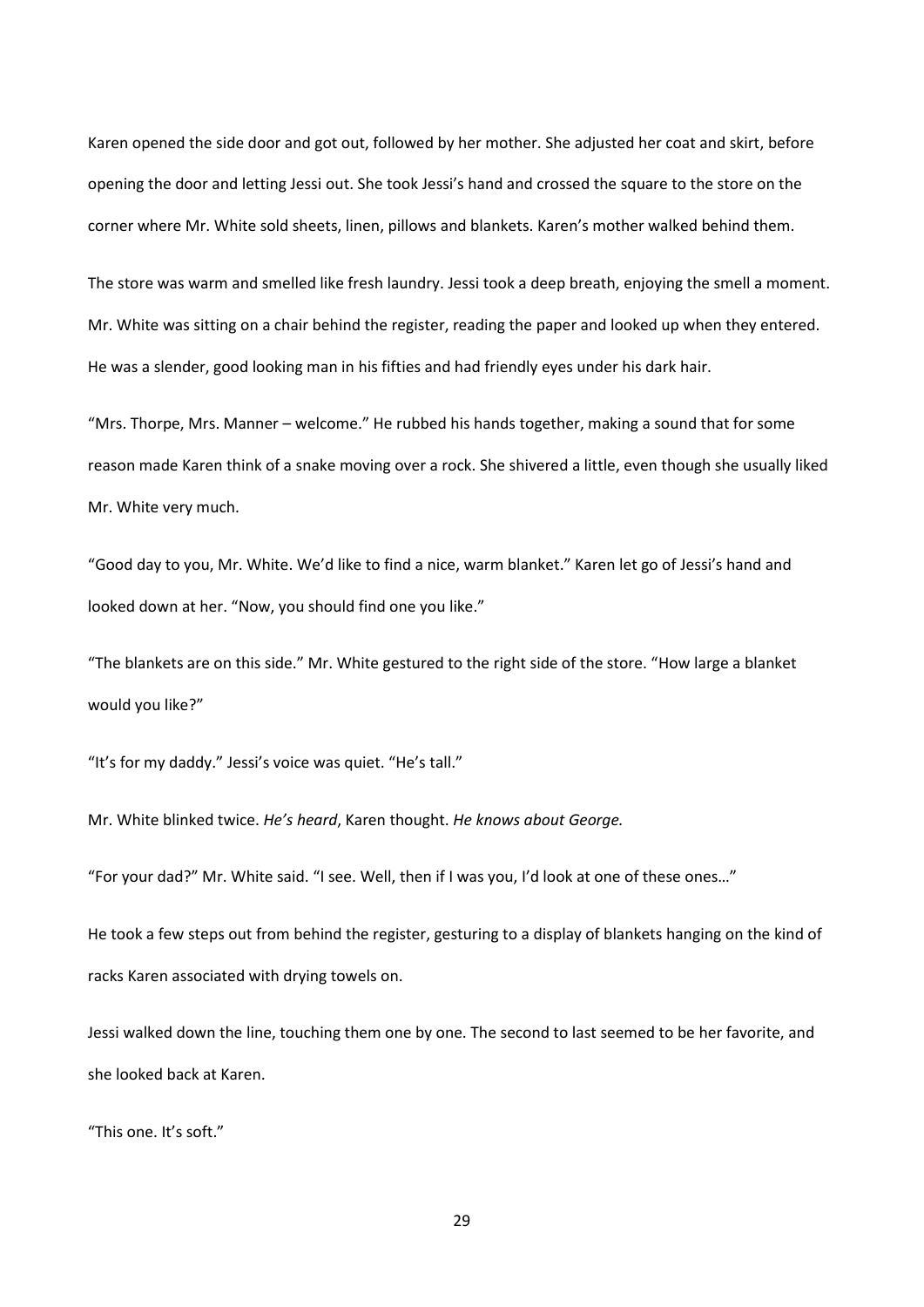Karen reached out and touched it too. It felt like wool, and was a wonderful blue color.

"That's a very good choice, Jessi. Daddy's favorite color was blue."

Mr. White took the blanket off the rack, folded it and put it on the counter. His eyes kept going from the blanket to Karen to Jessi. Karen could tell he felt like asking why they needed a blanket for a dead man, but didn't feel comfortable posing the question.

"Would you like it in a box?" he asked Karen. "Giftwra-" He stopped himself. "Or would you prefer a paper bag?"

"We'll take the bag. We need it right away." Karen got out her purse, looking through the bills. "How much is it?"

"Twelve dollars fifty." Mr. White looked a little apologetically as he said it. "It's wool."

Karen found a ten, a two and two quarters in her purse and handed them over. Without them, the purse looked very empty.

"Thank you so much." Mr. White rung up the sale on the register, and old-fashioned brass device that made a loud ringing sound. "And…Mrs. Thorpe, my condolences."

Karen forced a smile. "Thank you."

Grabbing the bag from the counter, she handed it to Jessi and quickly left the store. She felt a sudden need for fresh air, and the laundry smell seemed far too sweet for her.

She stopped a few steps outside the door, taking three deep breaths. Jessi followed her, with Karen's mother bringing up the rear.

"Are you okay, mom?" Jessi asked. Both her hands held the bag with the blanket clutched against her stomach. It looked too big for her to carry, but she didn't seem to mind.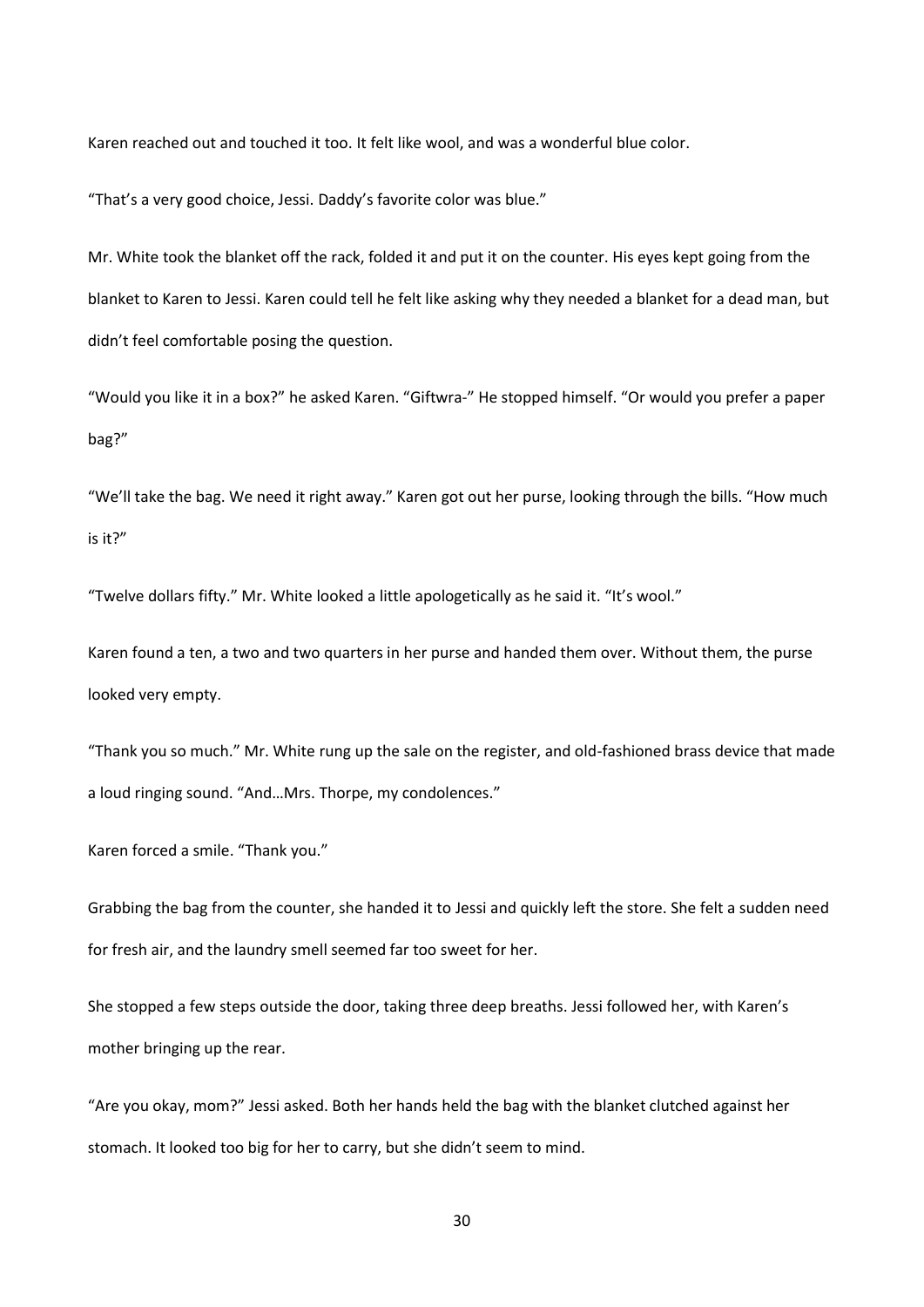"I'm fine, honey. I just needed some air."

"Well, now that we've wasted both money and time, should we do what we came here to do?" Karen's mother said. Her hands were resting on her hips in the stance that Karen always thought of as her mother's "slightly disapproving" stance.

"Yes. Yes we should." Karen took one more deep breath before crossing the square again and walking up the stone steps to the Sheriff's office in the low red brick building. Out of the corner of her eye, she noticed people in the square looking at her. Rumors travelled fast in the town, she knew. Mr. White was just the proof of this. Most likely, the Sheriff's deputy would have spilled the beans in the *Drop Inn* tavern last night, and by now the story would be on everyone's lips. They would all know about poor widowed Mrs. Thorpe, whose husband had been hit straight on by a truck. Poor Mrs. Thorpe, who would soon be fired over the holidays to save the school a few dollars. Poor Mrs. Thorpe, who was now the widow Thorpe, and who would soon be unable to pay any of her bills, much less keep living in the house she had shared with her late husband.

She turned her head from side to side, looking for someone actually staring. She didn't see anyone. Either they had all turned their heads, or it had all been in her imagination.

She shivered and went through the door inside the office.

They found Sheriff Daniels behind a cluttered desk in the small office he shared with one of his two deputies. Truth be told, the town wasn't big enough to require three officers of the law, but old Deputy Paulson was only a few years away from retiring and was allowed to stay on as a combination of radio operator and receptionist. Karen let Jessi wait in the front office with Paulson, while she and her mother continued inside.

Sheriff Daniels was a big man, almost too big for his uniform, it seemed. When he got up from behind the desk to shake their hands, his body looked like a mudslide moving forward. His large hand almost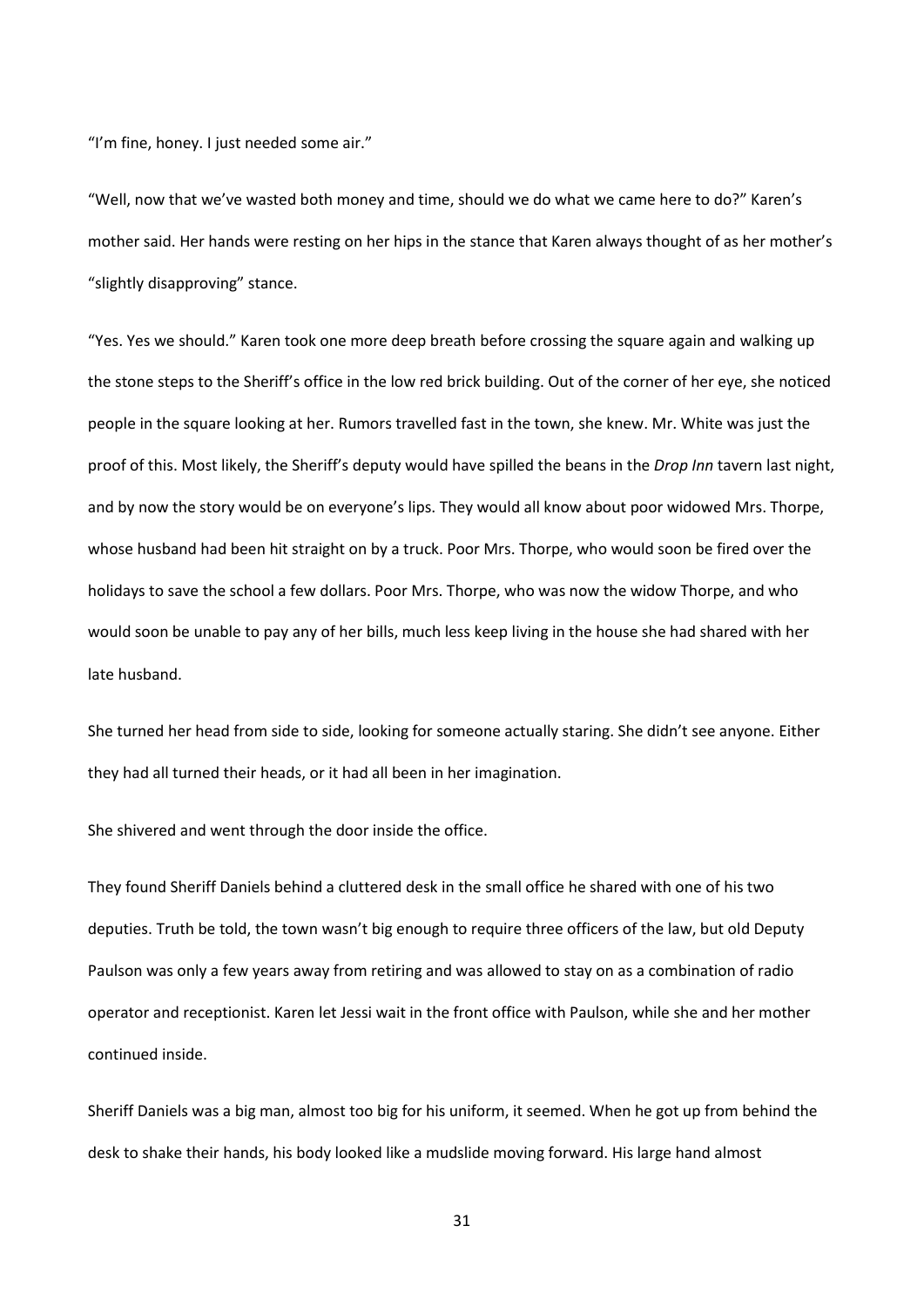swallowed hers when he shook it. He gestured for Karen and her mother to sit in the chairs in front of the desk, and sat down, his chair giving a loud creak as he settled.

"I'm so glad you could come by, Mrs. Thorpe. I realize that something like this is very shocking for you to hear, and over the phone, no less. I would have come in myself, but I was out by the accident site when I called you, and I wasn't due to come back to town that day."

"It's quite all right." Karen was surprised at how calm her voice sounded. "I'd like to see my husband, please. Is that possible?"

The Sheriff cleared his throat, and ran a hand over his face as if to wipe away sweat, even though the office was cool.

"That…well, of course it's possible, Mrs. Thorpe. In fact, as I told you, normally it would be procedure for someone to identify him. In this case, however…not only do we all know George at a glance, but he doesn't look very…"

"I don't care." Karen looked the Sheriff in the eyes. "I would like to see him. We have brought him a blanket."

## "A…blanket?"

"Yes. My daughter would like to make sure he's not cold. I'm sure you understand her concern, Sheriff. Or at least you would, if you had children."

The Sheriff, who she knew had never married, opened his mouth to speak, but thought better of it.

"Before we do, however, I would like to know a little more about the accident. For my own peace of mind."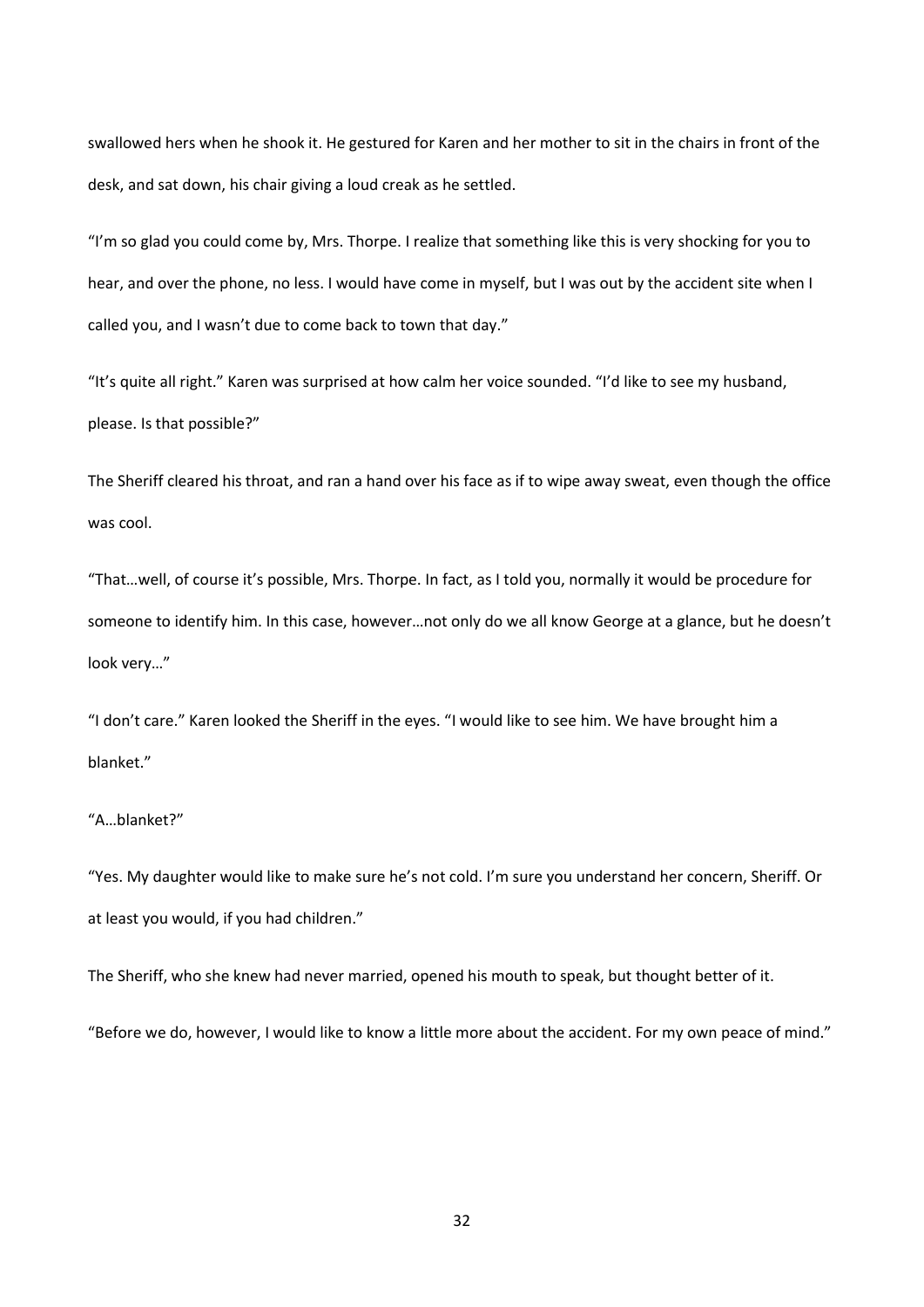"Of course." The Sheriff reached into the clutter on his desk and produced a folder, opening it to look at a few papers. "I don't have any photos yet – I should get them tomorrow, if you're really interested, but again, I wouldn't recommend it. I've got testimonies and statements."

"You said on the phone Roger Dalton hit him?"

"That's right. As far as I've been able to get out of him, Roger had been drinking the night before in the *Drop Inn*. He had so much to drink that Mark refused to let him drive home. Took his keys, as a matter of fact, and let him sleep it out on the floor of the bar. Roger slept like a baby, and when Mark got up in the morning he claimed he was sober enough to drive home. Mark said to me that he wasn't sober as such, but that he'd like Roger out of the bar. You know that smell he has? Mark said it made the whole bar stink after he slept there."

"So he let him drive anyway?"

"Yes, he did. Gave him his keys back. That was at eleven o'clock. I'm assuming that Roger stopped somewhere and got a bottle, but I haven't found out where."

"Perhaps he kept one in the car," Karen's mother said. "I wouldn't be surprised."

"Perhaps he did. When we measured his alcohol level in his blood when we took him in, it was high enough that he must have had at least two drinks, maybe more. He was driving home in the truck, and said that he was looking in the glove compartment for some nuts he kept there. He must have been all the way on his stomach, driving with one hand on the wheel. We – that's Deputy Rosenberg and I – think he must have pushed down the accelerator as well when he laid down. He was going fast when he…" he paused, "…when he struck George. We think George tried to get out of the way, but didn't have time. It happened right at one of the hills, and he probably didn't see the truck until it was too close for him to get out of the way."

"What about Roger?" Karen asked. "What happened to him?"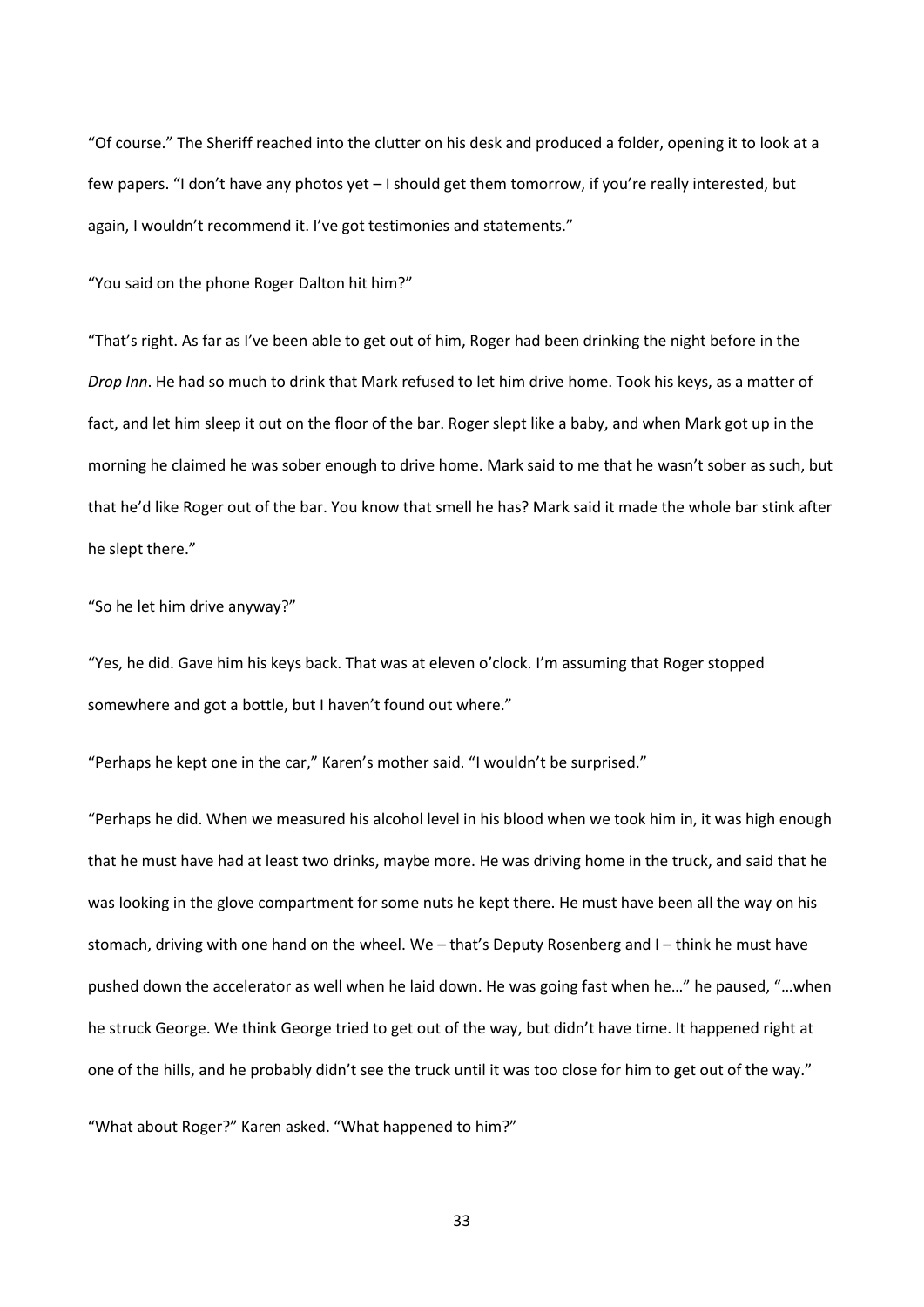"Nothing. Well, a bloody nose when he knocked his face into the dashboard, that's all. He's in the cell right now, waiting for a lawyer to get here."

"What about the town lawyer?" Karen's mother spoke up.

"You mean Charles Redford?" The Sheriff nodded out the window as if to indicate the direction. "He's refused to defend him. He knew George, you see."

Even through the cold and dread inside her, Karen smiled. She remembered George fixing Charles Redford's car last summer, on one of the hot summer days that seem to never end. Redford had come out to their house, he had brought ice tea that they had drunk while George was on his back under the car. George didn't have a car himself, but he loved tinkering with them.

"Is he going to be charged with murder?" Karen's mother said.

"I doubt it. Vehicular manslaughter, most likely. Not to mention driving under the influence."

"I see." Karen's mother leaned back in her chair and looked for her cigarettes in her purse. It was clear she had expected something harsher. "I don't suppose Mr. Dalton had any kind of insurance? Something that can pay Karen any kind of…" she searched for the proper word, "…reparation?"

"I'm afraid not. Roger doesn't have a pot to piss in or a window to throw it out of. His farm's been sold off bit by bit, so he's just living in the old farmhouse. He doesn't have money to repair at and no one wants to buy it. He's broken down over this, though. Cried all night."

Karen felt tears sting her eyes. She realized that the accident had most likely destroyed not only her and Jessi's lives, but also Roger Dalton's.

"Can we fill out the paperwork you need, Sheriff? I'd like to get this over and done with."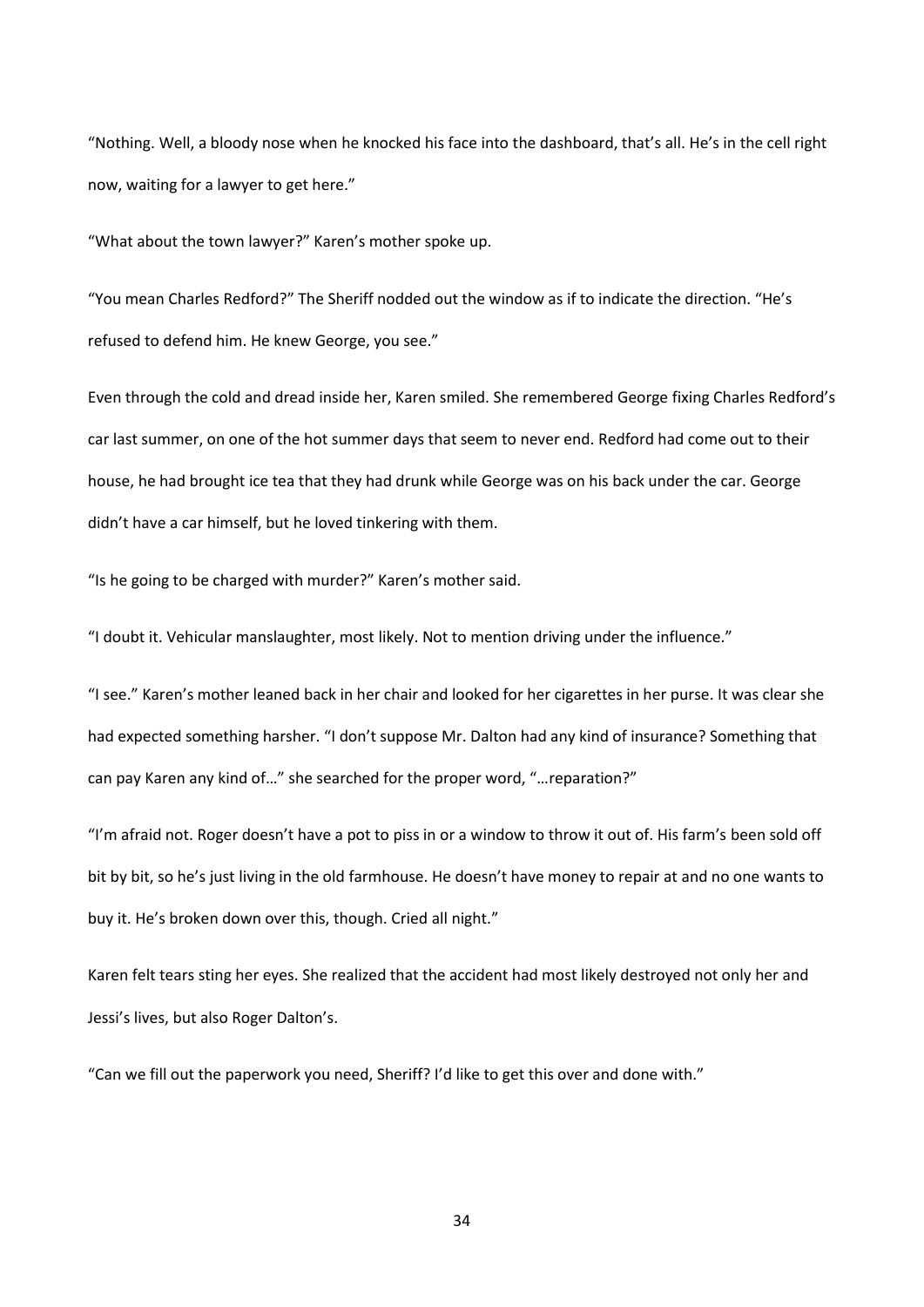The Sheriff pulled a pen from his chest pocket, and looked through the file for several forms. "Of course, Mrs. Thorpe."

"Good. And then, I'd like to see my husband."

The Sheriff led her down the stairway to the basement under the office. Down here, a small refrigerated room acted as a morgue. The town had never had enough dead people at one time to justify anything bigger, and it was convenient for the undertaker, since his store had the back door literally twenty steps from the Sheriff's office back door. One need only roll the body out the back door, up a ramp and across a courtyard surrounded by a tall wall to reach the undertaker's back door.

The Sheriff turned the lights on, and moved to the metal door. The lock was a metal arm in the middle of it, and the door looked a little like an old-fashioned safe deposit box.

The Sheriff put his hand on the metal arm but hesitated. "Mrs. Thorpe… You're aware he's…well, he doesn't look like himself. Fair warning."

"I'm prepared Sheriff." Karen held the blanket in one hand, as she stood behind the Sheriff. Karen's mother had remained in the office upstairs with Jessi.

"All right, then." The Sheriff turned the metal arm, making the door give a clunking sound. He pulled on it, putting his considerable weight into it, and the door slid open. A breath of cold air hit Karen's face.

"Let me roll him out here for you." The Sheriff reached inside and took hold of a metal gurney inside. It rolled soundlessly out and he stopped it. "I'm sorry he hasn't been cleaned up yet – the undertaker's coming over tonight to take care of him."

The body was covered with a white sheet, but she would have recognized George even if it had stayed on. He was one of the tallest men in the town, and she knew the shape of his body under covers so well.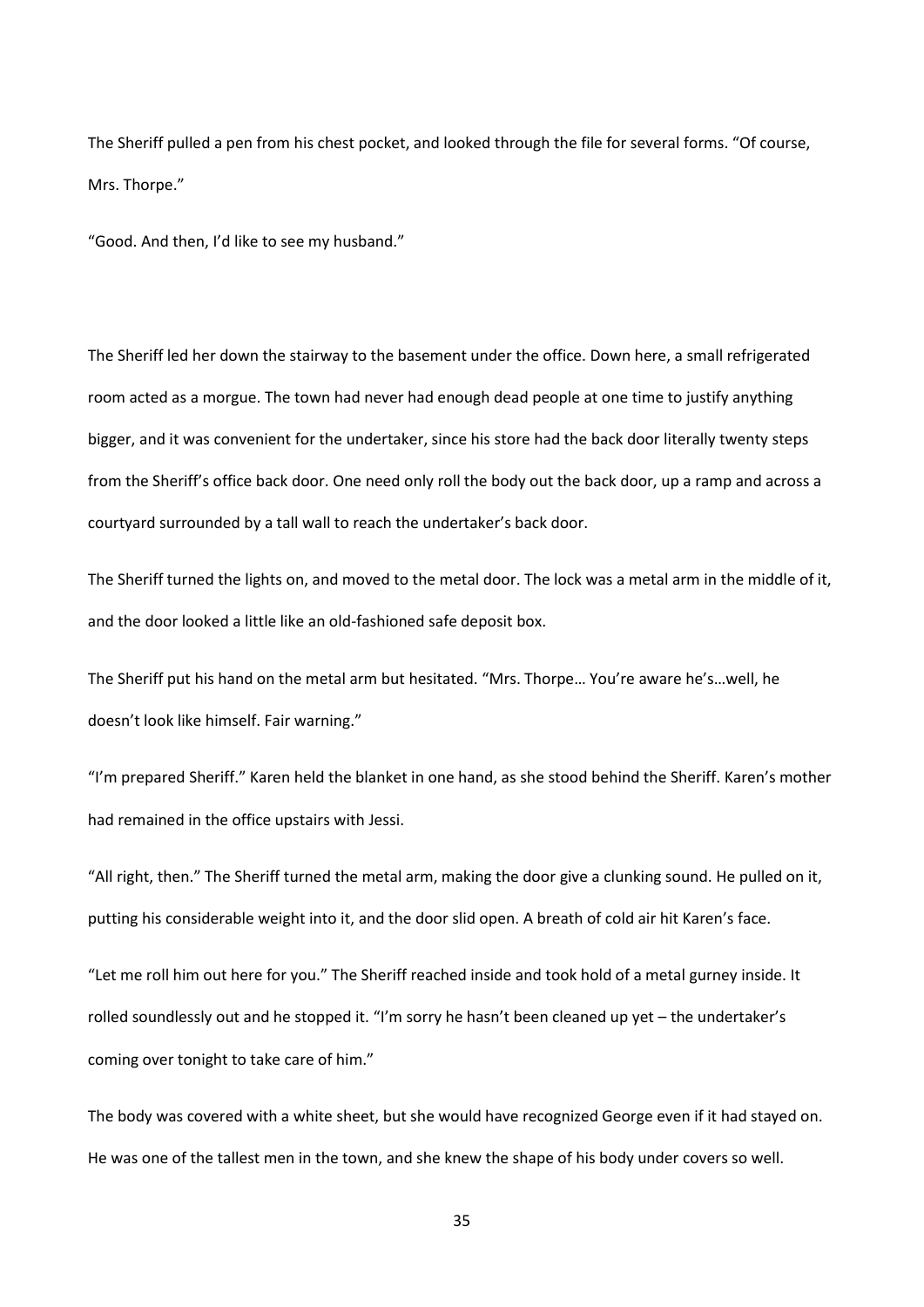The Sheriff took hold of the sheet over the body's face and lifted it down to chest level. Karen bit her lip, but didn't say anything for a moment.

George's face had some nasty bruises on it, but all in all it wasn't nearly as horrible as she had imagined. The shape of the head, though, was completely changed. It looked like the impact had made the back of his head shatter and flatten. The expression on his face was almost peaceful, and if you only looked at that, it would be easy to think he was just asleep, if you didn't know him as well as she did. When George slept, he usually smiled in his sleep. His hair was still dark with cakes of dried blood, and a few spots of it were on his neck as well. Under the sheet, he was still wearing the overalls and heavy shirt he had left home in.

"Do you think I could have a moment alone with him?" Karen asked. The Sheriff looked at her a moment.

"What are you gonna do, Mrs. Thorpe?"

"I just want to say a proper goodbye, and I'd like you not to look at me while I do it. I also want to give him this blanket my daughter insisted on him wearing. I'd like you to tell the undertaker to…to wrap him in it when he's put in the coffin. Is that possible?"

"Of course it is. Very well, I'll give you a minute, and then I'll come back down to roll him inside again."

The Sheriff walked back up the steps, something that obviously took some effort on his part.

Karen stood a moment by George's head, before reaching her hand out and stroking his cheek.

"Hello George…" she began, but then changed her mind. "Hello darling. It's me." She took her handkerchief out, shook it and began wiping a few of the spots of blood off of George's face. "I just wanted to tell you…how much Jessi loved the bike. She's been riding it all morning, and…she'll be really good. She can almost keep balance already. She loves it so much." She hesitated. "She loves *you* so much, George. So do I. I'll always love you. I promise to take care of her the way you would have done."

She bent forward, kissing George's lips. They felt cold and hard against hers.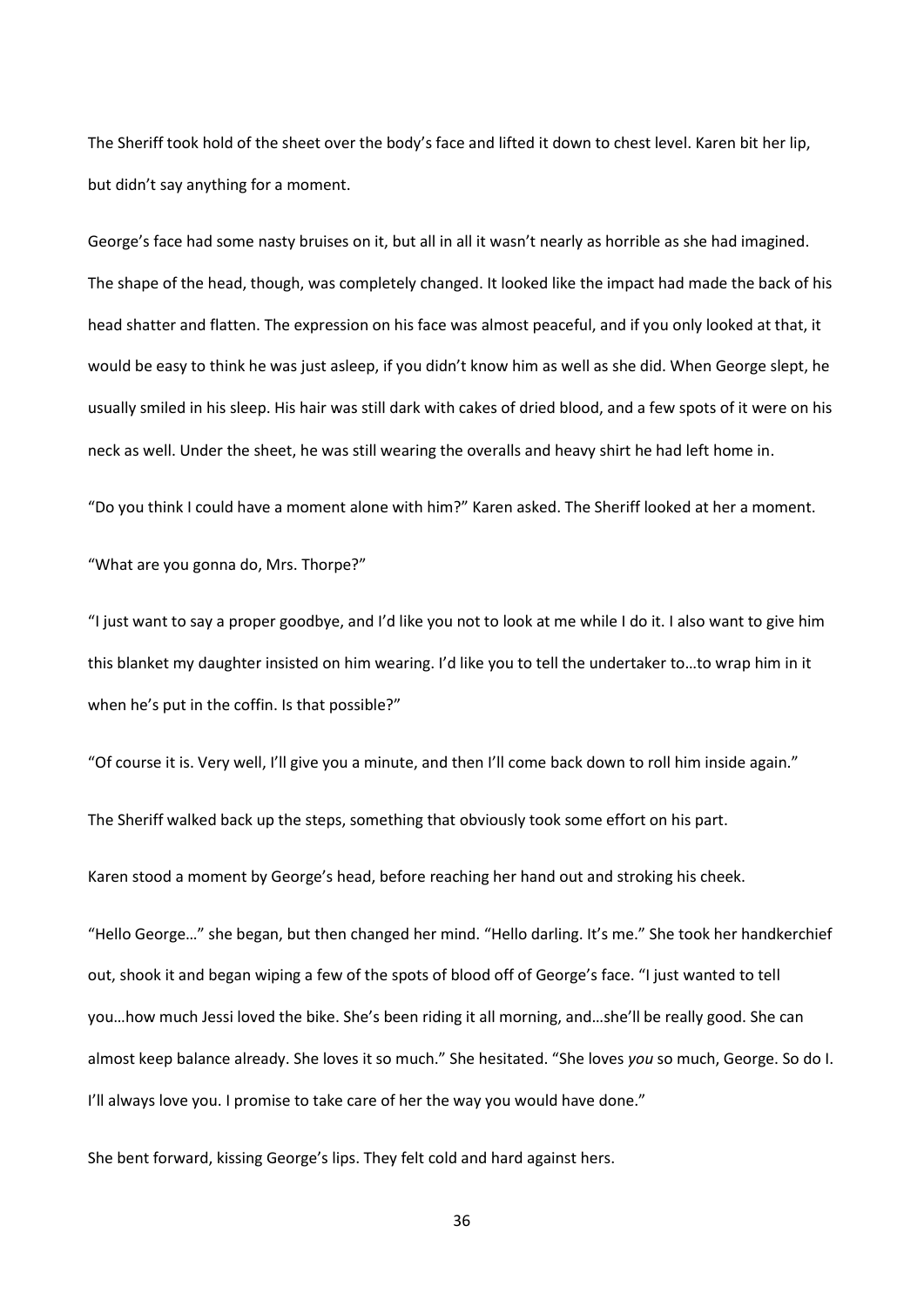"You'll always be with me. I promise that. Always, George. Always. Do you remember when you once said we'd grow old and sit on the square watching people go by? I promise I'll still do that. I'll go to Mexico the way we talked about, and Paris. I'll make sure Jessi does her homework and…and that she never forgets you."

She shook the blanket out, placing it over George's body. The blue color seemed to warm up the room when it was spread over the body.

"This is Jessi's idea. She was afraid you'd be cold. I love you, darling. Love you always."

She tucked the blanket around his body, arranging it to look comfortable. She considered kissing him again, but instead kissed her fingers and pressed them against the cold lips.

She heard the Sheriff's heavy footsteps coming down the steps again, and straightened up.

"Rest well, George," she whispered. "Sleep well under your blue blanket and know we're remembering you."

When the Sheriff entered the room she looked at him, wiping her eyes with her hand. Her handkerchief was back in her pocket.

"Thank you, Sheriff. I'm ready to leave now."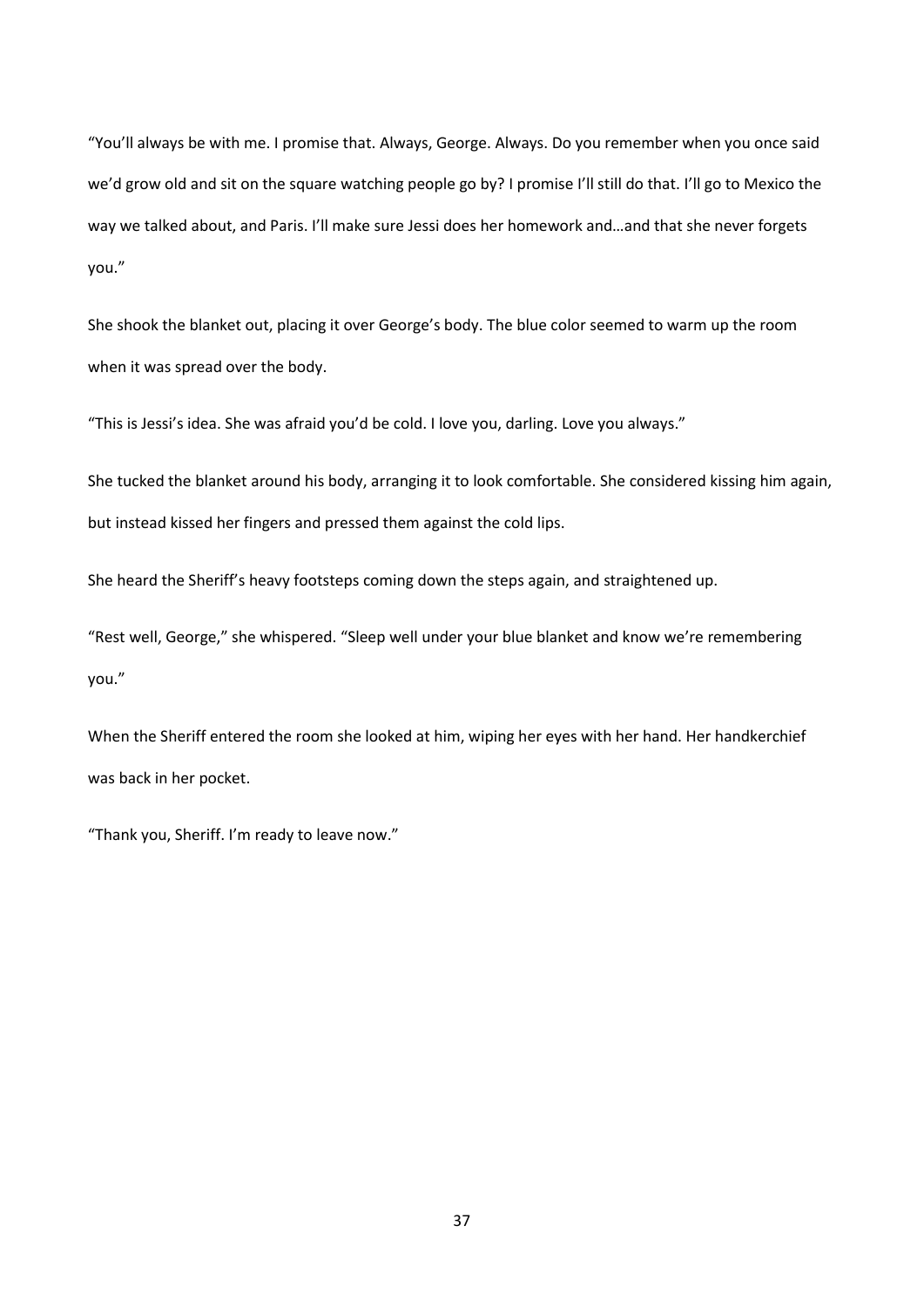When she emerged into the air again, Jessi took her hand. Karen sat down on one knee and looked her in the eyes.

"Did you give him the blanket?"

"I did, and I wrapped it around him real nice. The Sheriff promised to make sure the man who will put daddy in the coffin knows to put it with him."

Jessi looked at her, eyes serious.

"Thank you, mom."

"Nothing to thank me for, honey."

"Well", Karen's mother said as she emerged from the office, "I would say we've used enough of our time here. Let's go home. I could use a good cup of coffee."

Karen stood back up and looked at her mother. "Mother, I've just done the hardest thing I've ever had to do. Don't you think you could show just a little compassion?"

"Compassion? What are you talking about? I'm full of compassion. If you've had a bad experience, the best thing to help is a nice cup of coffee."

Karen didn't feel like fighting with her mother, and put her arm around Jessi. "All right, let's go back to the house."

She couldn't bring herself to call her parent's house "home". Not yet. Maybe never. Home would always be George's house, but in the question of moving, she supposed her parents were right. She couldn't stay out there with Jessi by herself.

6.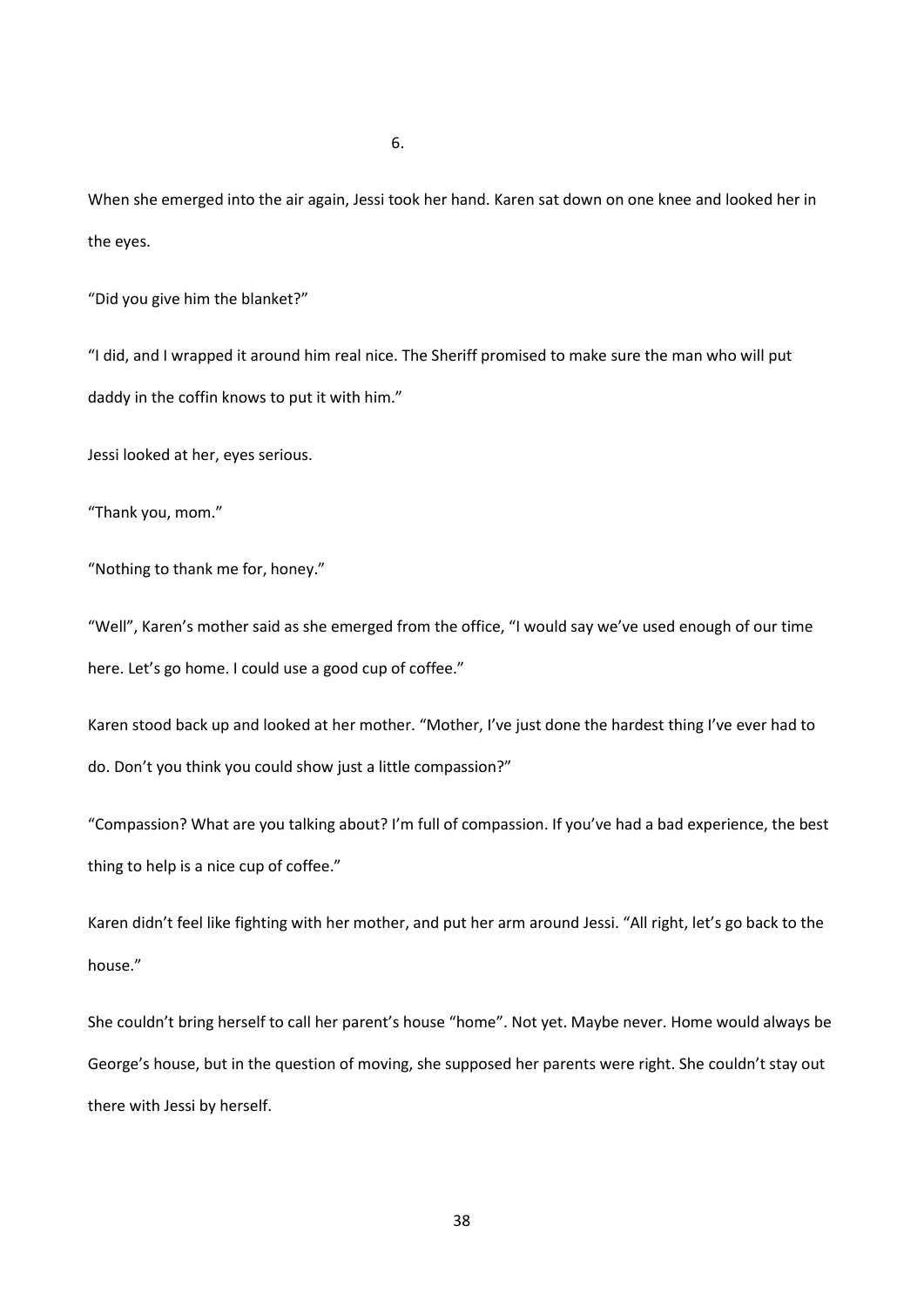Karen's mother opened the car door and got in, and while Karen helped Jessi into the back seat she could hear her mother light another cigarette. When she herself got in the front seat, her mother looked at her.

"I didn't mean to be insensitive, you know."

"I know, mother. It's just…right now, it's hard for me to think straight. Let's just go back."

Her mother started the engine. The car was cold, and Karen pulled her hands inside her sleeves. The car backed up, and began pulling out of the square. They drove for a while in silence before Karen's mother spoke up.

"Your father thinks you should move back into your old room. I'm not so sure it's such a good idea, myself."

"Oh?" Karen couldn't hide her surprise. It was very unusual for her mother to disagree with her father on anything. At least in public.

"Yes. I think you should let Jessica live in your old room. We can convert one of the rooms downstairs for you. Maybe the old guest room. Your room is better suited to a child."

Karen exhaled. For a moment she had thought her mother had been on her side, but of course it wasn't so.

"Mother, I am very, very grateful for living with you and dad right now. I'm grateful for all that you do, and for you helping with Jessi. But…as soon as it's possible, Jessi and I will find out own place to live."

"Nonsense. You're a widow with a child, there's no way you can live on your own. It wouldn't be proper."

"Proper?" Karen turned her head and looked at her mother; doing everything she could not to raise her voice. "I've lived with George for five years. I'm a grown woman, and I don't want to live in your house any longer than I have to. I've already moved out once."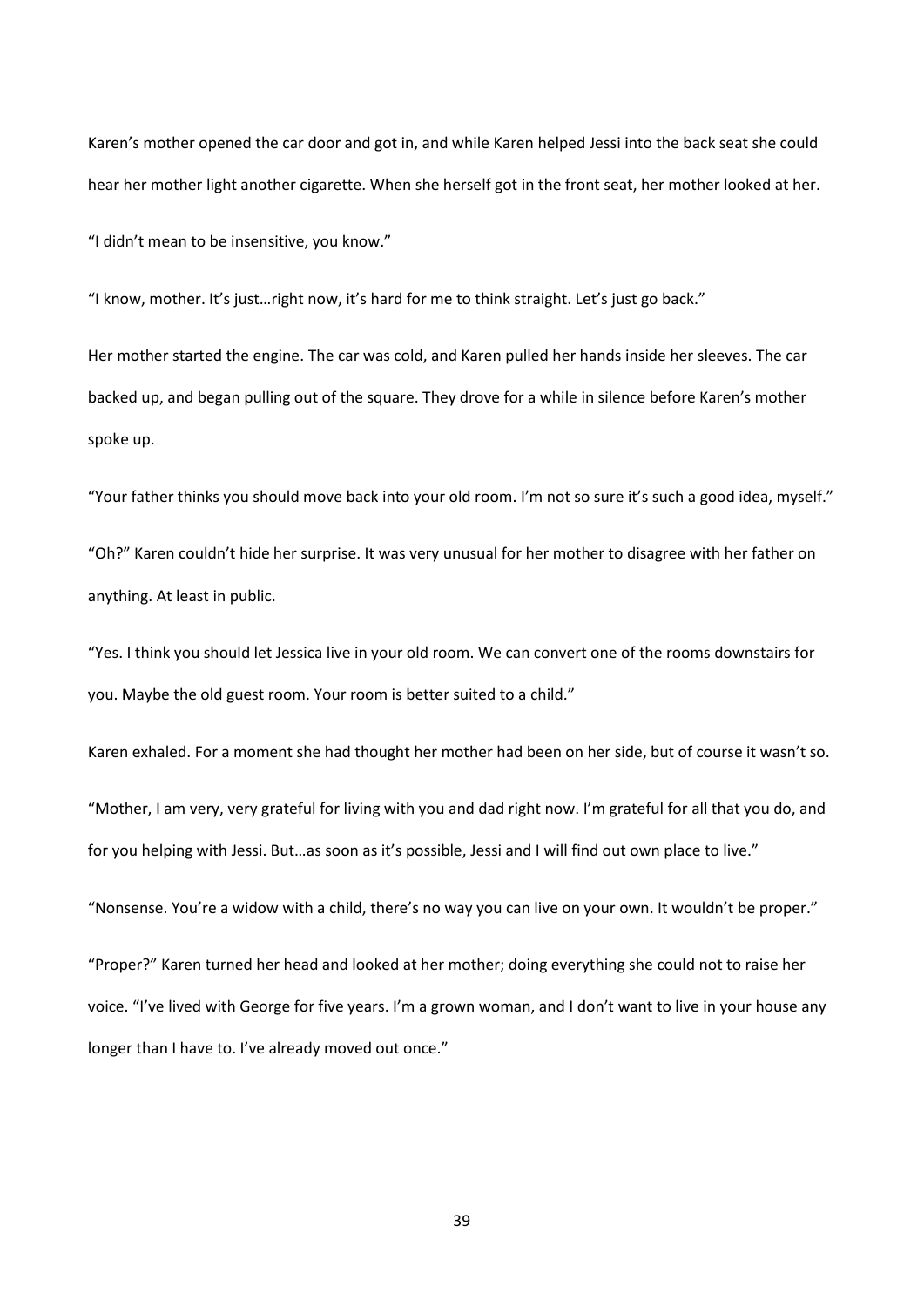"Karen…" her mother said, her voice getting the tone in it that Karen hated. The tone that said she was speaking to an ignorant child. "You can't live by yourself. You need someone to provide for you and Jessi. God knows George didn't provide *much* but at least he put bread on the table."

"My salary as a teacher was often better than his, mother! The months where he couldn't find work, it definitely was. We were *both* providers, and I am going to provide just fine for Jessi if I can find a place to live."

"Is that so?" Karen's mother turned her head a little, still watching the road. "Janice from my bridge club is married to the head of the school board. I've been told that you'll be fired over the holidays. You'll lose two weeks of pay, or more."

"That's true. The teachers with less than seven years of employment will be fired and rehired at each break in the future."

"And you have four years of employment, if I remember correctly?"

"That's right."

"So the next three years you will spend July and August, as well as December and January, with no salary. What are you going to do then? Ask your landlord to forego rent? The electric company to keep the power on for a kiss and a song? *You can't live on your own!*"

"I can and I will. I'll find another job if that is what it takes."

"Think about what's best for Jessica, Karen. Jessica needs a solid home, with regular routines. Especially now. Not to mention, she needs a father figure."

Karen thought back to the endless years she had spent in her parent's house when she was old enough to understand the cold distance that seemed to be the prevailing rule in the household. Her parents had never kissed her, never said they loved her or been the people she could talk to about her thoughts and feelings.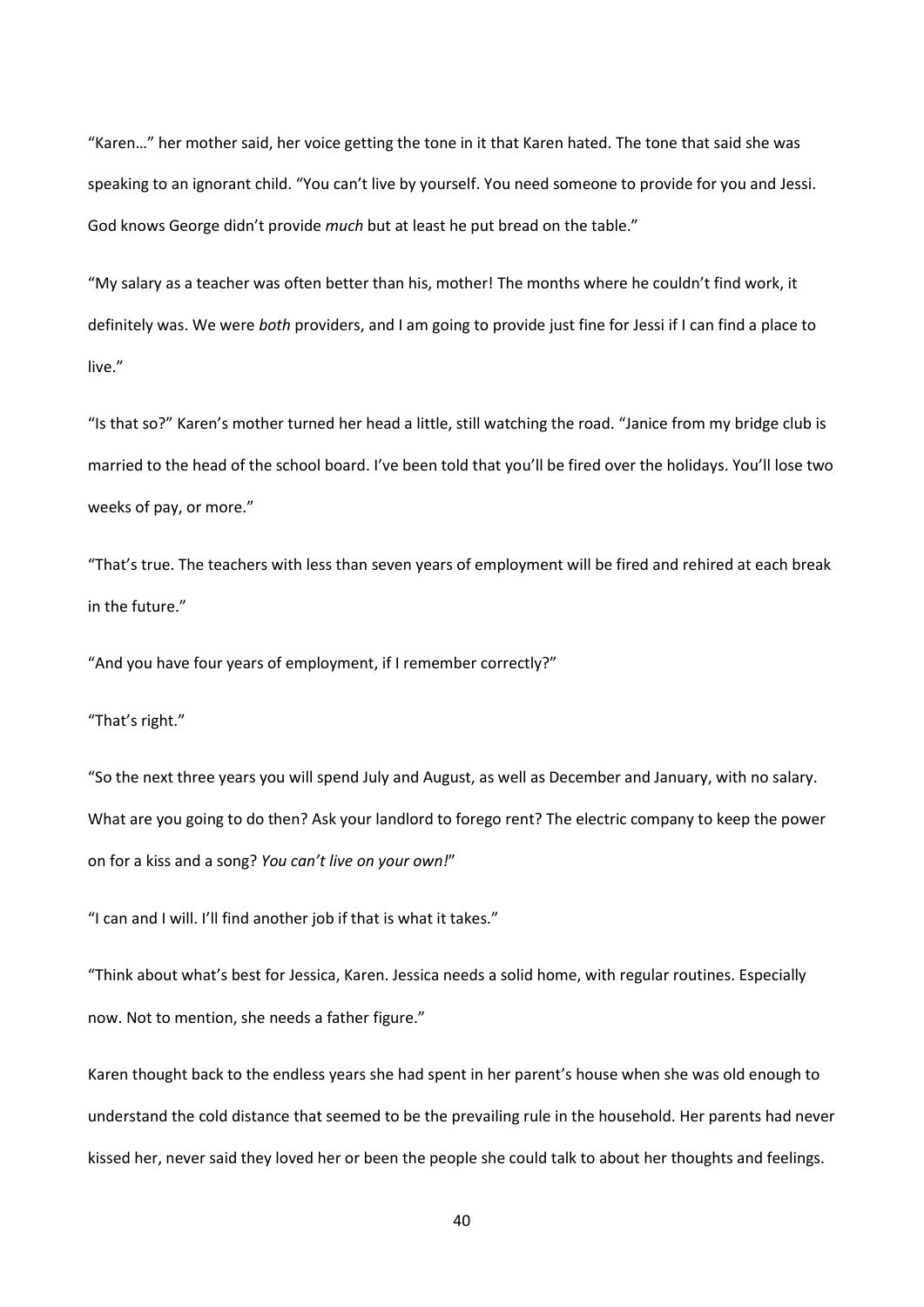Instead, she had early on learned to be quiet and not ask too many questions, less her father swung his hand in punishment. She would sometimes wonder if Jessi felt any of it – she was sure her father had never struck Jessi, but if they lived together, it might only be a matter of time before he decided to discipline her.

Indeed, one of the things she had loved about George was his abundant affection and love for both her and for Jessi when she was born. He always seemed to want to touch her, kiss her, stroke her hair and let her know that he was there for her. It had been so incredibly different from her parents.

"I don't think dad's the kind of father figure I want for Jessi, mother."

"Oh, fiddlesticks! Are you going to go out and find a new man instead? Good Lord, Karen, what would people *think* if a widow went with a new man?"

"I'm not saying that at all! And to be honest, I don't care *what* people think! I just want what's best for me and Jessi!"

They were on their own street now, but her mother didn't slow down. The conversation seemed to make her angrier than Karen had seen for a while. Karen could feel the same anger inside herself, her earlier thought that she wanted to avoid fighting completely gone.

"And frankly, mother, I think living with you and dad would be absolutely terrible for the both of us. There's absolutely no love in your house. I want Jessi to grow up with lots of love, and not like I did."

Her mother looked straight at her, at the same moment as she began turning the wheel to the right to enter their own driveway. Her speed was far faster than she usually went, and the car skirted the edge of the hedge.

"*You watch your tone, young lady! Or-"*

*"LOOK OUT!"* Jessi screamed from the back seat. Karen's mother's head whipped around just in time to catch a glimpse of something bright red before it hit the front of the car. A splintering crunch sounded as it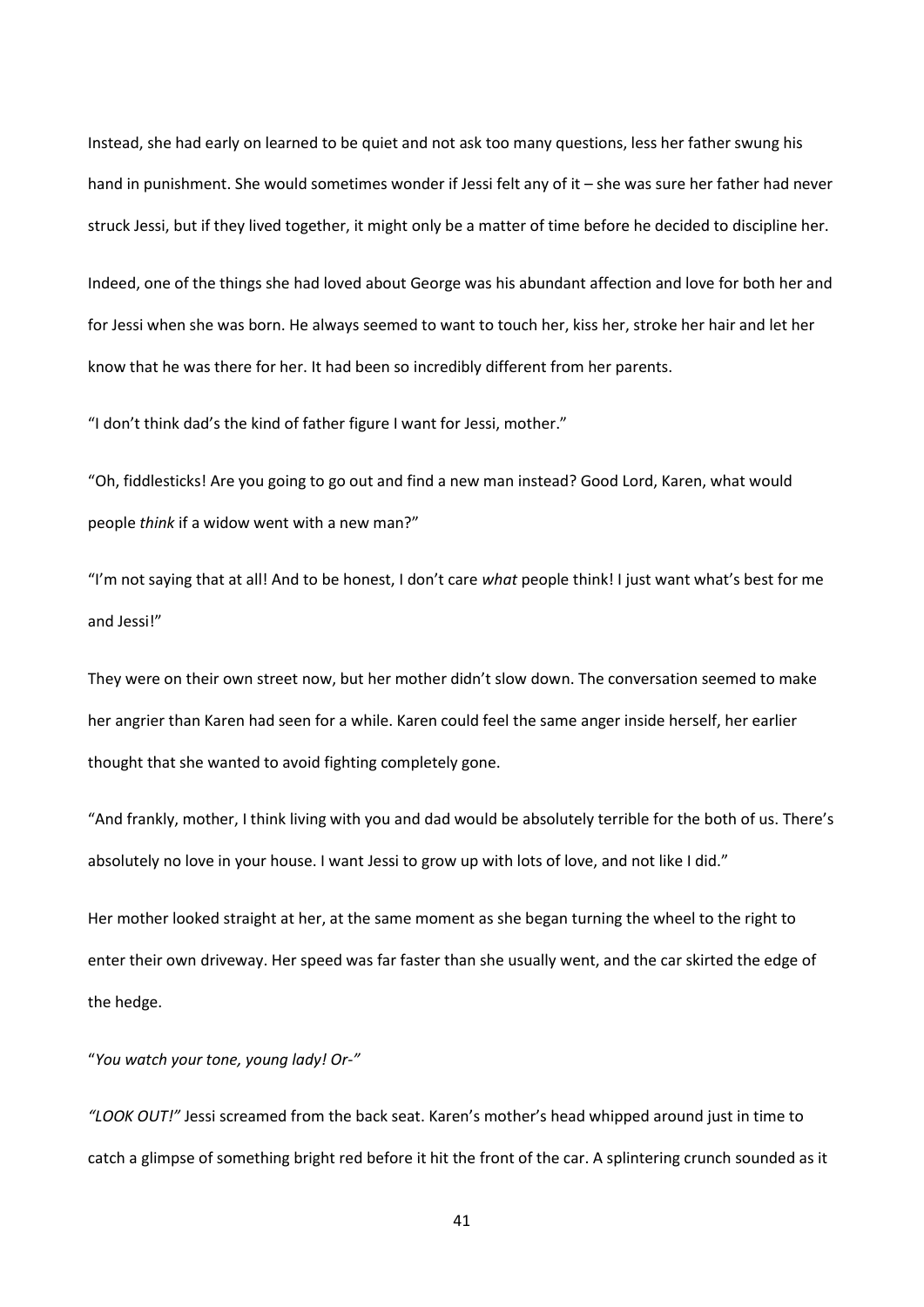vanished under the wheels, and the car rocked a little as it passed over it. Karen felt her stomach drop out when she realized what it was.

*"MY BIKE!"* Jessi whimpered. She groped for the door latch to get out. Karen's mother sat with her foot on the brake, her face frozen in an expression that Karen had only seen a few times before on her mother's features: Complete terror.

Karen unbuckled her own seat belt and climbed out to make sure Jessi didn't fall to the ground. She caught her daughter just as Jessi jumped from the car seat to the ground, and together they turned to look at the bike under the back wheels. It was impossible to see much for the car, but the wheel sticking out didn't offer much hope. Most of the spokes were broken.

"Mother, move the car forward a little. We need to get it out."

Her mother obeyed and the car moved a few feet forward, slowly edging to its normal parking spot. Karen knelt down and inspected the bike.

The frame was bent on the middle, and in two places the metal looked broken through. The front wheel hadn't been damaged but the back one was bent out of shape, with the metal spokes broken and bent. The worst was the handlebar, which now bent the wrong way on one side. Her parent's car was a heavy car, and it showed.

Jessi began crying in long, deep sobs. Tears rolled down her cheeks, and her hands opened and clenched into fists repeatedly. She slowly sank down to her knees, reaching one hand out to touch the broken frame. All the grief Jessi had not shown yesterday now seemed to pour out of her. In seeing the broken bike – her father's last present – it seemed to Karen she finally understood that he was gone, and never coming back. Karen took her in her arms and tried to lift her up, but Jessi screamed as in pain. She kicked and writhed in Karen's arms, trying to keep her hold on the bike.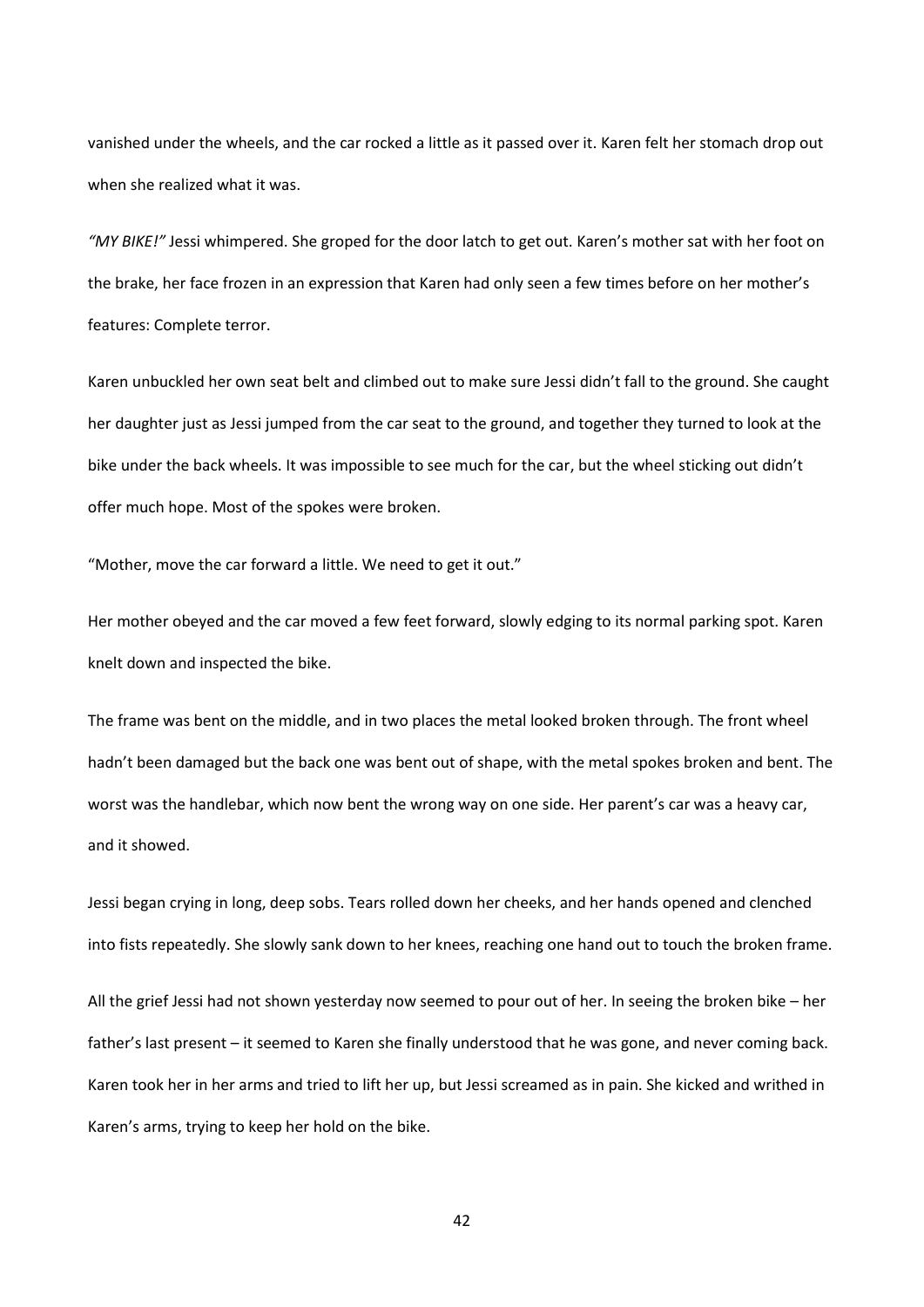Behind them, Karen's mother got out of the car and closed the door. Her face was grey as ashes, and she moved slowly toward her daughter and granddaughter.

"I…I didn't see it." She whispered. "We were coming in so fast…"

"Not now, mother." Karen's voice was thick, and she clenched her teeth. "Go inside. Please."

"I didn't mean…it wasn't…"

"I know. Go inside. *Please.*"

Karen's mother stood for a moment, swaying from foot to foot. Then, she seemed to make up her mind and went inside the house, closing the door behind her.

Karen rocked Jessi back and forth in her arms, sitting on the cold ground. She could feel the cold creeping through her stockings and into her legs, but didn't care. She stroked Jessi's hair over and over again.

The afternoon seemed to darken around them. Karen wondered if it was just in her mind.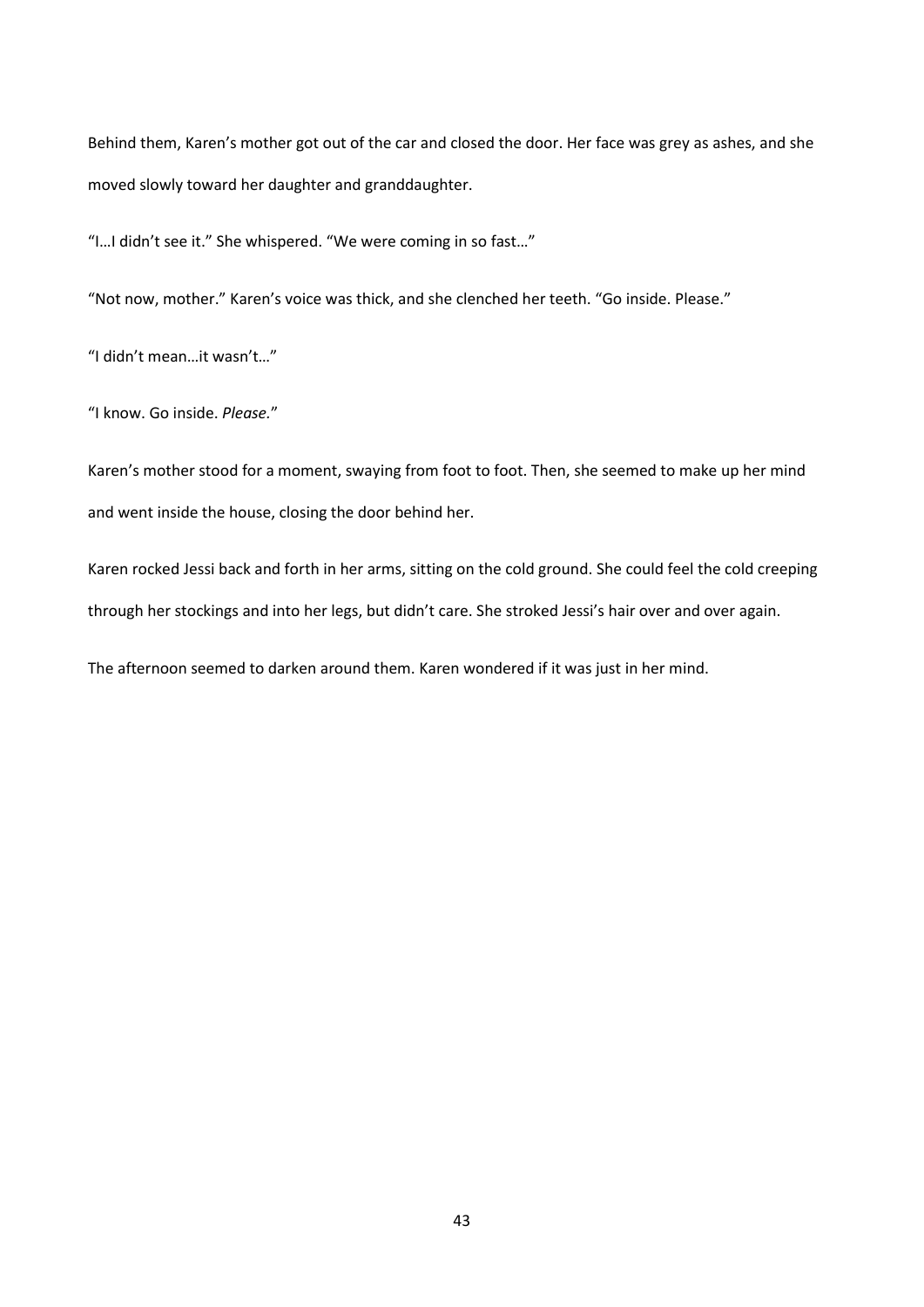7.

The funeral was on the next Saturday, and most of the townspeople turned up to it. Jessica was wearing her nicest black dress, a white hairband and a coat her grandparents had bought for the occasion. Her grandfather had claimed that her old one wasn't 'proper enough', and although she wasn't sure what that meant, she liked the new coat. It was dark blue – almost black, but not quite, had blue buttons and was very warm.

The church service had been hard to get through. Reverend Martin, who was a very kind man, performed it. She knew him from Sunday school and from the times she had gone with her parents to church. He spoke loud and had a very pleasant voice, and almost everything he said that day seemed to be about her daddy. How nice and kind and friendly he had been, how he was with Jesus and the Lord now. He spoke about how it was natural to grieve because he wasn't with us every day, but that we should be happy since he was now somewhere better. Jessica didn't understand all of it.

She had tears in her eyes many times during the service, but tried to catch them all in the handkerchief her mother had given her. Her mother tried as well, but Jessica could feel the shakes in her mother's body whenever she sobbed into her own handkerchief.

She thought her mother looked very beautiful, and thought that if her father saw her from Heaven – Reverend Martin had said that those in Heaven could always see everything that happened here on Earth – he would want to come back and kiss her. He'd do it like he used to do when he came through the front door and lift her mother up in his arms, kissing her right on the mouth. When he had put her down, he would bend down and lift Jessica up as well in a bear hug. She would smell his special smell of sweat and cigarettes and fresh air, and everything would be good.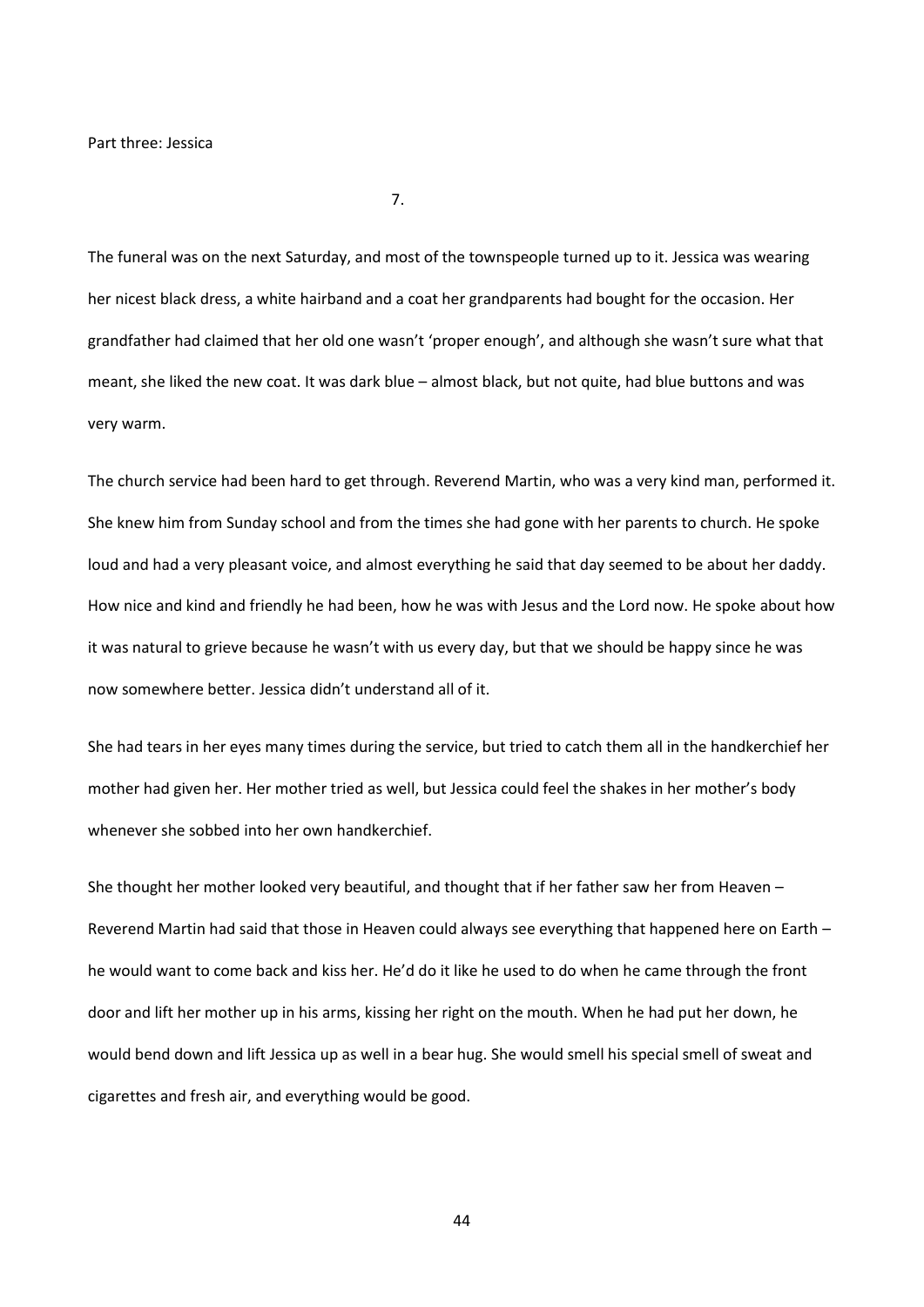*But that's not going to happen, Jessi!* She thought to herself. *'cause he's dead and in that coffin right up there, and mom said that when you're dead, you're not going to come back. Not even to fix my bike.*

She had had the thought about the bike when she was tucked into bed at night. The remains of the red bike were still outside, lying on the front lawn. She could see it if she climbed up in the windowsill and looked out the window. Her grandfather had looked briefly at it when he came home, but had not said anything about it. Later at night, after she had been tucked in bed, she could hear them talking about it in the living room.

Lying in bed, she had thought about her daddy. He could fix *everything*, he had once told her. She had heard other people say the same, and even Reverend Martin had said so in church today. He had the gift of looking at something and knowing exactly what needed to be done for it to be fixed. If he had been alive, he could have fixed the bike, she was sure of it. What hurt most of all was, that the present he had gotten her would *never* be fixed again. She had spoken a prayer into the dark, whispering to herself:

"Dear God, this is Jessica. Would you please send my daddy back for just a little while? Just so he could fix my bike and give me a kiss? Please? Amen."

There was no reply, which was always the case when she prayed. She had turned over in her bed and cried into her pillow, missing her daddy more than ever.

When the service was over, they all stood up and left the church. The coffin was left behind, and two men were going to take it to the cemetery. Jessica walked with her mother's hand in hers as they exited the church. Outside, the sun had come out and cast bright winter light over the church and the grounds. She blinked a few times to clear her vision.

Her mother shook hands with a lot of people. Several women gave her hugs or the kind of air-kisses that grown-ups seemed to like. Jessica stood next to her, looking at the church steeple, when a voice spoke next to her.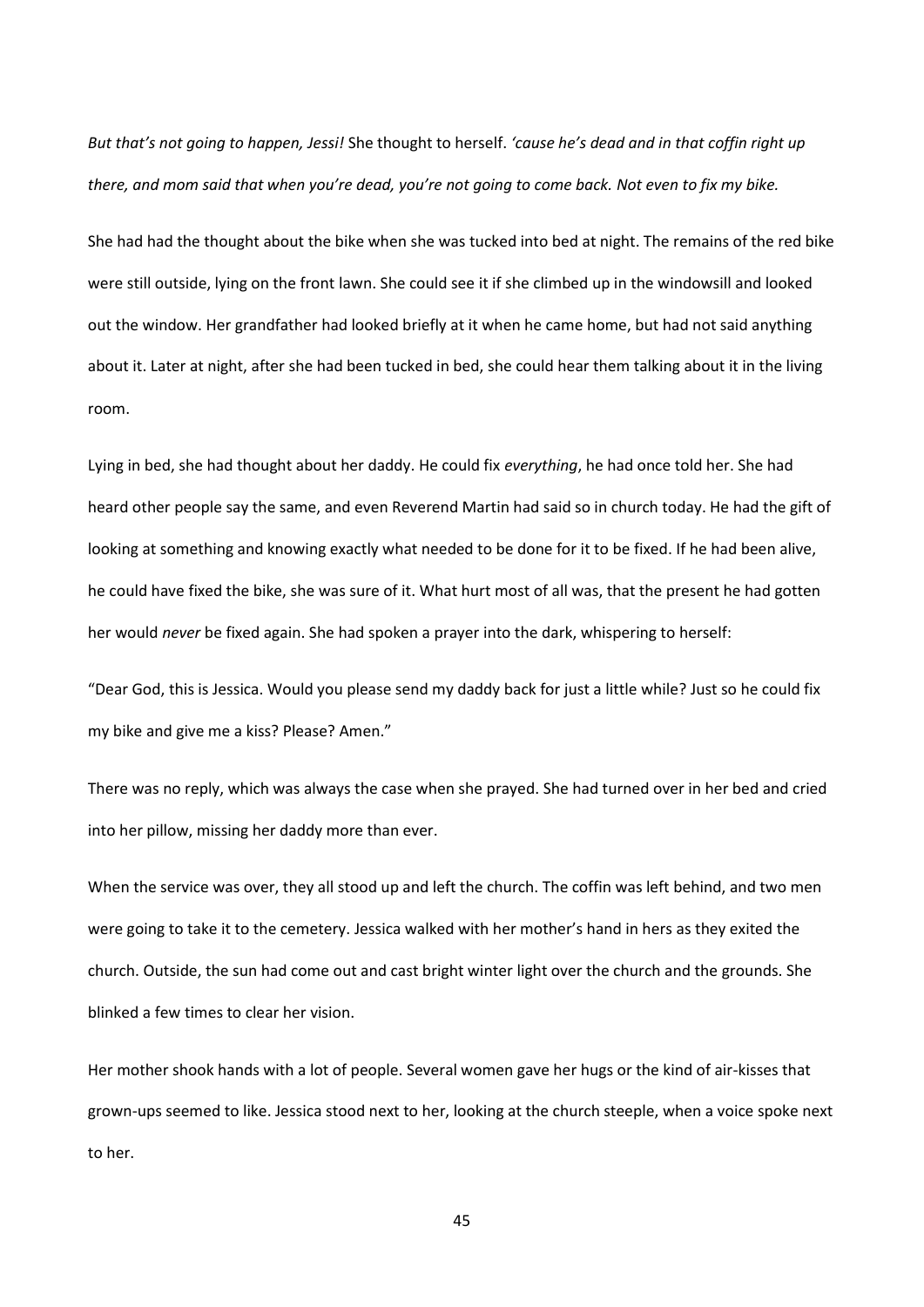"Hello there. You must be Jessica."

She turned her head in surprise – no one had greeted her by name all day – and saw a man with white hair kneeling down next to her so his face was at the height of her eyes.

"Uh huh." She nodded, and looked at the man with curious eyes. She seemed to know him, and when he spoke again, she remembered him.

"My name's Tom Gilham. I own the toy store in town, and I knew your daddy."

She smiled a little smile, remembering when she had been in the toy store in the summer. It had seemed a safe, almost magical place and Mr. Gilham had been very kind. She remembered him offering her a piece of red liquorice.

He smiled and took her hand, shaking it like she was a grown-up. "I'm very sorry about your daddy. How are you enjoying your bike?"

His words almost hurt, even though she knew he meant well. Her eyes, which had dried out in the fresh air, now filled with tears again.

"I don't have it anymore. It broke. My grandma ran over it with her car and it got all bent up."

Mr. Gilham's eyes widened.

"That's not so, is it? Was it an accident?"

"I dunno."

"Well, I'm sure it was. I'm sorry for that, too, then. It was a very nice bike. Did you ride it?"

"Just once, on the morning I got it." Jessica felt a little proud as she added: "I could almost ride it myself."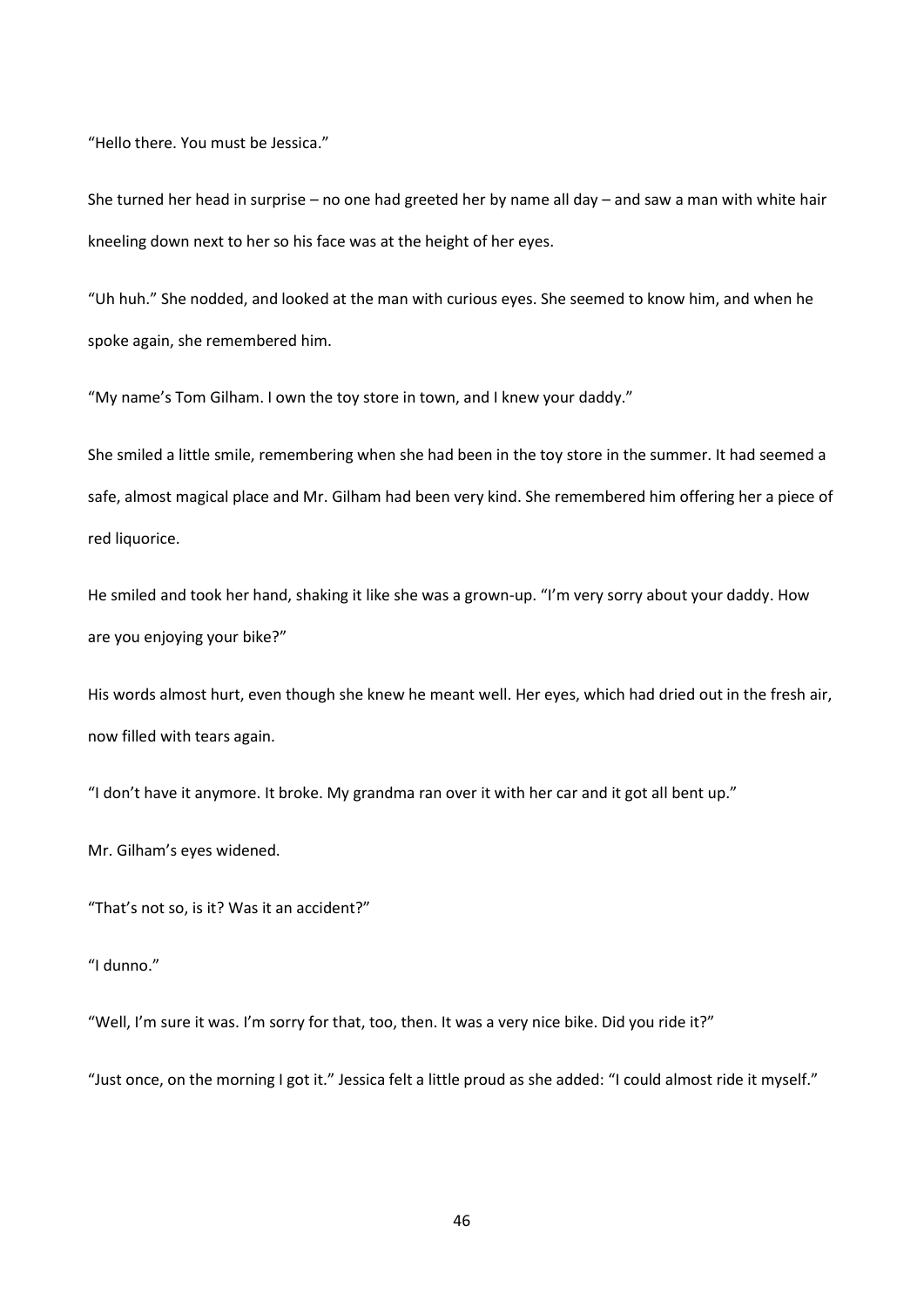"Could you really? Impressive. That's a big bike for a girl like you to ride by herself. Well, perhaps the bike can be repaired."

She shook her head.

"Huh." Mr. Gilham rubbed his hand over his chin. "Well, it was very nice to meet you, Jessica."

"Nice meeting you too", she said, the way she had been taught to respond.

Mr. Gilham stood up slowly, and took her mother's hand.

"Mrs. Thorpe, I'm very sorry for your loss. I was wondering…do you have time to drop by my store one of the next few days? I'd like to have a few words with you, at your convenience."

Jessica lost interest in the conversation when it went up above her head. She looked at the crowd of people still coming out from the church. It really did seem like everyone had been here. She recognized several of them, and when Mr. and Mrs. Hodgkins came out of the church with their son Carl, she cheered up a little. Carl lived on the same street as her grandparents, and they sometimes played together in the front yard of the Hodgkins's house. When they walked over, she let go of her mother's hand and she and Carl took a step to the side, so the grown-ups could talk.

Carl offered her a piece of gum, which she took. They didn't talk much, but it felt good to be with a friend on a day like this. Jessica could see her mother speaking briefly with Mr. Hodgkins, before he moved to talk to her grandfather. They both lit a cigar. Jessica wrinkled her nose, even though she was standing several feet away. She hated the smell of cigars.

"Do you want to come over tomorrow?" Carl asked. He was blonde and had a nice, open face. He was also one of the only boys she knew who had no reservations about playing with girls. "My mom's made cookies for Christmas and she said we can have some."

"I guess. Depends on what happens with my mom and grandma and grandpa. They argue now."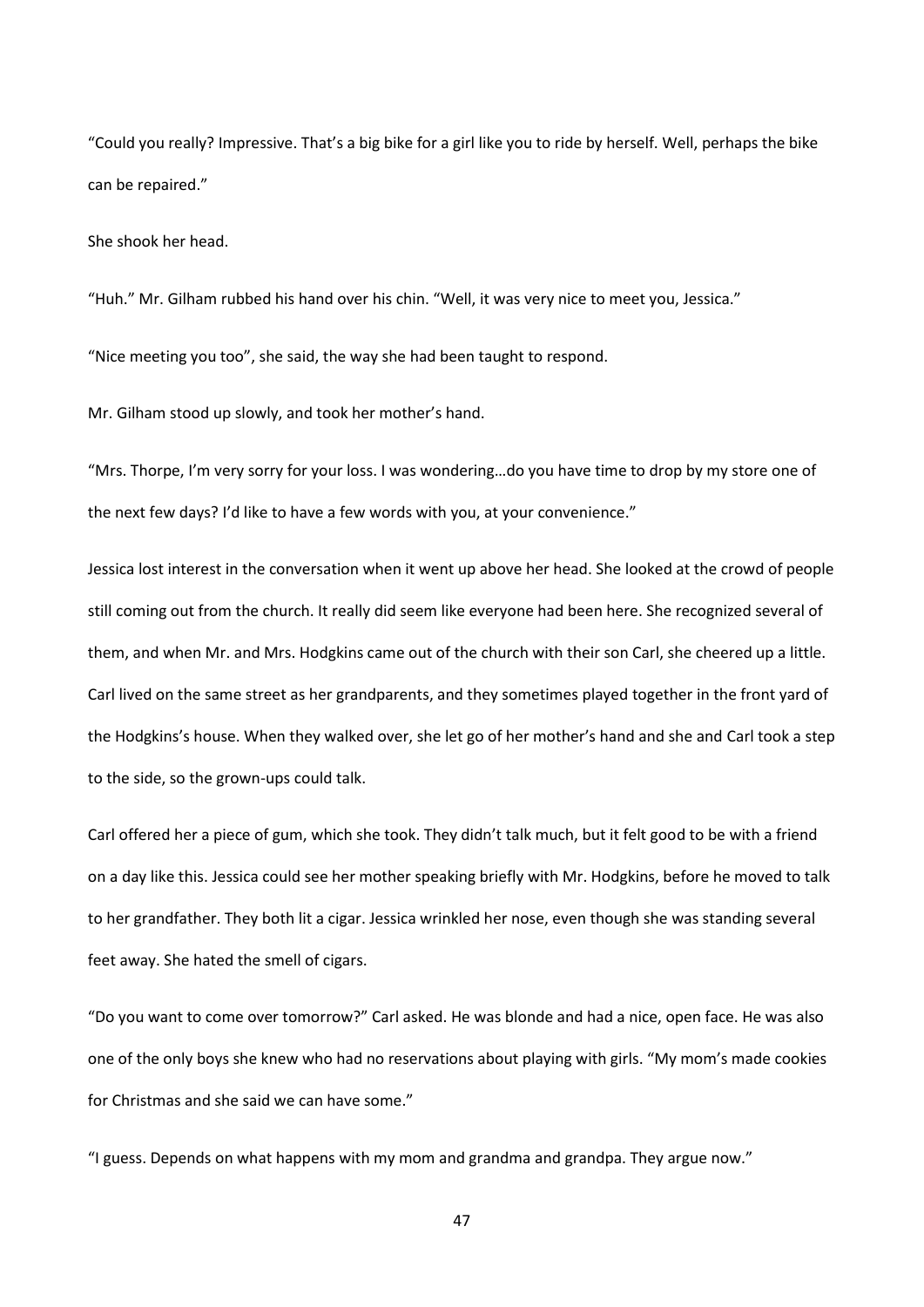Carl chewed his own gum. "Why?"

"I dunno. I think 'cause mom doesn't want us to live with them. But she also says we can't move back home"

"You could live with me. I could ask my mom."

She shook her head. "I don't think so."

Carl shrugged. To him, it wasn't a big deal.

"So I'll see you tomorrow?"

"Maybe."

Carl's mother came over, stroked her hair in a quick gesture and took hold of Carl's hand before walking off. Carl waved, and she waved back.

The crowds from the church lasted a while, since everyone had to shake her mother's hand. When the crowd finally thinned out, her grandparents, her mother and she walked quietly to the gravesite.

She had overheard one of the talks her mother had with her grandparents in the last week. Her mother had said couldn´t afford to pay for a gravesite, and that she was going to have her daddy cremated – which she knew meant burned - instead, keeping the ashes until they could afford to get it buried. Her grandparents had protested vigorously, and in the end her grandfather had said he would pay for it. She was in some sense glad it had gone that way – if her daddy had been burned, the lovely blanket wouldn't have gone with him.

Now, she stood on the slightly brown grass in the cemetery while the two men slowly lifted the coffin into the hole dug in the ground. It was a big coffin, but they seemed to be used to the work.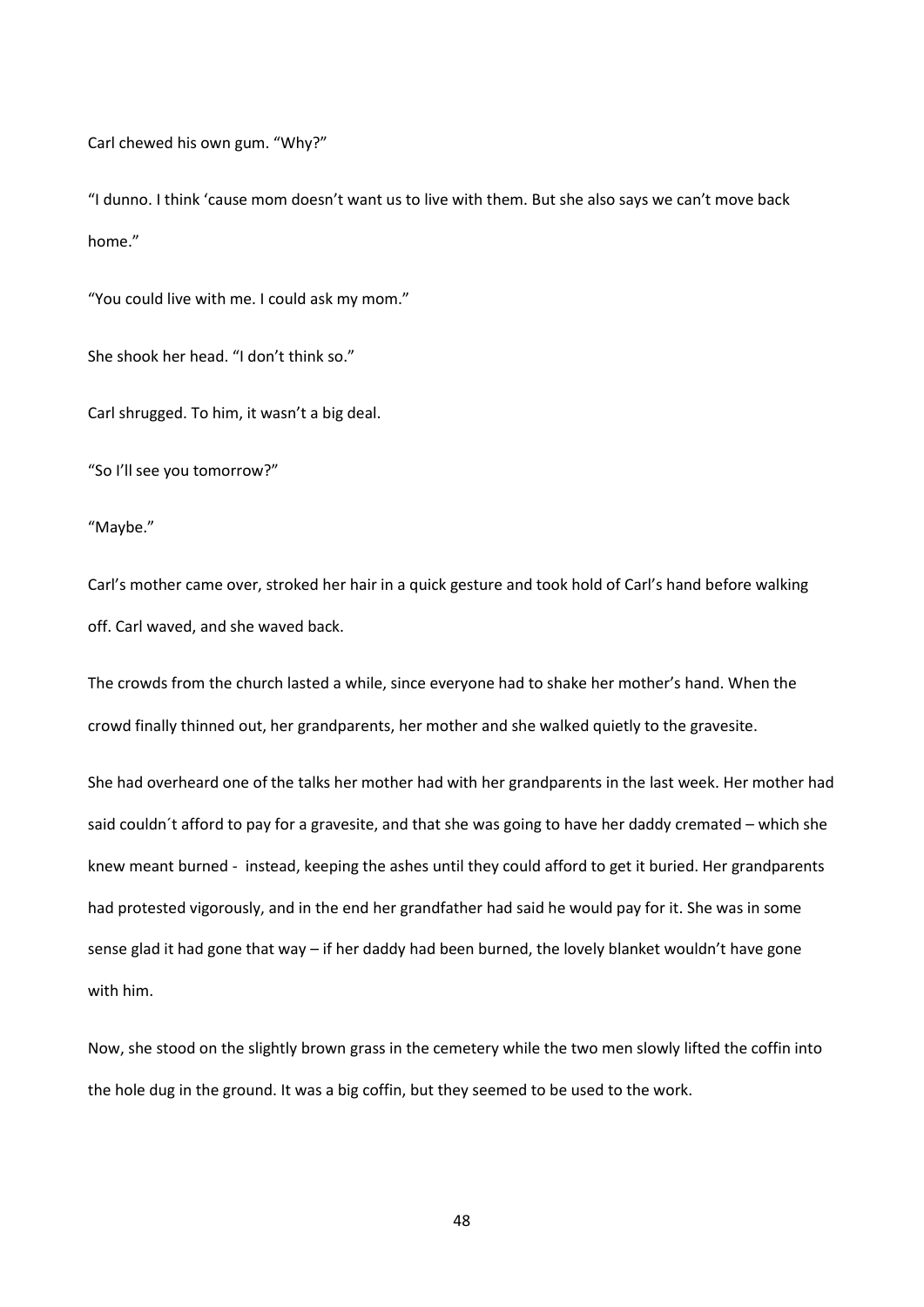Jessica held her mother's hand all through the lowering, but when the coffin was in the ground, and Reverend Martin poured the dirt on top of it, she let go. She had been allowed to buy a single flower from the florist, and she had kept it next to her all through the service. Now, she went forward to the edge of the grave and let the flower – a blue flower her mom had said was called an 'African lily' – fall into the hole. It hit the top of the coffin and stayed there, a blue spark amongst the brown dirt.

"Goodbye, daddy" she whispered.

Her mother followed her and also dropped a flower – this one a regular lily – after hers. She had told Jessica that when she and daddy had been married, she had lilies in her bouquet, and it seemed right to give him one today. The two flowers lay next to each other, their stems almost crossed. Her mother didn't speak, but put her arm around Jessica's shoulder.

"Do you think daddy would have liked the flowers?" Jessica asked.

"I think he would have. Come on, honey. I think it's time we left."

When they walked away, Jessica looked over her shoulder one last time. The two men had picked up shovels and began filling the grave in.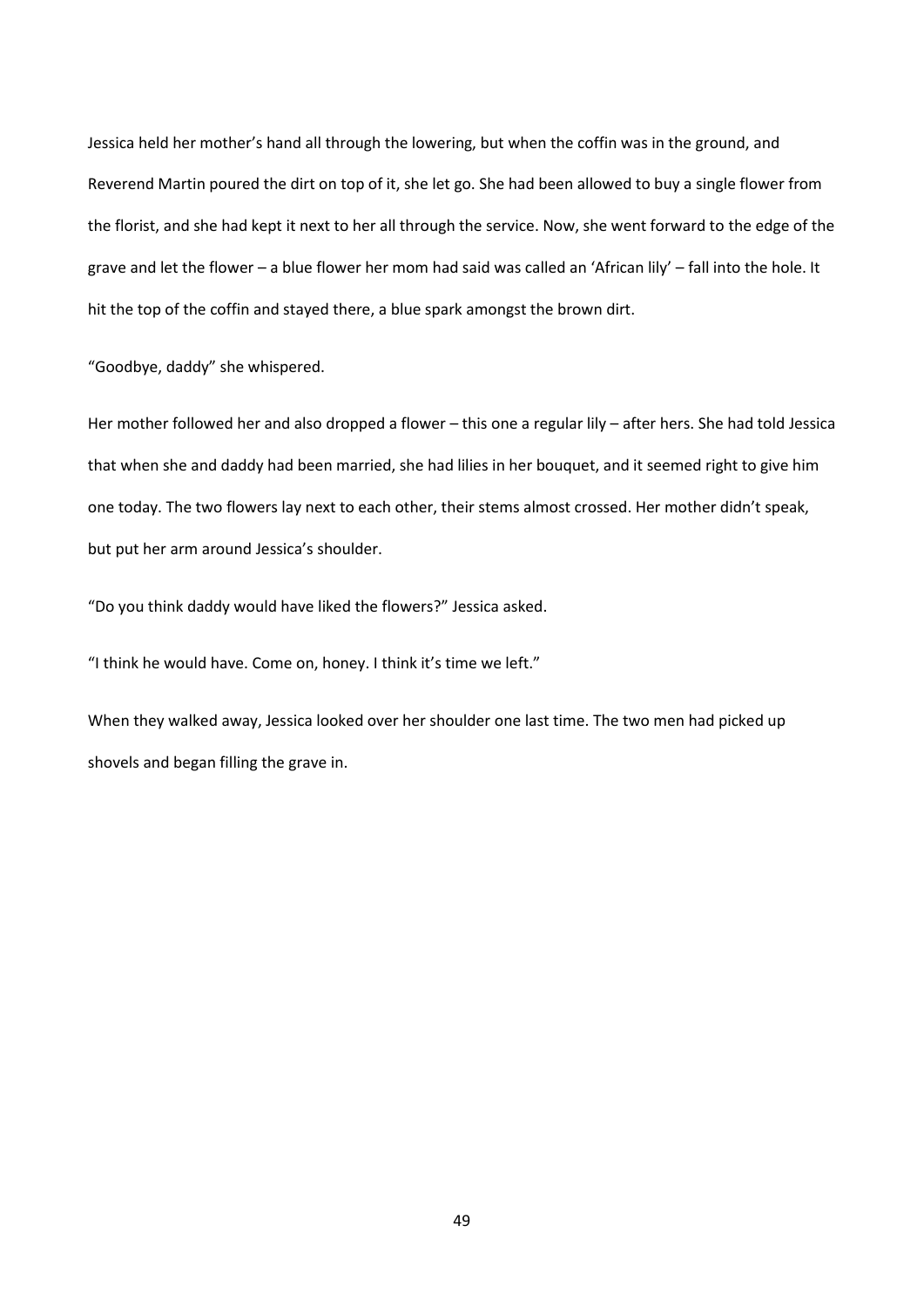8.

Karen had been given a two week leave of absence from school, which - ironically - meant that she would get paid until the school vacation began, but not during it. She had spent some time looking for a place to live, but it seemed to be too much for her mind to cope with. Whenever she looked at the newspaper's listing for rooms for rent, the letters swam out in front of her eyes. She had the same problem when she a few times had tried reading a book, and judged it to be a delayed stress reaction. Most of the days she played with Jessi, or just sat in the green chair in the living room, looking into her parent's back yard. Snow had come, and every time she looked out she would think about George as he had been last winter, big coat and scarf frozen with little bits of ice, woolen cap on his head, his eyes sparkling as he shoveled snow along the side of the street. His shoulders moving, his arms swinging in precise motions.

On the tenth of December, she finally got enough energy to leave the house and go to the center of town. She hadn't forgotten Tom Gilham's request, so she made it her first stop.

Walking there along the frozen streets made her feel a little more alive, and a bit more like her old self. Her breath stood out in a cloud around her head, her nose got red and cold and she had to squint against the reflected glare from the snow.

The town square was busy with Christmas shoppers, most of whom greeted her when she walked past them. She had achieved the kind of short-lived notoriety that in small towns always accompany losing a loved one. People had brought her food of all kinds – stews, cakes and pies – and her mother had taken them kindly, calling it a 'supplement to the rent'. She hadn't paid any rent yet, but she would, the moment she got her next paycheck from the school. She didn't like owing her parents anything.

When she opened the door to Gilham's Toy Store, Tom Gilham was behind the counter, ringing up a Daisy air rifle and a Davy Crockett coonskin cap to a man in a black suit. She recognized him as the owner of the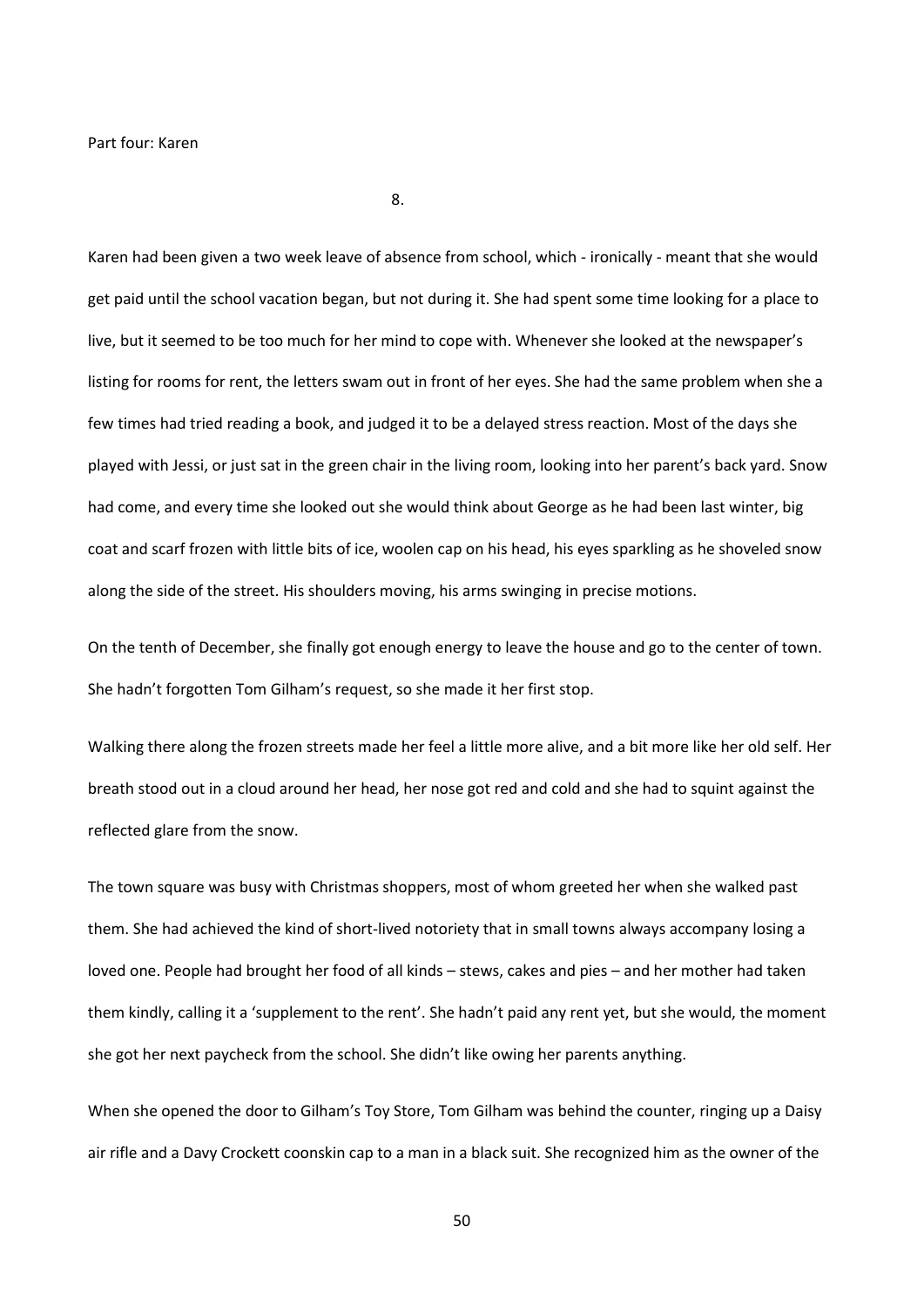*Aladdin* movie theatre. Gilham lifted his eyebrows in greeting to her, without taking his eyes off his customer. The rifle was wrapped in brown paper, and the cap in a more festive Christmas green. Gilham put both in a paper bag and handed them to the man.

"That's for you, and a merry Christmas to you and your boy. Remember, that rifle's a wonderful toy, but he might need a little training. We also sell extra pellets for it, and he might need some."

The man put his hat on, lifted the bag and walked out after tipping the hat a little to her.

Gilham got out from behind the counter, looked around the empty store, and walked to the door. In his hand he held a sign saying *"I'll be right back."* He put the sign on the door, turned the key in the lock and exhaled deeply.

"Mrs. Thorpe…Let me begin with saying again how sorry I am for your loss."

Karen made a half smile, the expression she for the last days had perfected. Her "condolence reception" face, that at the same time expressed thankfulness for being addressed, weariness and a sort of semi-hope, meant to show '*I'll be okay. It might take a while but I'll be ok'*.

"Thank you, Mr. Gilham."

"Tom. Please, call me Tom. I told your husband the same thing."

"All right, Tom, then, and I suppose you should call me Karen. I understand that you had something to talk to me about? Is it the arrangement you made with George?"

"In a way, yes. But first, please come over here and sit down. I've got some tea if you'd like a cup."

Karen smiled a bit wider.

"Tea would be lovely, but what about your store? What if costumers show up?"

Gilham flapped his hand at the door.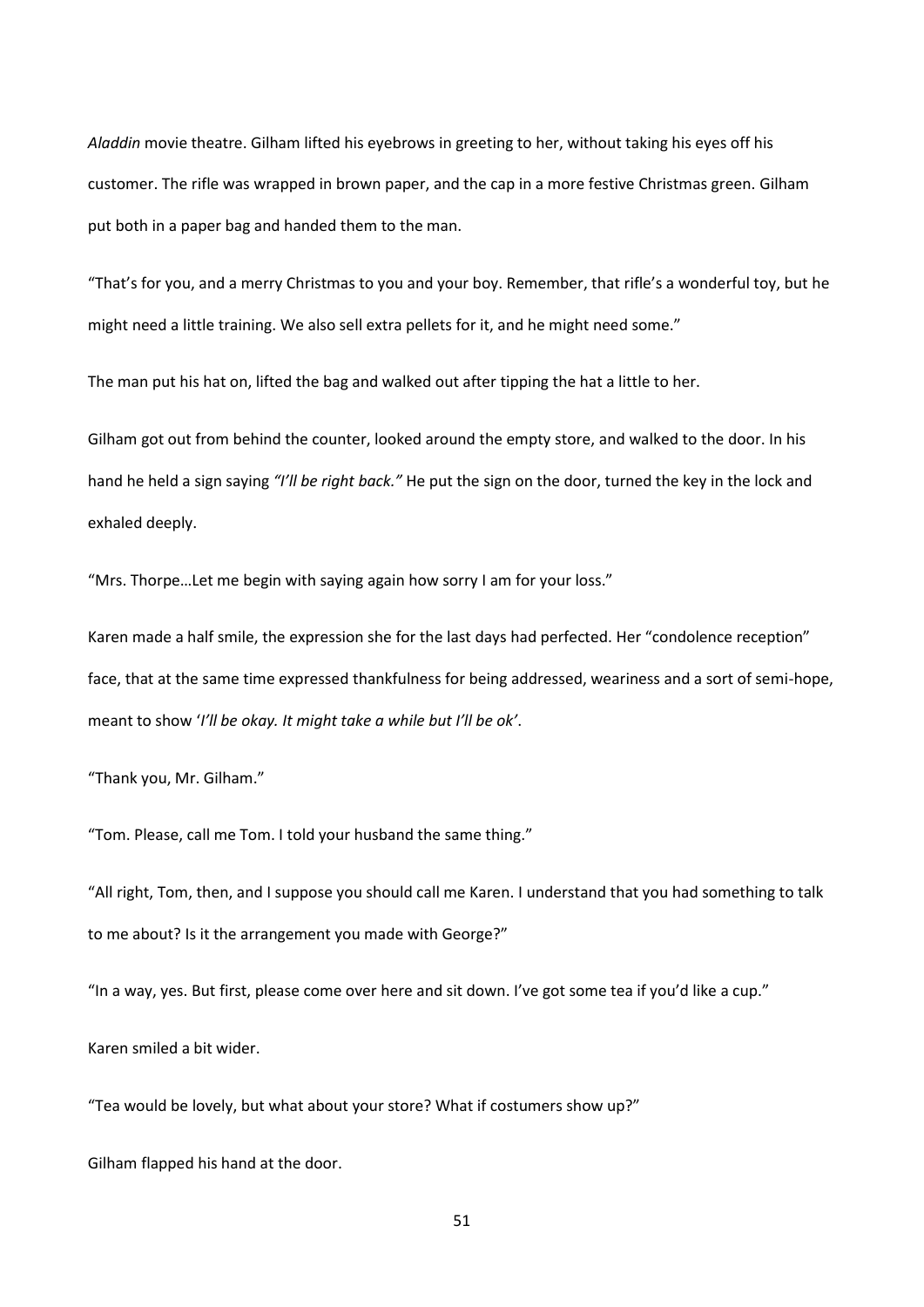"They can wait. This is more important."

Gilham led them to the back of the store where he opened a small door in the wood-paneled wall. It led to a small back room with two chairs, a little table, a sink and the smallest stove Karen had ever seen. It was lit by a single lamp on the table – the kind of reading lamps you often saw in a library, Karen thought. It had a green glass screen and a warm, downcast light.

"Please, sit down, Karen. Let me pour you a cup. It's terribly cold outside, and everybody can use some hot tea on a day like this." He reached for a cup by the sink, washed it off and poured tea in it from a thermos bottle.

"Milk or sugar?"

"No thanks."

He handed her the cup and poured one for himself, adding milk and sat down across from her.

"Karen, I assume your husband told you about our conversation the day before…" he hesitated, "…before he passed away?"

"Yes, he did. He said you had asked him to take your truck up north to retrieve merchandise, and that you offered him a position in your store afterwards…as a clerk."

"A clerk is such an ugly word, Karen. I offered him to work in my store and sell toys. Clerking is what they do at the butcher's shop. Here, we sell fun and dreams, not food. But you are otherwise correct."

"I'm sorry he couldn't have lived to work for you. I'm sure you would have gotten along well with each other."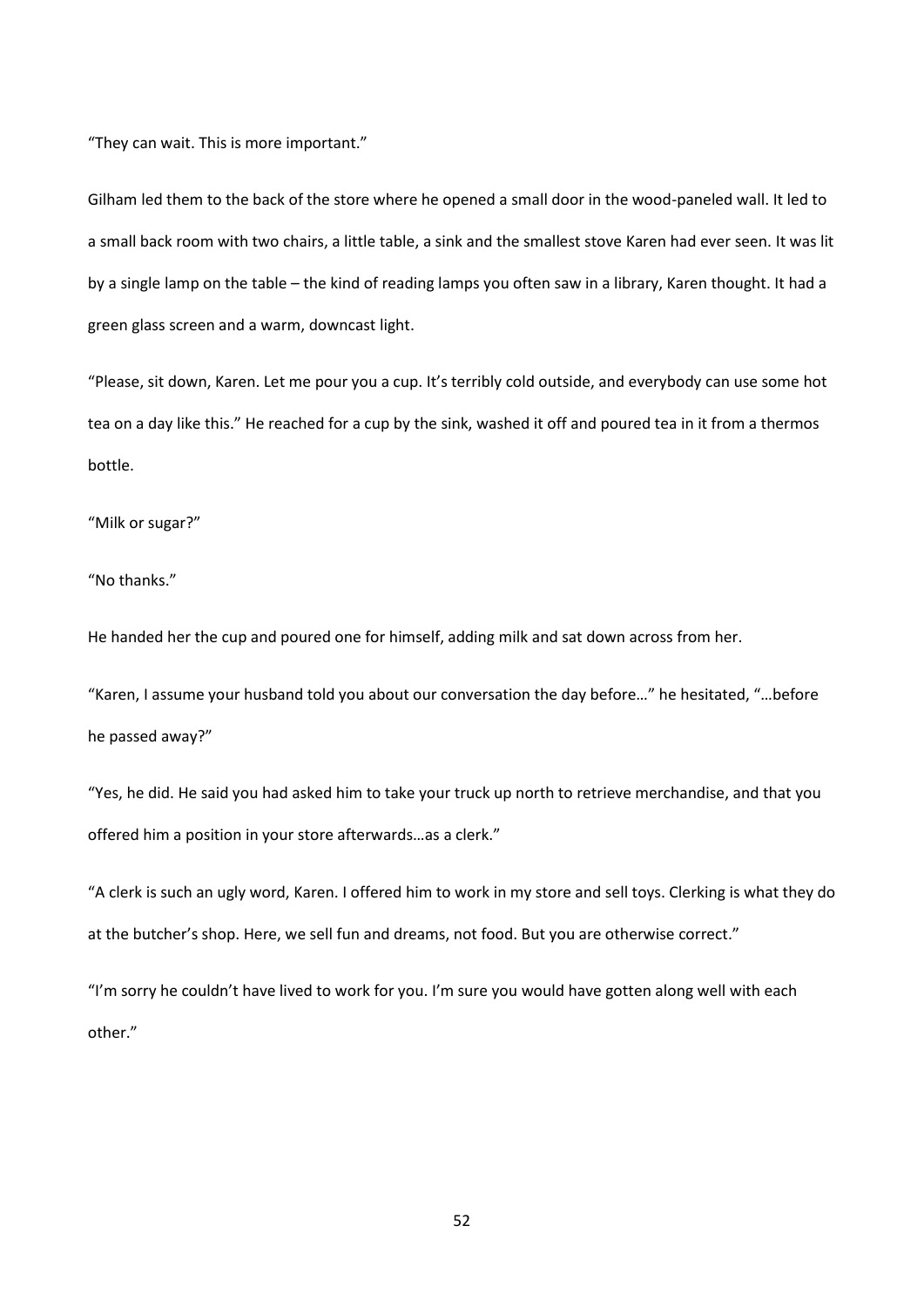"I'm sure we would have. I'd heard some good things about him. I've heard some other things, which disturb me a lot, though. I've heard about your salary cut, and if I'm to believe Frank Tennant of the realty company then your house has been offered him to sell."

"That's right. Jessi and I can't live out there by ourselves. My parents want me to move back to town and…"

"…and I'm sure the house also has too many memories. I'd feel the same way, I'm sure, if I had ever…lost someone I cared about." He closed his eyes for a moment, before speaking again: "Have you found some place to live in town? Other than your folks, I mean?"

"No, not yet. I'm assuming I'll have to rent a room for us for a while."

"Well, then I can get to the point I wanted to talk to you about. You see, up above the store is a few rooms, meant to be the apartment of the proprietor. I've always used them for storage, but…" he shrugged, "…I can't really carry the boxes down the stairs anymore. They're very nice rooms with a kitchen and bath."

Karen's eyes widened slightly. "Are…are you offering to rent me an apartment?"

"In a sense, yes, but nothing quite so simple. You see, the reason I hired your husband – other than the fact that I thought he could use a little help – is that I'm getting a little long in the tooth. It's hard for me to keep up, hard to get the merchandise up and down from the shelves, and some mornings, well…" he grinned, "some mornings my back hurts so much I can barely walk here. I had thought about it, and it is time for me to get some help in the store. Now, if someone was to live up above the store, and work for me at the same time, I wouldn't only fill up some empty rooms, but also perhaps get what they in the big city call an 'onsite employee'."

"You mean…you want *me* to work for you? In your store? Tom, I'm a teacher…"

"Indeed you are. A teacher with a four year employment under her belt in a school in a town with a few thousand inhabitants. I've heard kids talk about you, Karen – and you're a very well-liked teacher. I can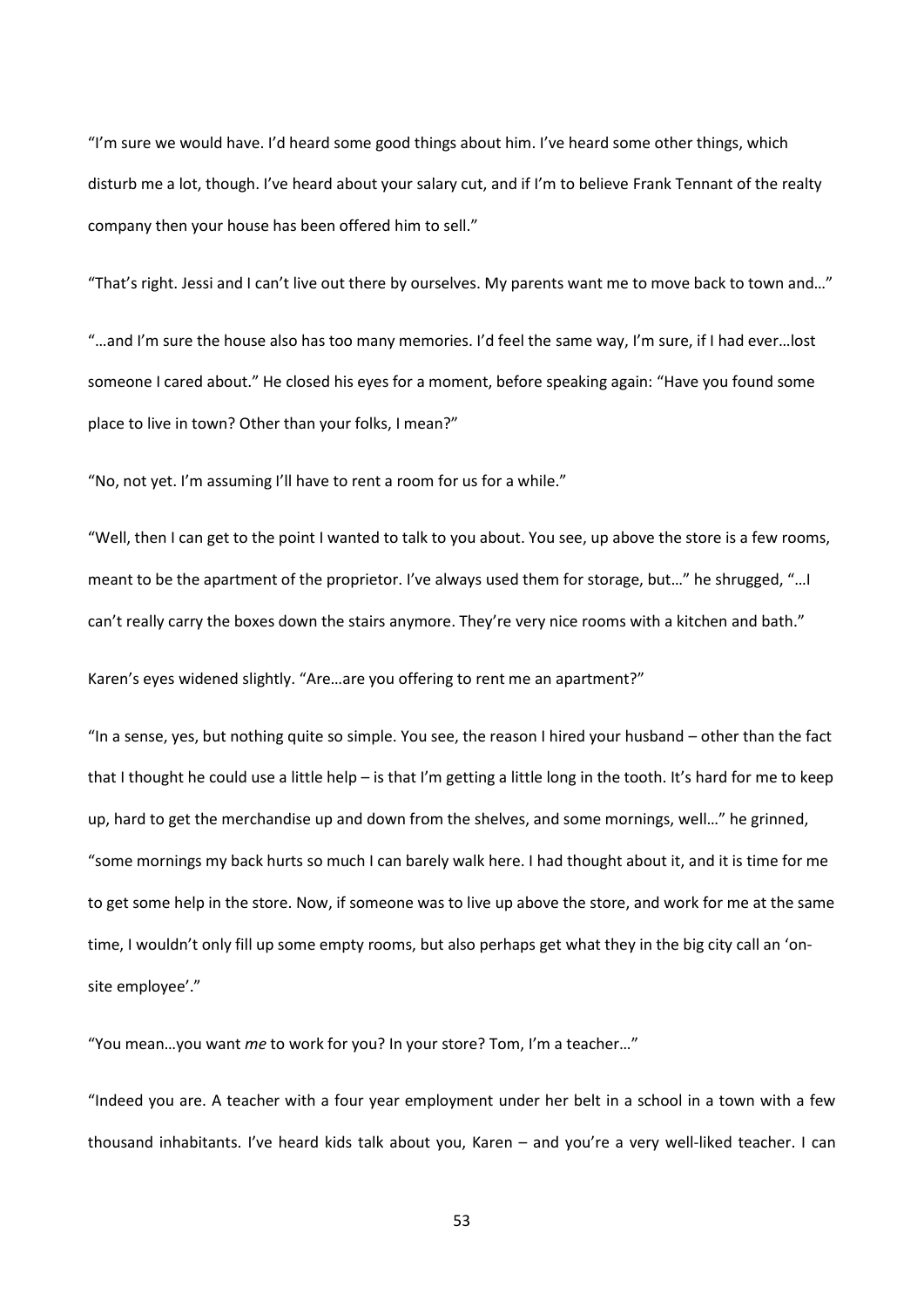understand if you would feel that this would be a step down, career-wise, so to speak. So I'll sweeten the pot a little bit."

He cleared his throat, and his eyes darted round the little room, before returning to Karen.

"As you might know, I've never married. I have no children. My only family is a brother in California, who has his own life, and whom I haven't seen in thirty years. I don't even know if he's still alive. This store…it's my life's work. I've built it up from the ground, and I would hate for it to die with me."

"Die with you? Why…?"

"Because I don't have that long to live. I'll tell you something, Karen, which I haven't told anyone else. In October, I didn't feel well and I went to see the doc. He looked me over and did a whole slew of tests. Turns out, I've caught something…unpleasant. Cancer."

Karen put her hand on top of his. She could feel how warm it was.

"But, you don't look…"

"I don't look sick? True enough, although my belt would disagree with you. I've lost so much weight in the last couple of months I've had to tighten it two holes. Doc Fitzgerald says there are treatments he can try, and will try. But to be honest, I don't think I'm long for this world. That's all right, though. I've had a long and good life. But, as I said, I would hate for my store to be turned into a coffee house, and my life savings go to the government. I hope you can understand that."

Karen took a big sip from her cup. The tea was strong and good.

"I've probably got a year or two in me still. At least I hope so. But no matter what, I want this store to go on, and I want someone who is a good person to inherit it. I started thinking long and hard about it in October, and finally I came to the conclusion that when I saw the right person, I would know."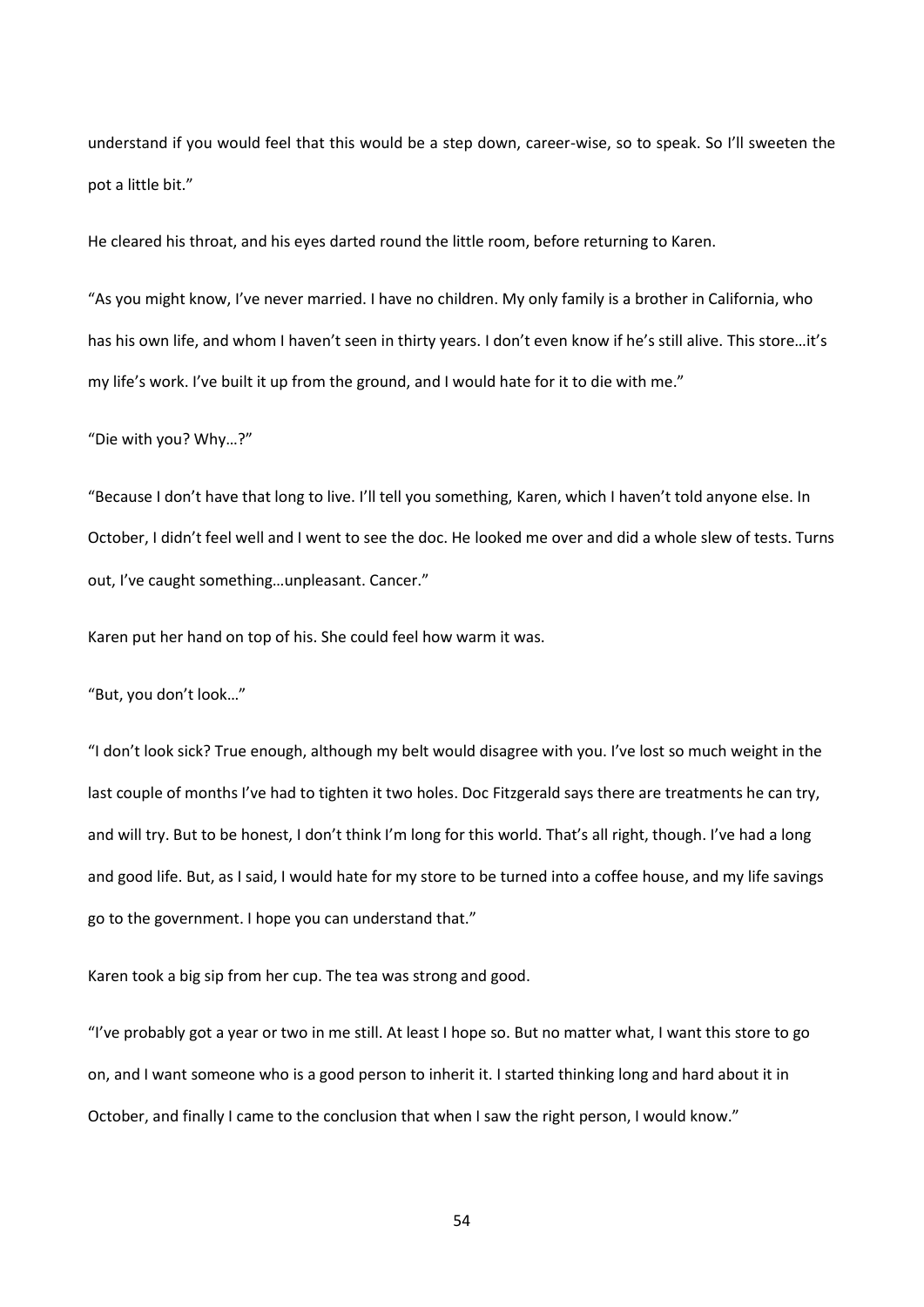"And…you thought George…?"

"When I saw him walk in and look at the toys for your little girl's birthday, I knew it. Just knew that *he*  would be the right person to pick up my mantle, as they say. So, now I'm asking you: Would you consider helping me out, and helping yourself a little in the process? You can live upstairs, rent-free, and I'll pay you the same salary I offered your husband on top of that. That way, even though the salary is lower than your teacher's salary, you'll still have a lot more to yourself in the end. We'll see how things work out between us, and if you enjoy the work – which I have a hunch you will. If things work out, I'll have Charlie Redford make a will stating that you're to inherit my estate, as long as my brother doesn't arrive to disprove it, which I seriously doubt. How does that sound?"

Karen was speechless. She sat in her chair, staring straight ahead. The tea almost fell from her hand, and Gilham reached over gently, taking the cup and putting it on the table.

"Why?" she finally said. "Why me? Why George? What made you choose us?"

Gilham winked. His smile was broad and kind.

"Isn't it obvious? You always hear people say they want to do something to change the world, but not many does it. I believe that changing the world starts by changing the life of one person. Most of my life I've aimed to change my own life, and somewhat spoiled myself in the process. Now, I want to try and change someone else's life for the better. Someone deserving. And believe me, Karen, no one in town deserves it more than you."

Karen licked her lips. "You're really serious about this?"

"Absolutely serious. So, what d'ya say?"

Karen took his hand and held it in hers.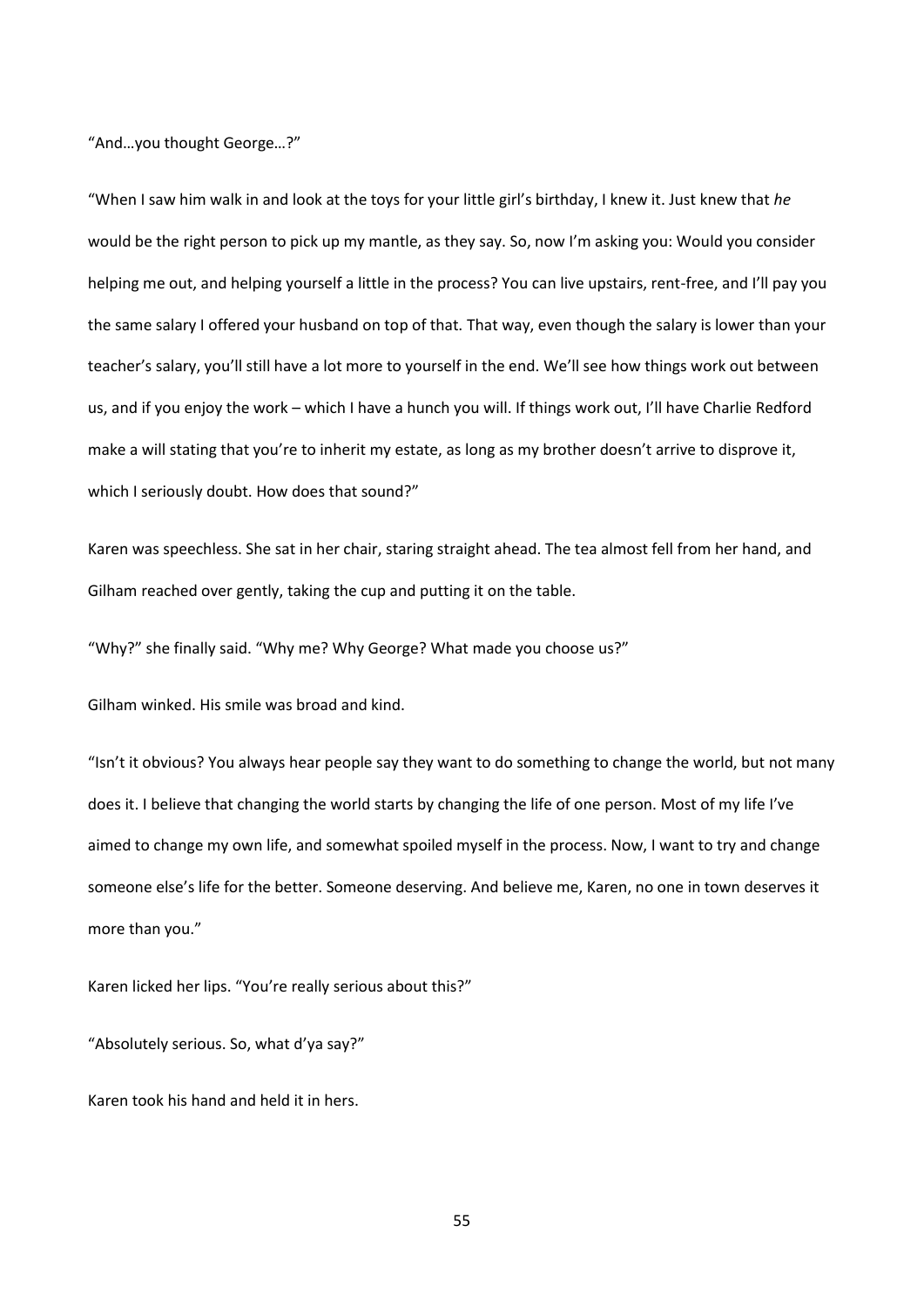"I say, Tom, you are a godsend. Yes! I say yes! Absolutely. I mean…I know people will talk and gossip but…I don't care, if it means Jessi can have a safe place to grow up, and not live in my parent's house."

Gilham smiled and leaned forward. His hand squeezed hers a moment before he let go.

"I'm so glad to hear it. You can move in whenever you're ready. I've got one question for you, though: Jessica told me at the funeral that her bike had been broken. Is that true?"

"Yes. My mother hit it with her car on the day she got it. She's devastated about it. I've heard her praying to God about letting her father come back to fix it."

Gilham emptied his cup.

"Well, we can't make the dead come back to life, Karen. But perhaps there's another way to make Jessica's prayers be answered, if you're not adverse to it."

"What do you mean?"

"I've got something in my storage room that might answer the question better than words. Come with me."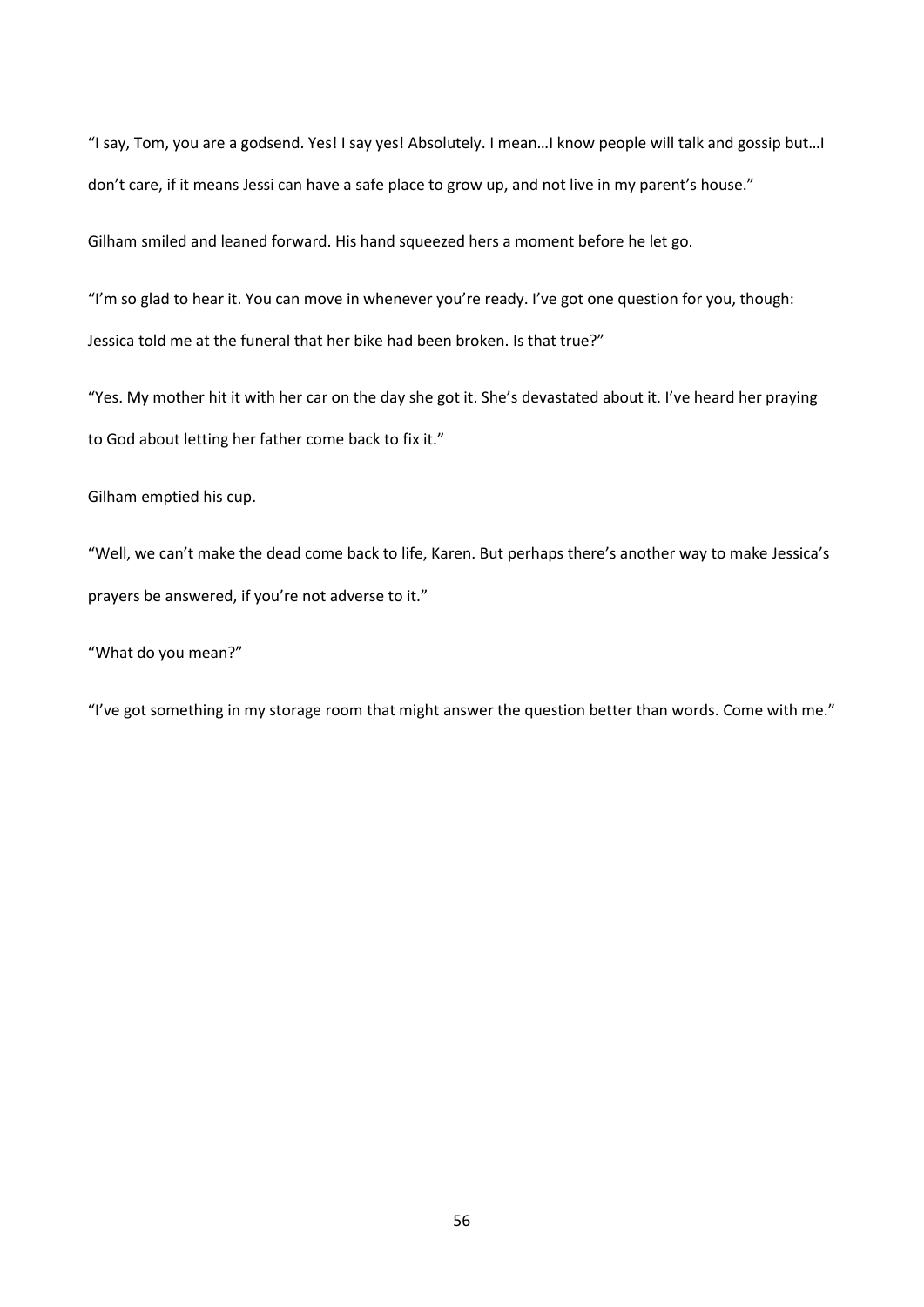When Karen came back to her parent's house, her mind was buzzing with the incidents of the day. It all seemed too good to be true, like the kind of thing that would happen in a cheap novel. With the snow falling all around her, she even briefly felt like she was playing a part in *It's A Wonderful Life* and half expected to hear a bell ring.

Tom Gilham had given her a signed contract for the rent-free apartment and the paid job. The rest would have to follow, he said, when they both knew if it 'worked out'. The paper was in her coat pocket, and her fingers kept returning to it, touching it to make sure it was really there.

She went up the driveway to the house, but took a turn and went to the garden shed. Here, leaned against the old wooden structure, stood the broken bike. It had coverings of snow on it, but the red color still looked bright in the December darkness.

She lifted it up, brushing the snow off it, and carried it back to the driveway. She put the bike in the exact spot where it had stood when her mother had hit it, resting it against the hedge. She brushed her hands off and went inside.

During dinner, she could barely keep her mouth shut. She had agreed to wait until the next day so Jessi wouldn't suspect anything. Her parents both looked at the way her eyes seemed to shine, and both noticed that for the first time in weeks, she seemed to have regained her appetite.

When she put Jessi to bed, she tucked the girl in tightly and kissed her on the cheek.

"Tomorrow, we're going down town, Jessi. We're going to look at the new place we're going to live."

Jessi smiled. "You mean we're not going to live here anymore?"

"No. I've found us a new place to stay. It's down town, a very nice apartment. I'm sure you'll like it. You might even get your own room, if you want."

9.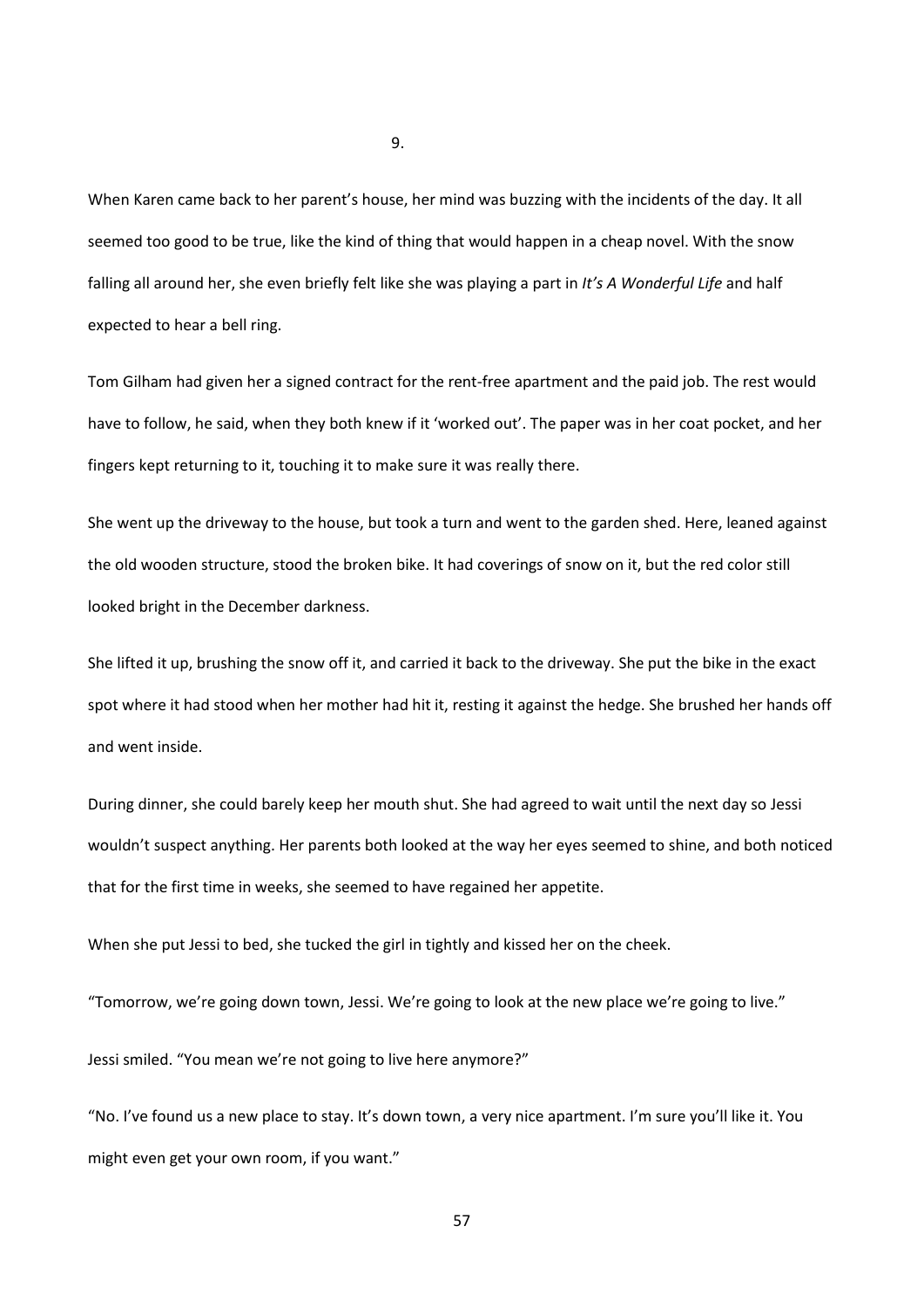Jessi considered. "Maybe. Can I still sleep with you if I feel bad?"

"Oh honey…" Karen stroked her hair, "You can sleep with me anytime you want. But I've got a thing I wanted to talk to you about. You know how you asked God to send daddy back to fix your bike?"

"Uh huh."

"Well, I thought that maybe, tonight you should say that prayer again. In fact, we can say it together. How'd that be?"

"Okay." Jessi folded her hands, and Karen folded her own around them.

"Dear God," Jessi began, "this is Jessica."

Karen continued. "We ask that you send George, Jessica's daddy, back for just a little while. We ask you that he come back just long enough to fix Jessica's bike…"

"…and give me a kiss," Jessi interrupted. "He has to give me a kiss too."

"…And give Jessica a kiss as well. We ask this of you, Lord, in Jesus's name. Amen."

"Amen." Jessi said. She didn't seem surprised that her mother had asked her to say this special prayer.

"All right, now sleep tight. I'll see you tomorrow."

Jessi rolled to her side and closed her eyes. Her arms were wrapped around her stuffed dog.

Karen got to her feet, and tiptoed out of the room.

In the morning, when Jessi opened her eyes, Karen was already awake. She had lain awake several times in the night, going over things in her mind. It would be a big decision to leave teaching and go work in a store, but on the other hand, nothing in the arrangement stated that she could never go *back* to teaching if she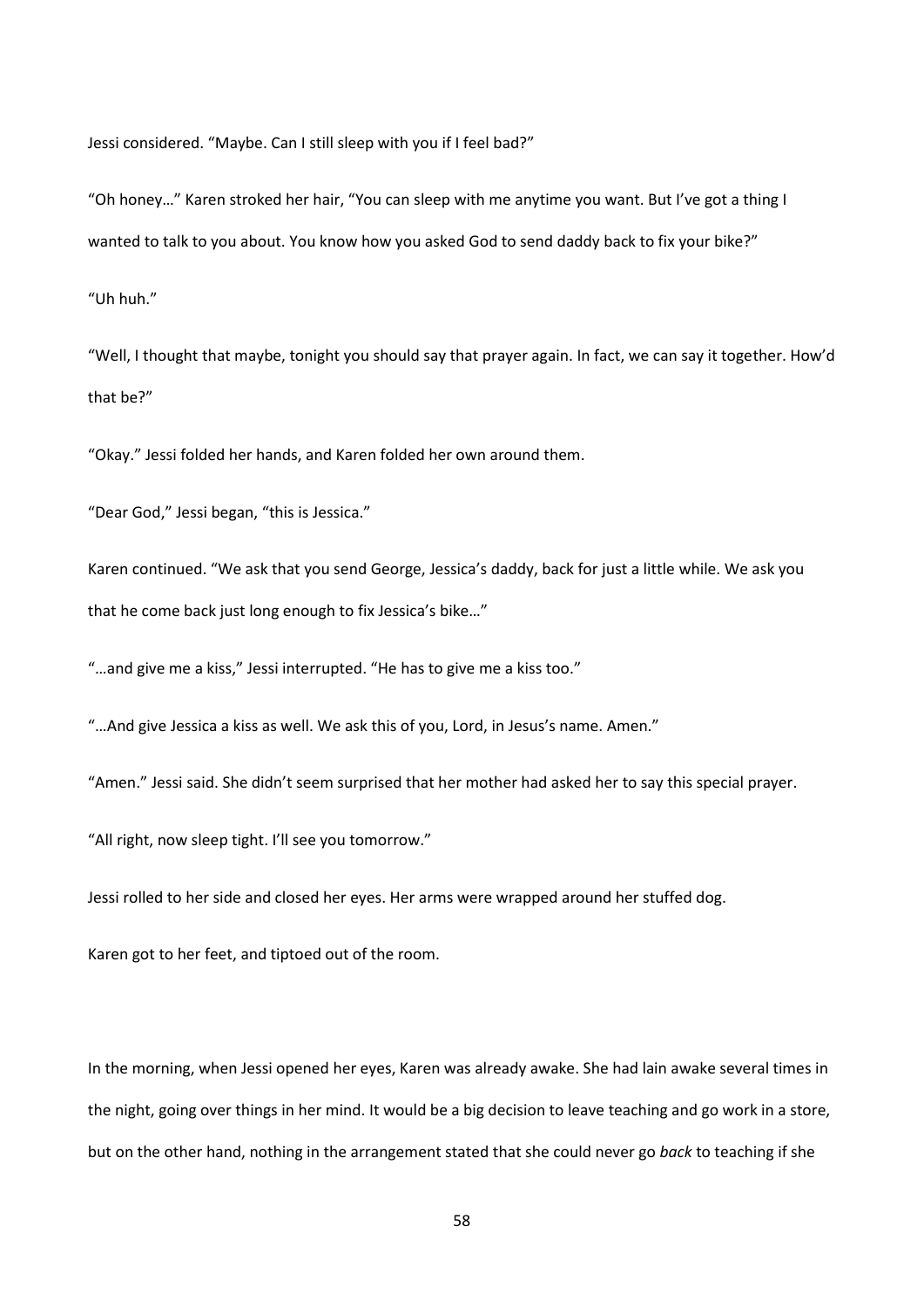wanted. Who knew, perhaps there would be a position available at a later date, or perhaps she and Tom Gilham would discover that they didn't enjoy working together.

The funny thing was, she didn't *feel* like that was the case. Instead, it felt like working in a toy store would be just exactly the right thing to do right now.

Jessi stretched her arms and yawned. "Good morning, mommy."

"Good morning, honey. Did you sleep well?"

"Yes. I dreamed daddy kissed me."

"Did you, now?" Karen looked puzzled. "Well, so did I. What do you think that means?"

Jessi seemed to turn it over in her head. Then, she jumped up and almost fell out of bed as she tried climbing over her mother. She ran across the floor, climbed up in the windowsill and stopped, frozen in place. Her face seemed to pass through several emotions at once. Surprise, amazement, disbelief and incredible joy.

*"MOMMY!"* she screamed. *"MY BIKE!"*

Karen got out of bed, doing her best to act surprised, and looked out at the garden below.

By the driveway, exactly where she had left the broken bike yesterday, stood a shining new red bike. It was the exact twin of the one Jessi had received on her birthday. Covering the back and the saddle was a thick, blue blanket.

"Mommy, *look!*" Jessi screamed and pointed, flailing her feet against the windowsill. "It's my bike! Daddy fixed it! He came back and he fixed it! Look, he left the blanket! The blanket we bought him!"

Karen took her daughter in her arms and held her tight. "I know, honey. I know. It's a miracle." She buried her face in Jessi's hair and thought *you would have wanted this, George. I know you would.*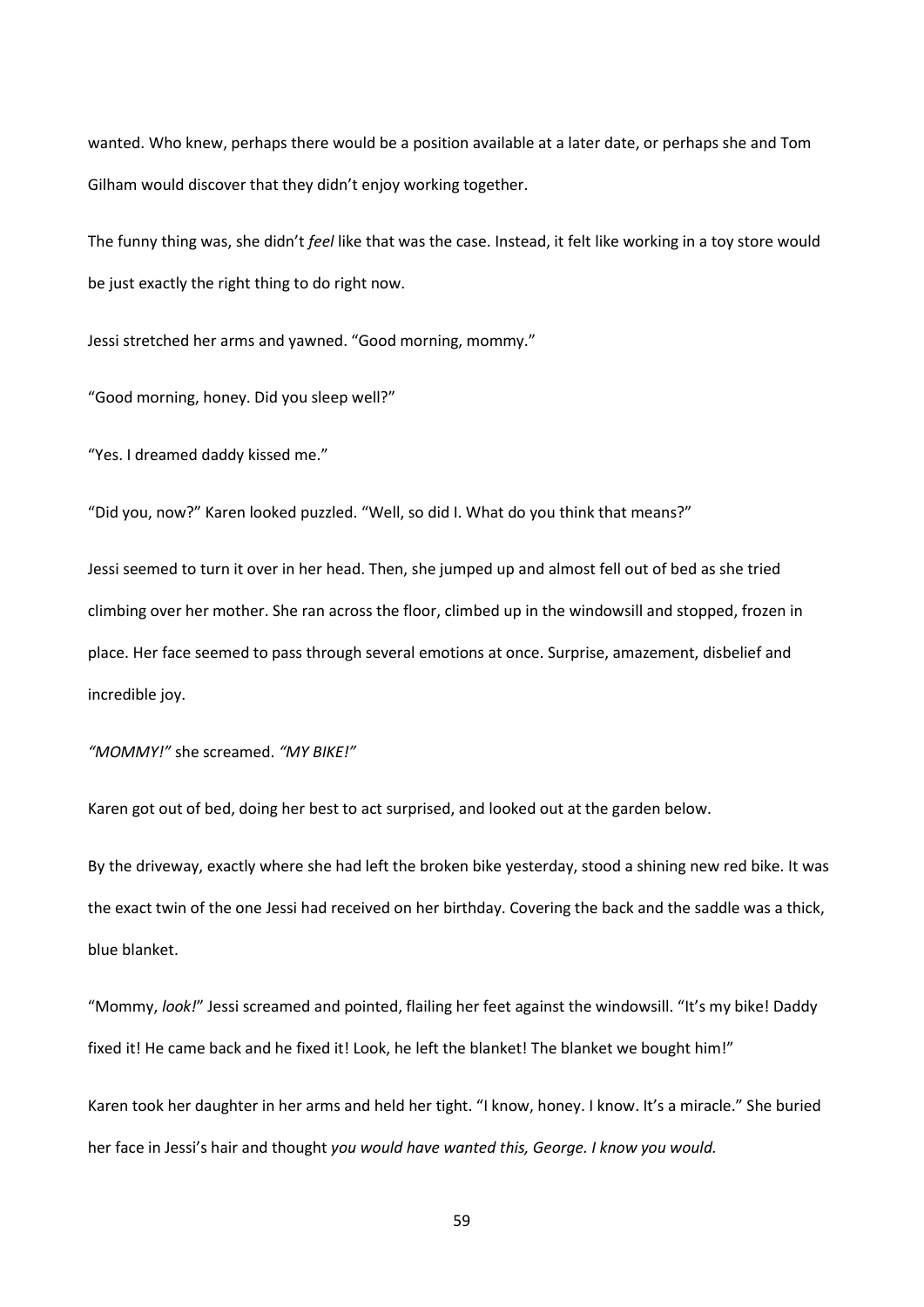It hadn't been hard for her to convince Tom Gilham to drive the new bike out in his truck and take the old one with him, but it must have been his own idea to buy a blanket similar to the one she and Jessi had bought. He must have asked Mr. White to tell him which one they had bought, she thought. That was the only explanation. The blanket was the last and most important part of the illusion, the thing that in the magic trick sets she had practiced doing as a child had been referred to as *the convincer*. She reminded herself to compliment Tom on it later.

"I gotta go out and get it!" Jessi was fumbling for her clothes. She tried putting her pants on and got her legs stuck in one pant leg. Karen bent down and helped her get dressed in a hurry.

Jessi ran down the stairs, tore open the door and went out into the snow. Karen stood at the door, looking at her as she ran up to the bike. She took hold of the blue blanket, lifting it gently off and slinging it over her shoulder, before letting her hands run over the chrome of the handlebar.

Even from this distance, she could see tears in Jessi's eyes, but this time it wasn't tears of sorrow. She squealed with joy as she pulled the bike out of the snowdrifts and up to the door.

Karen's mother appeared, still in her nightgown.

"What's going on? Why are you letting all the heat out of…oh, my Lord!"

Karen turned her head and looked at her mother.

"It's a Christmas miracle, mother. That's what we're calling it, at least. Understand?"

"Of…course…" her mother whispered, as they saw Jessi climb up on the saddle, the blue blanket hanging down to the ground.

"That blanket…isn't that…?"

Karen didn't reply. Instead she watched Jessi as she tumbled over in the snow, grinning.